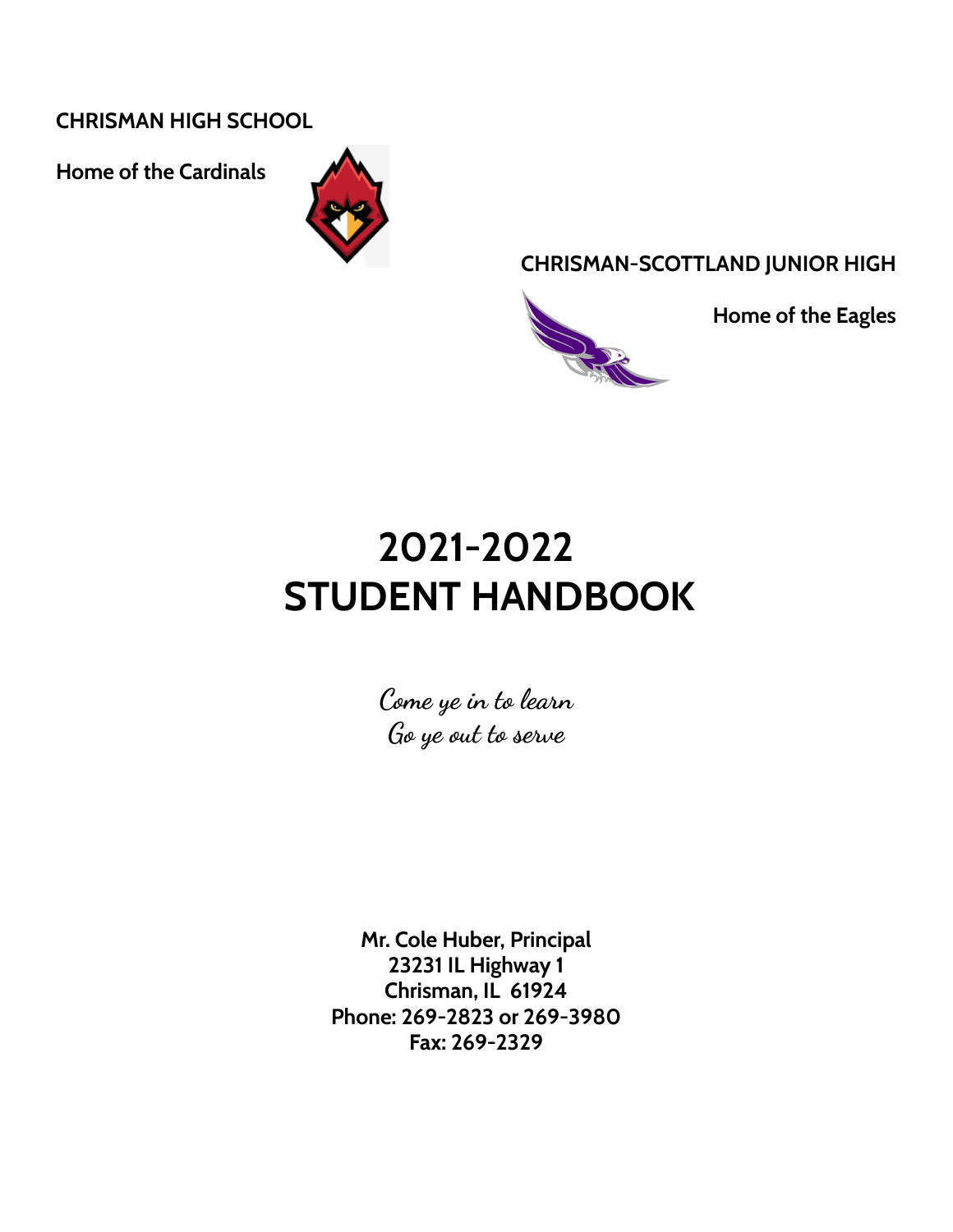#### **TABLE OF CONTENTS**

<span id="page-1-0"></span>

| <b>CHAPTER 1 – INTRODUCTORY INFORMATION, GENERAL</b><br><b>INFORMATION AND NOTICES</b> | $3-9$ | <b>CHAPTER 3 - STUDENT ATTENDANCE</b><br>Attendance            | $15 - 17$ |
|----------------------------------------------------------------------------------------|-------|----------------------------------------------------------------|-----------|
| <b>School Board Members</b>                                                            | 3     | Student Absence - Excused/Unexcused                            | 15<br>15  |
| Administration                                                                         | 3     | Full-Day Attendance for Extra-Curricular Activities            | 15        |
| <b>Mission Statement</b>                                                               | 3     | Late Arrival                                                   | 15        |
| <b>School Structure</b>                                                                | 3     | <b>Pre-Arranged Absence</b>                                    | 16        |
| Illinois Public School Recognition                                                     | 3     | <b>College Days &amp; Job Shadowing</b>                        | 16        |
| <b>Non-Discrimination Policy</b>                                                       | 4     | <b>Vacation Leave</b>                                          | 16        |
| Philosophy & Objectives of CUSD #6                                                     | 4     | Illness at School and/or Leaving School Early                  | 16        |
| <b>Board of Education Regulations</b>                                                  | 4     | Tardy                                                          | 16        |
| 2021-2022 School Calendars                                                             | 4     | <b>Truancy</b>                                                 | 16        |
| <b>Emergency School Closings</b>                                                       | 4     | Release Time for Religious Instruction & Observance            | 16        |
| <b>Equal Educational Opportunities</b>                                                 | 4     | <b>Makeup Work</b>                                             | 17        |
| <b>Change in Residency</b>                                                             | 5     | Home and Hospital Instruction                                  | 17        |
| <b>Visitors</b>                                                                        | 5     |                                                                |           |
| <b>School Volunteers</b>                                                               | 5     | <b>CHAPTER 4 - STUDENT FEES AND MEAL COSTS</b>                 | 18        |
| <b>Equal Opportunity and Sex Equity</b>                                                | 5     | Fees and Charges; Waiver of Student Fees                       | 18        |
| Videotaping & Photographing Policy/Procedure                                           | 5     | School Breakfast & Lunch Program                               | 18        |
| <b>Video &amp; Audio Monitoring Systems</b>                                            | 5     | Cafeteria Rules                                                | 18        |
| N Loco Parentis                                                                        | 5     | <b>Use of Vending Machines</b>                                 | 18        |
| Accommodating Individuals with Disabilities                                            | 6     |                                                                |           |
| Students in the Building Before and After School                                       | 6     | <b>CHAPTER 5 - TRANSPORTATION AND PARKING</b>                  | 19-20     |
| <b>Avoidance of Abduction</b>                                                          | 6     | <b>Bus Transportation</b>                                      | 19        |
| <b>Animals on School Property</b>                                                      | 6     | <b>Bus Dismissal Procedures</b><br><b>Bus Conduct</b>          | 19<br>19  |
| <b>Students with Food Allergies</b>                                                    | 6     |                                                                | 20        |
| Treats and Snacks (K-8)                                                                | 6     | <b>Student Driving &amp; Parking</b><br><b>Diesel Vehicles</b> | 20        |
| <b>Care of Students with Diabetes</b>                                                  | 6     |                                                                |           |
| Invitations and Gifts (K-8)                                                            | 6     | <b>CHAPTER 6 - HEALTH AND SAFETY</b>                           | 21-23     |
| Placement Exam (JH)                                                                    | 6     | Required Health Exams & Immunizations                          | 21        |
| <b>Achievement Tests</b>                                                               | 7     | Eye Examination                                                | 21        |
| <b>Class Schedule Changes</b>                                                          | 7     | <b>Dental Examination</b>                                      | 21        |
| <b>Comprehensive Needs Assessment</b>                                                  | 7     | <b>Exemptions</b>                                              | 21        |
| <b>Change of Address or Telephone Numbers</b>                                          | 7     | <b>Student Medication</b>                                      | 21        |
| <b>Telephone Usage</b>                                                                 | 7     | Self-Administration of Medication                              | 21        |
| Announcements                                                                          | 7     | Designated Caregiver Administration of Medical Cannabis        | 22        |
| Valuables Brought to School                                                            | 7     | <b>Guidance and Counseling</b>                                 | 22        |
| Illinois Career Pathways                                                               | 7     | <b>Safety Drill Procedures</b>                                 | 22        |
| Library Policy Statement for Selection of Instructional Materials                      | 7     | <b>Communicable Diseases</b>                                   | 22        |
| for CUSD #6<br>Chain of Command for Solving School Related Problems                    | 8     | <b>Head Lice</b>                                               | 22        |
| <b>Student Grievance Procedure</b>                                                     | 8     | <b>Disabilities</b>                                            | 23        |
| School Operations During a Pandemic or Other Health Emergency                          | 8     | Suicide and Depression Awareness & Prevention                  | 23        |
| Parent Organizations and Booster Clubs                                                 | 9     | <b>Health Education</b>                                        | 23        |
|                                                                                        |       | <b>CHAPTER 7 - CONDUCT AND DISCIPLINE</b>                      | 24-33     |
|                                                                                        |       | <b>General Building Conduct</b>                                | 24        |
| CHAPTER 2 - ACADEMICS, PROMOTION AND GRADUATION                                        | 10-14 | School Dress Code & Student Appearance                         | 24        |
| <b>Grading and Promotion</b>                                                           | 10    | <b>Student Discipline</b>                                      | 25        |
| Homework                                                                               | 10    | <b>Prohibited Student Conduct</b>                              | 25        |
| Math Placement Criteria (JH)                                                           | 10    | <b>Disciplinary Measures</b>                                   | 26        |
| Exemption from PE Requirements (K-8)                                                   | 10    | <b>Assertive Discipline System</b>                             | 27        |
| <b>Exemption from PE Requirements (HS)</b>                                             | 10    | <b>Corporal Punishment</b>                                     | 28        |
| Credit for Proficiency, Non-District Experiences &                                     |       | <b>Weapons Prohibition</b>                                     | 28        |
| <b>Course Substitutions</b>                                                            | 11    | <b>Gang &amp; Gang Activity Prohibited</b>                     | 28        |
| <b>High School Graduation Requirements</b>                                             | 11    | <b>Student Detentions, Suspensions, Expulsions</b>             | 28        |
| <b>Early Graduation</b>                                                                | 12    | Detention                                                      | 28        |
| Class Rank (HS)                                                                        | 12    | Short Term Suspension (1-3 days)                               | 29        |
| Pass/Fail Classes                                                                      | 12    | Long Term Suspension (4-10 days)                               | 29        |
| <b>Illinois Virtual Course Catalog</b>                                                 | 12    | <b>In-School Suspension Procedures</b>                         | 29        |
| <b>Class Status</b>                                                                    | 12    | <b>Out-of-School Suspension Procedures</b>                     | 29        |
| <b>Grade Check</b>                                                                     | 12    | <b>Expulsion Procedures</b>                                    | 29        |
| <b>GPA Calculation for Repeated Courses</b>                                            | 12    | Re-Engagement of Returning Students                            | 30        |
| <b>Grading Scale</b>                                                                   | 13    | Prevention of and Response to Bullying, Intimidation,          |           |
| Grade Point Average                                                                    | 13    | and Harassment                                                 | 30        |
| Honor Roll                                                                             | 13    | Harassment and Teen Dating Violence Prohibited                 | 31        |
| <b>Retention of Junior High Students</b>                                               | 13    | <b>Field Trips</b>                                             | 32        |
| <b>Report Cards</b>                                                                    | 13    | Access to Student Social Networking Passwords & Websites       | 32        |
| Student Semester Exam Waiver Policy                                                    | 14    | <b>Study Hall</b>                                              | 32        |
| <b>Driver's Education</b>                                                              | 14    |                                                                | 32        |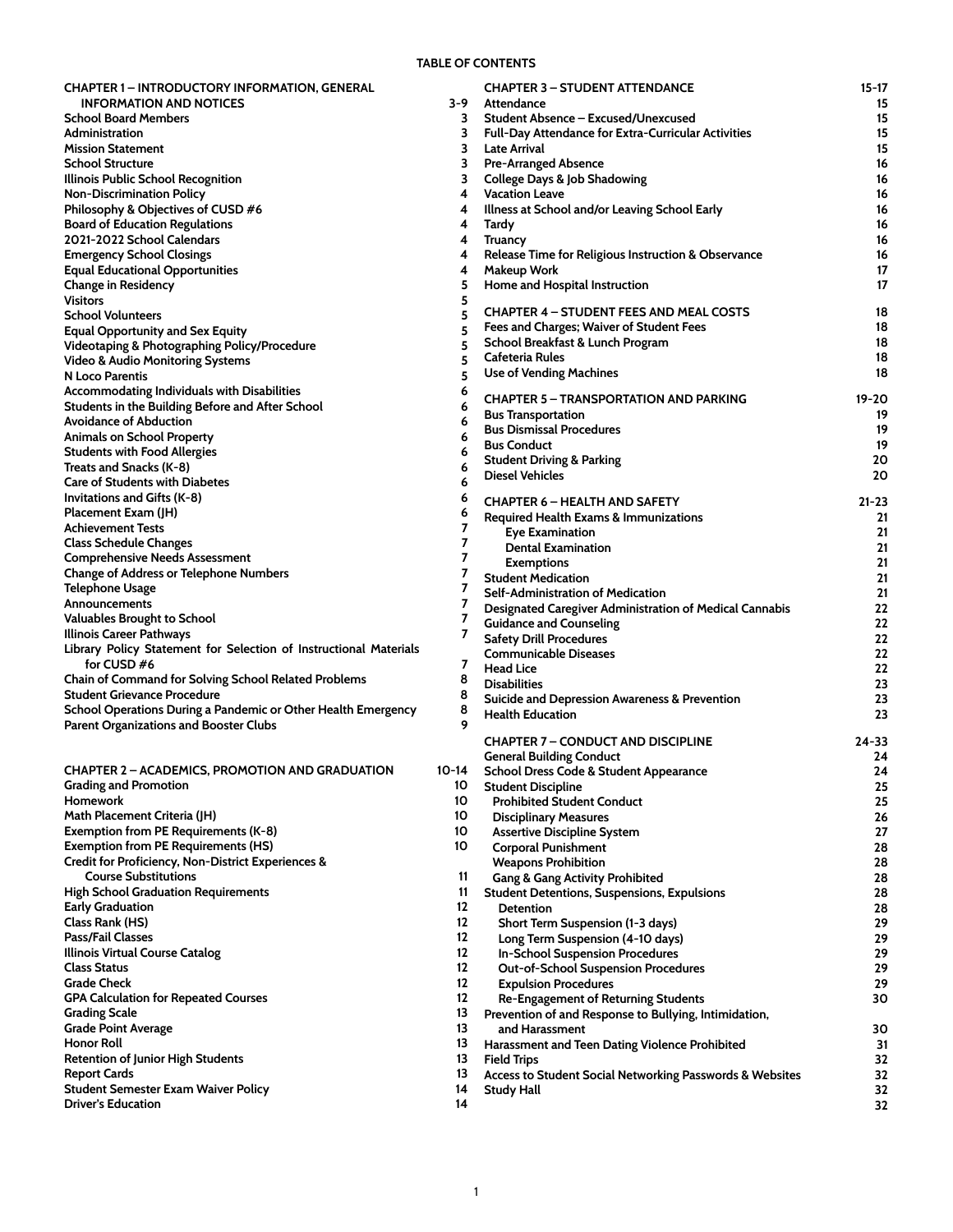| <b>Student Use of Electronic Devices</b>                       | 32       | <b>CHAPTER 11 - SPECIAL EDUCATION</b>                      | 46    |
|----------------------------------------------------------------|----------|------------------------------------------------------------|-------|
| <b>Drugs and Safety</b>                                        | 33       | <b>Education of Children with Disabilities</b>             | 46    |
| Tobacco/Alcohol/Drug Use Policy                                | 33       | Discipline of Students with Disabilities                   | 46    |
|                                                                |          | <b>Exemption from Physical Education Requirement</b>       | 46    |
| <b>CHAPTER 8 - INTERNET, TECHNOLOGY &amp; PUBLICATIONS</b>     | 34-36    | <b>Certificate of High School Completion</b>               | 46    |
| Internet Acceptable Use                                        | 34       | Request to Access Classroom or Personnel for               |       |
| 1-to-1 Handbook                                                | 36       | Special Education Evaluation or Observation                | 46    |
| <b>Guidelines for Student Distribution of Non-School-</b>      | 36       | <b>Related Services Logs</b>                               | 46    |
| <b>Sponsored Publications</b>                                  |          |                                                            |       |
|                                                                |          | <b>CHAPTER 12 - STUDENT RECORDS AND PRIVILEGES</b>         | 47-49 |
| <b>CHAPTER 9 - SEARCH AND SEIZURE</b>                          | 37       | <b>Student Privacy Protections</b>                         | 47    |
| <b>Search and Seizure</b>                                      | 37       | <b>Surveys by Third Parties</b>                            | 47    |
| School Property & Equipment as well as Personal Effects        |          | <b>Surveys Requesting Personal Information</b>             | 47    |
| Left There by Students                                         | 37       | <b>Instructional Material</b>                              | 48    |
| <b>Students</b>                                                | 37       | Selling or Marketing Students' Personal Information is     |       |
| <b>Seizure of Property</b>                                     | 37       | Prohibited                                                 | 48    |
| Questioning of Students Suspected of Committing Criminal       |          | <b>Student Records</b>                                     | 48    |
| <b>Activity</b>                                                | 37       | <b>Student Biometric Information</b>                       | 49    |
|                                                                |          | Military Recruiters & Institutions of Higher Learning (HS) | 49    |
| <b>CHAPTER 10 - ATHLETICS &amp; EXTRACURRICULAR ACTIVITIES</b> | $38 - 4$ |                                                            |       |
| Extra-Curricular Athletic Eligibility Regulations              | 38       | <b>CHAPTER 13 - PARENTAL RIGHTS AND NOTIFICATION</b>       | 50-52 |
| Illinois High School Association                               | 38       | <b>Teacher Qualifications</b>                              | 50    |
| Travel                                                         | 38       | <b>Standardized Testing</b>                                | 50    |
| <b>Code of Conduct</b>                                         | 39       | <b>Annual Report Card</b>                                  | 50    |
| Extra-Curricular Activities Non-Discrimination Policy          | 39       | Homeless Child's Right to Education                        | 50    |
| <b>Drug Testing</b>                                            | 39       | Sex Education Instruction (HS)                             | 51    |
| Drug, Alcohol, and Tobacco Abuse Consequences                  | 42       | <b>Parental Involvement</b>                                | 51    |
| <b>Imposition of Discipline</b>                                | 43       | <b>English Language Learners</b>                           | 51    |
| Application and Conflict on Disciplinary Rules                 | 43       | <b>School Visitation Rights</b>                            | 52    |
| <b>Disciplinary Suspension</b>                                 | 43       | <b>Pesticide Application Notice</b>                        | 52    |
| Disciplinary Dismissal of a Student                            | 43       | <b>Mandated Reporters</b>                                  | 52    |
| Disciplinary Ineligibility for Further Competition or          |          | <b>Unsafe School Choice Option</b>                         | 52    |
| Participation                                                  | 43       | Sexual Offender Notification Law                           | 52    |
| <b>Disposition of Penalty Pending Appeal</b>                   | 44       | Violent Offender Community Notification                    | 52    |
| <b>Concussion Protocol</b>                                     | 44       | <b>Environmental Protection Agency (EPA) Notice</b>        | 52    |
| Return-to-Learn Protocol                                       | 44       |                                                            |       |
| Return-to-Play Protocol                                        | 45       | <b>PARENT/STUDENT SIGNATURE PAGE</b>                       | 53    |
| Attendance at School-Sponsored Dances                          | 45       | Parent/Guardian Handbook Acknowledgement                   | 53    |
| <b>Extracurricular Activities Scheduling</b>                   | 45       | Student Handbook Acknowledgement & Pledge                  | 53    |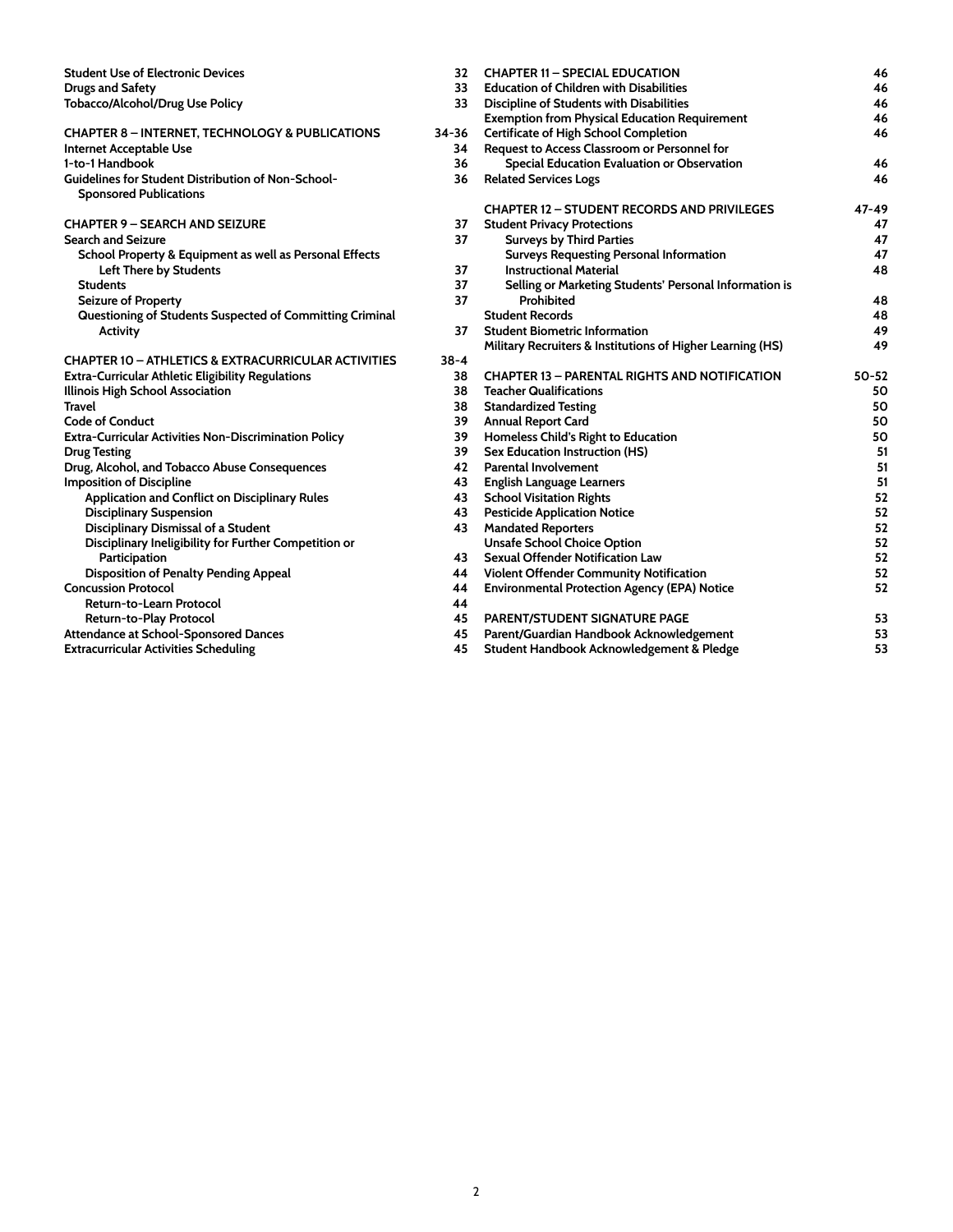## <span id="page-3-0"></span>**CHAPTER 1 – INTRODUCTORY INFORMATION, GENERAL INFORMATION AND NOTICES**

This handbook is a summary of the school's rules and expectations, and is not a comprehensive statement of school procedures. The Board's comprehensive policy manual is available for public inspection through the District's website www.chrisman.k12.il.us or at the District office, located at: 23231 IL Highway 1, Chrisman, IL 61924.

<span id="page-3-1"></span>The School Board governs the school district, and is elected by the community. Current School Board members are:

Karen Webster, President, 217-251-6398 John Rogers, Vice President, 217-822-1573 Jeff Eddy, Secretary, 217-799-2333 Cory Chaney, Member, 217-822-6711 Jim Spesard, Member, 217-822-6717 Cody Denton, Member, 217-274-9306 Reed Nolen, Member, 217-822-6656

<span id="page-3-2"></span>The School Board has hired the following administrative staff to operate the school: Mr. James Acklin, Interim Superintendent Mr. Cole Huber, Principal Mr. Alex Barnes, High School Athletic Director Mr. Andy Ruff, Junior High Athletic Director

Mrs. Kelly Schluter, Transportation Director Mrs. Chris McDaniels, HS/JH Secretary, Registrar Ms. Kate Pillen, Counselor Mr. Jeff Nelson, Dean of Students

#### <span id="page-3-3"></span>**Mission Statement**

Our mission is "**To Empower All Students To Succeed In A Changing World**". The staff believe that **ALL** students can learn and achieve mastery of essential skills. We believe that our purpose is to educate **ALL** students to high levels of academic performance, while fostering growth in social/emotional behaviors, abilities, and enhance the development of each individual's unique potential in the transition from primary to secondary school.

## <span id="page-3-4"></span>**School Structure**

Established by Illinois school laws, Chrisman Community Unit School District No. 6 is governed by a seven-member board whose non-paid members are elected to four-year terms. The board meets every month, usually a Monday, to transact the business and to establish the policy for conducting the schools. The district covers approximately 130 square miles surrounding and including the towns of Chrisman and Scottland. All school-age students within this territory shall attend Chrisman schools unless they choose to pay their own tuition and attend a public, private, or parochial school elsewhere. Non-resident students will be assessed a tuition fee to attend Chrisman schools.

## <span id="page-3-5"></span>**Illinois Public School Recognition**

The State Goals for Learning provide the underlying framework for defining and assessing student learning outcomes and evaluating the school's improvement efforts.

Components - Three (3) components operate independently to determine a school's designation for recognition: (1) compliance with facilities, staffing, and program specifications as specified by statute and rules; (2) evidence that all students meet performance standards and are served by a comprehensive school improvement plan; and (3) school results on the state assessment tests (IAR).

The first component of the designation reflects a school's compliance with the various specific provisions of the law and State Board of Education rules. The second component of the designation requires schools to provide evidence, over a period of time, of the extent to which students are learning and how well students are being served through a comprehensive school improvement system. The school must provide evidence that:

- 1. Learning outcomes are consistent with and as comprehensive as the State Goals of Learning;
- 2. The achievement of outcomes is measured in a reliable and valid manner;
- 3. Appropriate performance levels (standards) are established;
- 4. Appropriate expectations for improvement are established;
- 5. Comprehensive results document what students know and are able to do;
- 6. Assessment information is interpreted according to local learning outcomes and standards of student performance;
- 7. Assessment results or other aspects of schooling to meet the needs of all students in reaching specified outcomes.
- 8. Students are allowed distribution of non-curricular literature (unless slanderous) according to the First Amendment.

The third component of the designation will reflect school performance on the state assessment tests.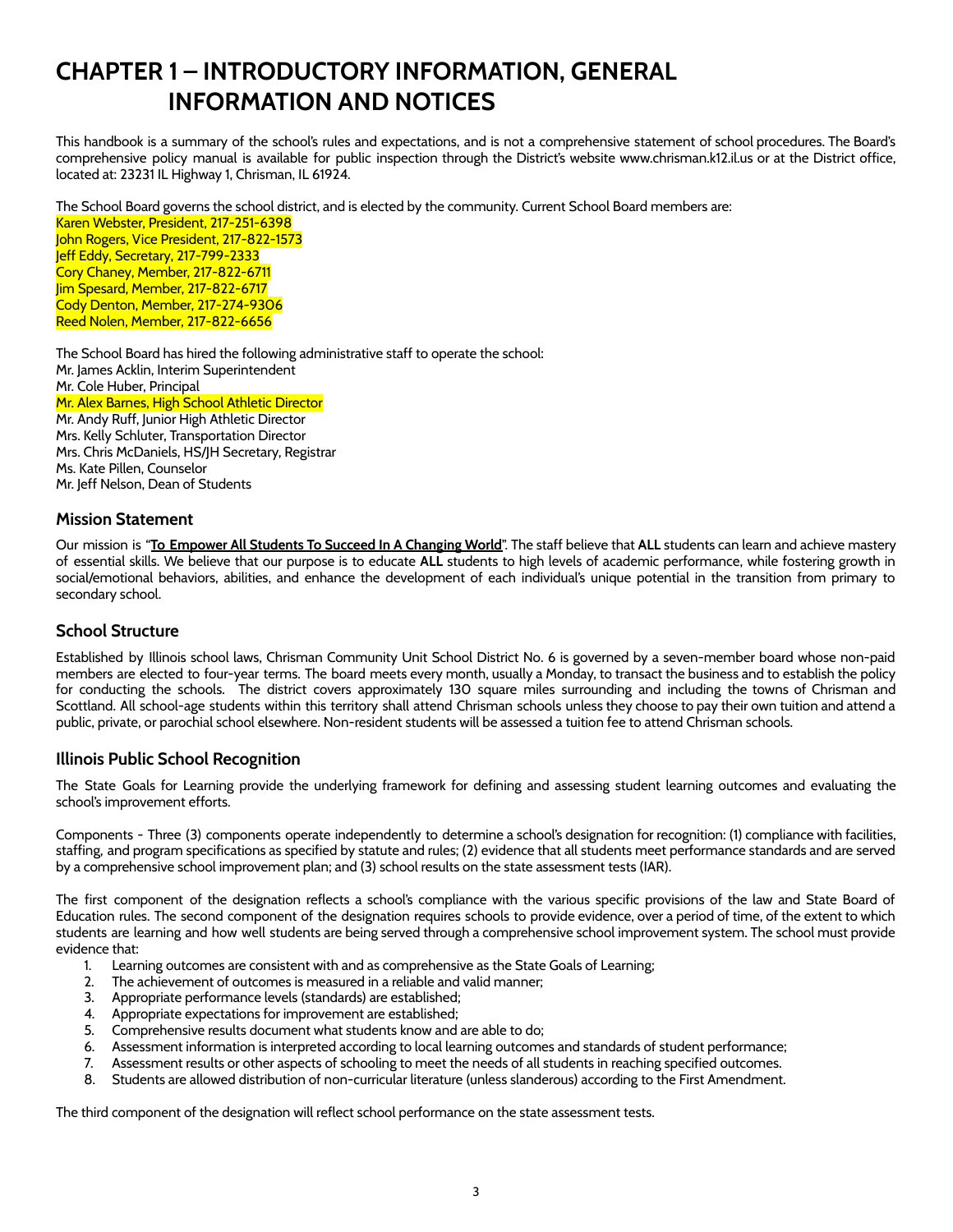#### <span id="page-4-0"></span>**Non Discrimination Policy**

The school district shall not discriminate on the basis of sex, color, race, national origin, or disability in its educational and extracurricular programs and activities as required by 29 U.S.C. 1681. Inquiries regarding compliance with the Illinois Sex Equity Rules and federal law may be directed to the Coordinator for nondiscrimination for Chrisman Community School District #6, Superintendent of Schools, 23231 IL Highway 1, Chrisman, Illinois 61924

## <span id="page-4-1"></span>**Philosophy & Objectives of Chrisman School District #6**

Our schools recognize the importance of the influences parents, home life, and the schools have upon the students, and the school, by diligent effort, hopes to assist its students in the development of a sound system of values.

We have an obligation to the citizens of the community to upgrade, whenever & wherever possible, the advantages a student may receive from attending our schools. We also believe that what is learned here is only a foundation upon which life-long learning experiences will be built.

It is our goal that all our graduates will be adequately prepared to successfully meet the challenges of life in the pursuit of their chosen vocations.

No pupil in the district shall be excluded from or segregated within any school on account of his/her color, race, nationality, sex, religious affiliation, or disability. The district does not discriminate on the basis of sex, nationality, or disabilities in the provision of educational and extracurricular programs, activities, services, and benefits.

#### <span id="page-4-2"></span>**Board of Education Regulations**

The Board of Education has delegated authority to enforce rules and regulations to administration, which, when appropriate, will delegate its authority to others. In the absence of a parent/guardian, school-certified personnel (teachers and administrators) stand in the relationship of parents and guardians to pupils at school and all athletic and extracurricular programs. School officials shall determine disciplinary consequences for students who misbehave.

All of the regulations and procedures that follow have been crafted to ensure the safety and well-being of the Chrisman High School and Chrisman-Scottland Junior High student body and to facilitate the primary goal of the Chrisman School District which is to provide the best education possible for each student.

## <span id="page-4-3"></span>**2021-2022 School Calendars**

2021-2022 school calendars will be distributed to each student at registration. It will also be available on the district website.

## <span id="page-4-4"></span>**Emergency School Closings**

If for any reason, Chrisman schools will be closed or operated under conditions other than normal schedule, an announcement will be broadcast on the following: **Radio Stations**: MIX 94.5, WIXY 100.3, CHIEF 92.5, EXTRA 99.1, WDAN 1490 am, and WDWS 1400 am; **TV stations**: WCIA Channel 3 (Champaign), Channel 2 (Terre Haute), WICD Channel 15 (Champaign), Channel 10 (Terre Haute) and WAND (Decatur). **An Alert Now notification** will also be sent out between 6:00 a.m. and 7:00 a.m. During the school day, should adverse weather conditions develop, an early dismissal from school announcement will also be broadcast from the above-mentioned stations/system**.** With any early dismissal/cancellations due to severe conditions/ a weather emergency, all after school contests and practices, are canceled.

## <span id="page-4-5"></span>**Equal Educational Opportunities**

School district classes are co-educational subject to the following conditions and limitations:

- 1. Students in physical education classes and activities may be grouped by ability as assessed by objective standards of individual performance developed and applied without regard to sex;
- 2. Students may be separated by sex within physical education classes or activities during participation in wrestling, boxing, rugby, ice hockey, football, basketball and other sports, the major activity of which involves bodily contact;
- 3. Where use of a single standard of measuring skill or progress in physical education class has an adverse effect on members of one sex, appropriate standards shall be used which do not have such effect;
- 4. Portions of classes that deal exclusively with human sexuality may be conducted in separate sessions for boys and girls. Parents may request students be exempted from human sexuality classroom lessons; and
- 5. Requirements based on vocal range or quality which may result in a chorus or choruses of one or predominantly one sex.

Except as indicated in these regulations, all extracurricular activities including intramural, interscholastic, clubs, and any other before or after school activities, which may be offered shall be available to all regardless of sex.

No student shall, on the basis of sex, be excluded from participation in, be denied the benefits of, be treated differently from another person, or otherwise be discriminated against in any interscholastic club, or intramural athletic program, and no school shall provide any such athletics separately on such basis. However:

- 1. Separate teams for each sex may be operated for members of each sex in contact sports;
- 2. Equal athletic opportunity shall be provided members of both sexes; and
- 3. The selection of sports and levels of competition shall effectively accommodate the interests and abilities of members of both sexes.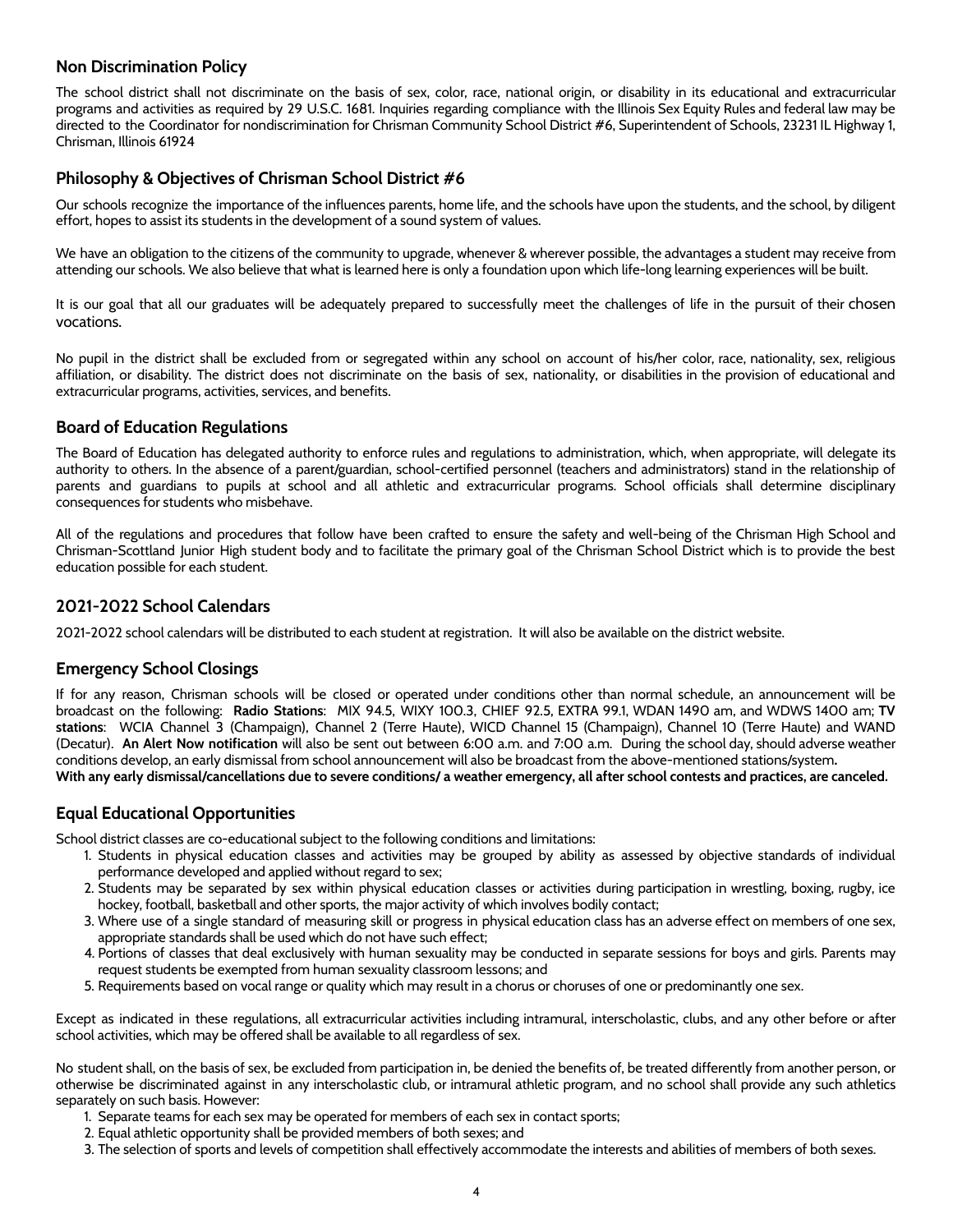Any student or parent of a student, who feels that the student has been discriminated against because of sex shall be entitled to file a grievance with the Title IX Coordinator. Such grievances:

- 1. Shall be in writing;
- 2. Shall state specific nature of the alleged discrimination; and
- 3. Shall include the name, address, and phone number of the grievant.

The coordinator shall investigate the alleged discrimination and shall, if he or she deems necessary, conduct a hearing to which all concerned parties shall be directed to appear. The hearing shall be held within ten (10) days of receipt of the written grievance. The coordinator shall render a written decision within five (5) days of the hearing. If the grievant is not satisfied with the decision of the coordinator, a written appeal may be made to the board of education. Such an appeal must be made within ten (10) days of receiving the decision.

## <span id="page-5-0"></span>**Change in Residency**

If a pupil's change of residence is due to military service obligation of the person with legal custody of a student, he/she may, with a written request from the legal custodian, maintain his/her residency as determined prior to the military obligation.

#### <span id="page-5-1"></span>**Visitors**

All visitors, including parents and siblings, are required to enter through the main entrance of the building and proceed immediately to the district or JH/HS office. Visitors should identify themselves and their reason for being at school prior to being granted entrance to the building since all exterior doors are locked at the beginning of the school day. Visitors are expected to abide by all school rules during their time on school property. A visitor who fails to conduct himself or herself in a manner that is appropriate will be asked to leave and may be subject to criminal penalties for trespass and/or disruptive behavior.

#### <span id="page-5-2"></span>**School Volunteers**

All school volunteers must complete the "Volunteer Information Form" and be approved by the school principal prior to assisting at the school. Forms are available in the school office. Some teachers utilize parent volunteers in the classroom. The individual teachers make this decision. Teachers who desire parent volunteers will notify parents. For school-wide volunteer opportunities, please contact the building principal. Volunteers are required to check-in and out at the main office and receive a visitor badge before going to their destination.

## **Equal Opportunity and Sex Equity**

Equal educational and extracurricular opportunities are available to all students without regard to race, color, nationality, sex, sexual orientation, gender identity, ancestry, age, religion, physical or mental disability, status as homeless, immigration status, order of protection status, or actual or potential marital or parental status, including pregnancy.

No student shall, based on sex, sexual orientation, <mark>or gender identity</mark> be denied equal access to programs, activities, services, or benefits or be limited in the exercise of any right, privilege, advantage, or denied equal access to educational and extracurricular programs and activities.

Any student or parent/guardian with a sex equity or equal opportunity concern should contact: James Acklin (217) 269-2513.

## <span id="page-5-3"></span>**Videotaping & Photographing Policy/Procedure**

From time to time, and provided you have provided permission to do so, photographs and video of your child may be taken at school by school officials or others. Class photos, yearbook photos and candid shots, contest winners and scholarship recipient photos, photographs of club events, sports photos and class project photos are just to name a few situations that may arise. We seek your permission to allow photographic images and video of your child to be used for educational or school-related purposes. You should be aware that provided you give permission, the photos and video may be published, used in Internet postings, displayed on the Chrisman HS/JH social media page or may be distributed in other ways as school officials deem appropriate. If permission is not given, your student will be excluded when photographs are taken.

Any parent/guardian or eligible student may prohibit the release of any or all of the above information by delivering a written objection to the Building Principal within 30 days of the start of school.

## <span id="page-5-4"></span>**Video & Audio Monitoring System**

A video and/or audio monitoring system will be in use on school busses and a video monitoring system will be in use in public areas of the school building. These systems have been put in place to protect students, staff, visitors, and school property. If a discipline problem is captured on audiotape or videotape, these recordings may be used as the basis for imposing student discipline. If criminal actions are recorded, a copy of the tape may be provided to law enforcement personnel.

#### <span id="page-5-5"></span>**N Loco Parentis**

The School code provides that "In the absence of parents, that all school-certified personnel (teachers and administrators) stand in the relationship of parents and guardians to pupils at school and all athletic and extracurricular programs."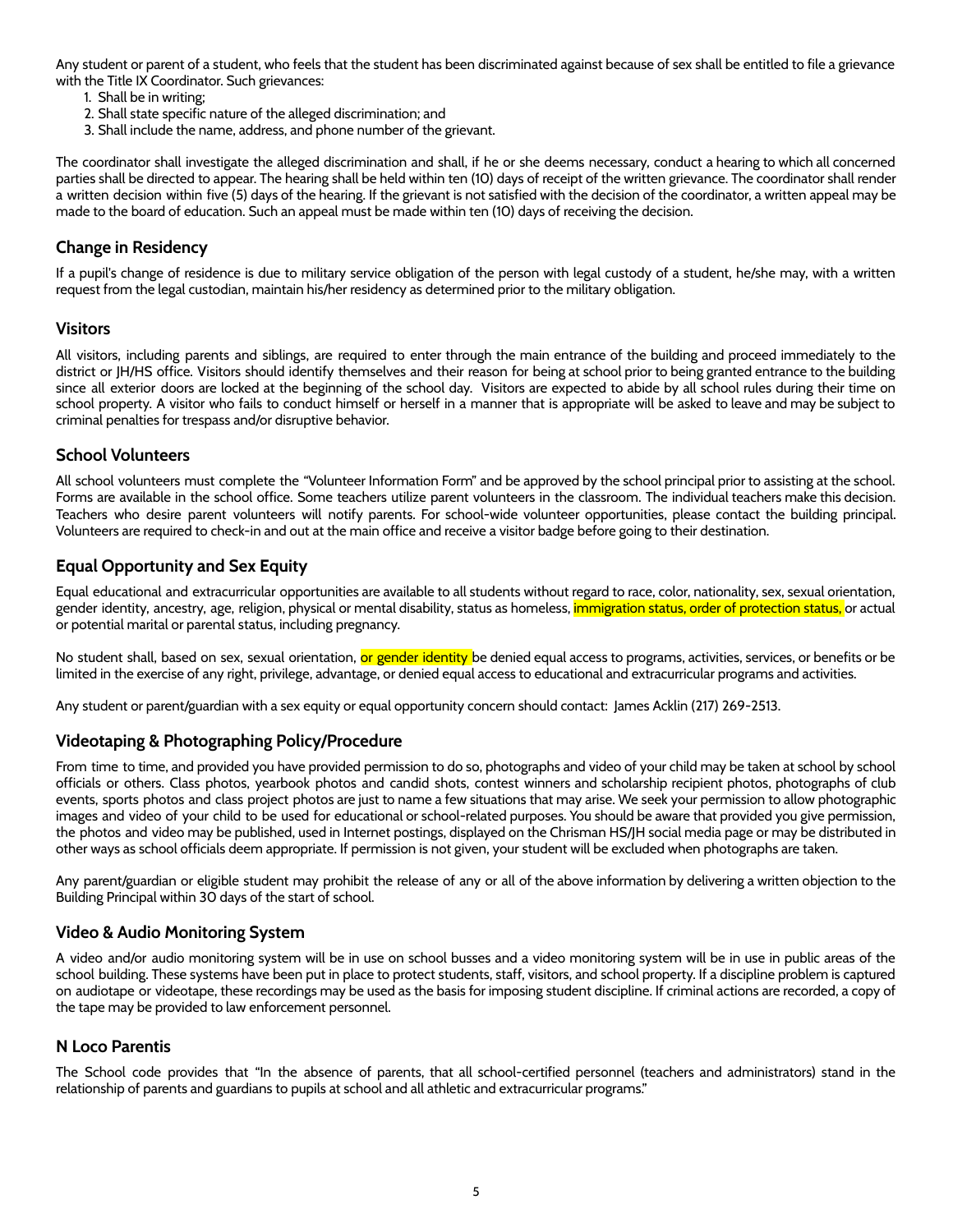## <span id="page-6-0"></span>**Accommodating Individuals with Disabilities**

Individuals with disabilities will be provided opportunity to participate in all school-sponsored services, programs, or activities. Individuals with disabilities should notify the superintendent or building principal if they have a disability that will require special assistance or services and, if so, what services are required. This notification should occur as far in advance as possible of the school-sponsored function, program, or meeting.

#### <span id="page-6-1"></span>**Students in the Building Before and After School**

Students should not occupy the building before 7:30 a.m., unless students enrolled in English 410, or after 3:30 p.m. except when supervised by school personnel. On early dismissal days, students may not be present in the building unsupervised.

#### <span id="page-6-2"></span>**Avoidance of Abduction**

The school district provides instruction, study, and discussion covering effective methods by which pupils may recognize the danger of and avoid abduction.

#### <span id="page-6-3"></span>**Animals on School Property**

In order to assure student health and safety, animals are not allowed on school property, except in the case of a service animal accompanying a student or other individual with a documented disability. This rule may be temporarily waived by the building principals in the case of an educational opportunity for students, provided that (a) the animal is appropriately housed, humanely cared for, and properly handled, and (b) students will not be exposed to a dangerous animal or an unhealthy environment.

#### <span id="page-6-4"></span>**Students with Food Allergies**

State law requires our school district to annually inform parents of students with life-threatening allergies or life-threatening chronic illnesses of the applicable provisions of Section 504 of the Rehabilitation Act of 1973 and other applicable federal statutes, state statutes, federal regulations and state rules.

If your student has a life-threatening allergy or life-threatening chronic illness, please notify the building principal at (217) 269-2823. Federal law protects students from discrimination due to a disability that substantially limits a major life activity. If your student has a qualifying disability, an individualized Section 504 Plan will be developed and implemented to provide the needed supports so that your student can access his or her education as effectively as students without disabilities.

Not all students with life-threatening allergies and life-threatening chronic illnesses may be eligible under Section 504. Our school district also may be able to appropriately meet a student's needs through other means.

## **Treats and Snacks (K-8)**

Due to health concerns and scheduling, treats and snacks for any occasion must be arranged in advance with the classroom teacher. All treats and snacks must be store-bought and prepackaged in individual servings. No homemade treats or snacks are allowed at school. Treats and snacks may not require refrigeration and must have a clearly printed list of ingredients and nutritional information on the packaging.

## <span id="page-6-5"></span>**Care of Students with Diabetes**

If you child has diabetes and requires assistance with managing this condition while at school and school functions, a Diabetes Care Plan must be submitted to the building principal. Parents/guardians are responsible for and must:

- a. Inform the school in a timely manner of any change which needs to be made to the Diabetes Care Plan on file with the school for their child.
- b. Inform the school in a timely manner of any changes to their emergency contact numbers or contact numbers of healthcare providers.
- c. Sign the Diabetes Care Plan.
- d. Grant consent for and authorize designated School District representatives to communicate directly with
- the healthcare provider whose instructions are provided in the Diabetes Care Plan.

For further information, please contact the building principal.

## <span id="page-6-6"></span>**Invitations & Gifts (K-8)**

Party invitations or gifts for classmates should not be brought to school to be distributed. Items such as these are of a personal nature and should be mailed. The office is unable to release addresses and phone numbers of students who are not listed in the school directory.

## <span id="page-6-7"></span>**Placement Exam (JH)**

Any student enrolling in grades kindergarten through eight shall be accorded the opportunity for a placement examination. Placement decisions shall be made with input from teacher(s), the building principal, the counselor, and the superintendent. In the event a parent or guardian of an entering student desires a hearing as to the grade placement of the child following the placement examination, the board of education shall conduct a hearing for the purpose of rendering a final decision on grade placement of a child in grades K-8.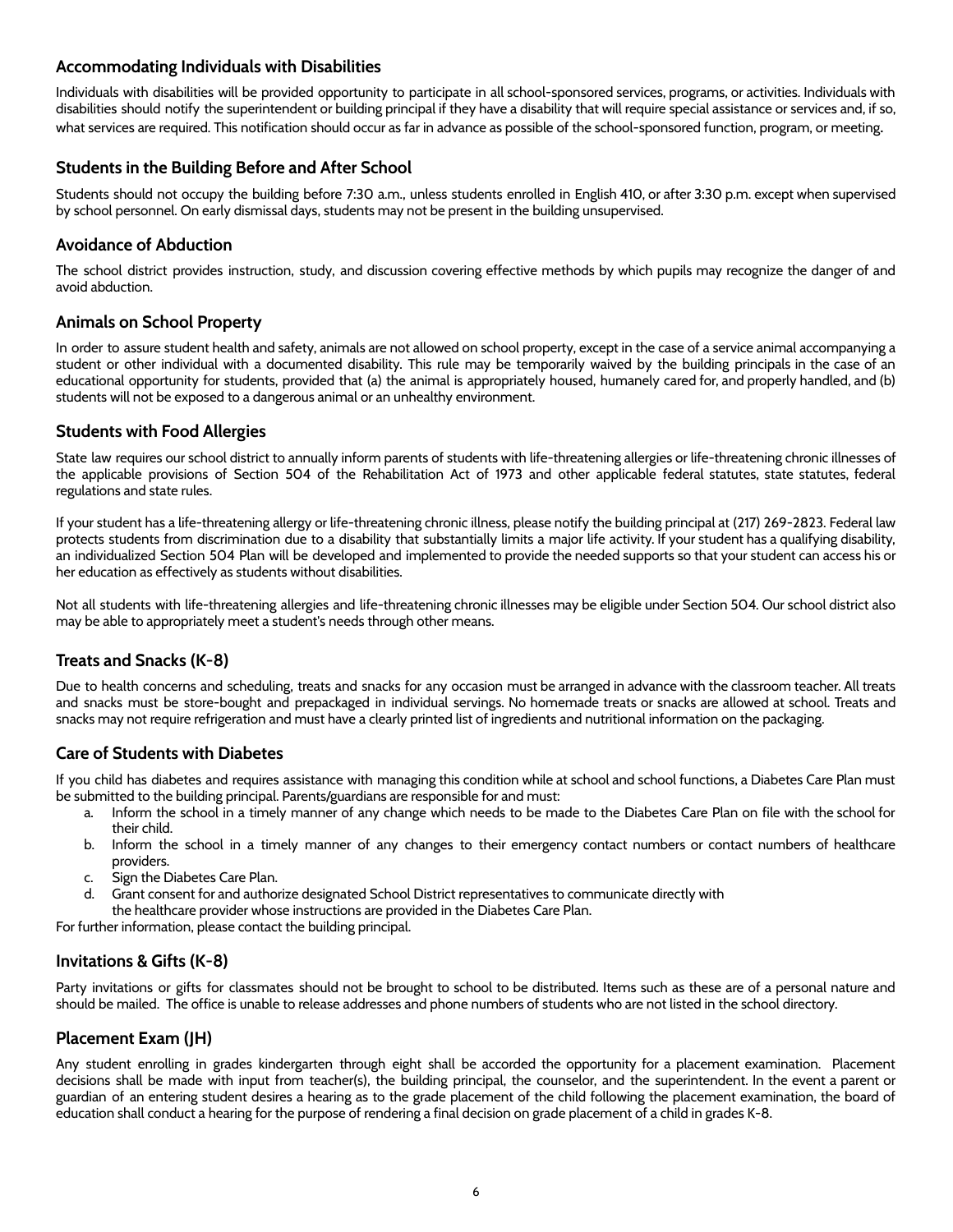## <span id="page-7-0"></span>**Achievement Tests**

Chrisman High School and Chrisman-Scottland Junior High administer the following achievement tests throughout the school year.

- **-** IAR achievement test to JH students
- ISA achievement test to all 8th and 11th grade students
- **-** SAT achievement test to HS students

## <span id="page-7-1"></span>**Class Schedule Changes**

High school students have three (3) school days from the start of the semester to initiate a change in his/her schedule. After the third day, only the principal or counselors can initiate a schedule change, and only then for a **valid** reason.

#### <span id="page-7-2"></span>**Comprehensive Needs Assessment**

The district conducts a yearly comprehensive needs assessment to determine the scope of pupil personnel services needs in the areas of guidance and counseling, psychological, social work and health services.

## <span id="page-7-3"></span>**Change of Address or Telephone Numbers**

Parents are asked to inform the school office in the event of a change of address or telephone number during the school year.

#### <span id="page-7-4"></span>**Telephone Usage**

The office telephone may be used by students with the permission of the office staff or administration. Only emergency or necessary messages will be delivered to students during the school day.

#### <span id="page-7-5"></span>**Announcements**

Announcements concerning school and student activities will be compiled in the daily student bulletin and posted on the bulletin boards outside the JH/HS office, library entrance, the cafeteria bulletin board, and on the school website. In addition, they will be read over the P.A. system. If additional information is obtained during the day it will be announced over the P.A. system or sent out as an Alert Now Message.

## <span id="page-7-6"></span>**Valuables Brought to School**

**Students are discouraged from bringing valuable articles to school**. Cash in a student's possession should be limited to the amount needed for the day's school activities. If a student chooses to bring electronic valuables to school, the school will not be responsible/liable for lost or stolen items/ monies.

## <span id="page-7-7"></span>**Illinois Career Pathways**

Career Pathways is developed to increase student communication skills in real-world work applications for an ever-changing global economy.

| DACC (Danville Area Community College) is developing this initiative through the following: |  |                                          |                          |
|---------------------------------------------------------------------------------------------|--|------------------------------------------|--------------------------|
|                                                                                             |  | Career Awareness Career Camp Career Prep | K-8 Education Task Force |
| Minority Teacher Identification and Enrich Program                                          |  | 21 <sup>st</sup> Century Parents         |                          |
| If you are interested in one of the above see your counselor.                               |  |                                          |                          |

#### **Danville Area Community College**

The Career Prep/Workforce Challenge Office located in Building 9, Room 103 to serve Community College District #507

## <span id="page-7-8"></span>**Library Policy Statement for Selection of Instructional Materials for CUSD #6**

Chrisman C.U.S.D. #6 bases its selection policy for all instructional materials on the ALA School Bill of Rights which is defined: All staff members and students are encouraged to suggest materials to be added to the library collection. The ultimate responsibility for material selection rests with the librarian who uses the knowledge of the curriculum and needs of the school and who consults professional journals and publications for the recommendation of purchases. The librarian operates within the guidelines of policies determined by the administration and the Board of Education. Materials are selected with the knowledge that the presentation and the subject matter must be suitable for the grade and the interest level at which they will be used.

Specific Criteria for Selection Printed and Non-Printed Media:

- 1. educational significance
- 2. need and value to the collection
- 3. relation to the existing collection and other materials on the subject
- 4. price
- 5. degree of readability and/or comprehensibility
- 6. reputation and significance of the author
- 7. clarity and scope of text or audio-visual presentation

Gifts: The library welcomes books, other resource materials, and funds from individuals and organizations but reserves the right to refuse unsuitable materials. The materials to be acceptable must meet the criteria established for the selection of all library materials.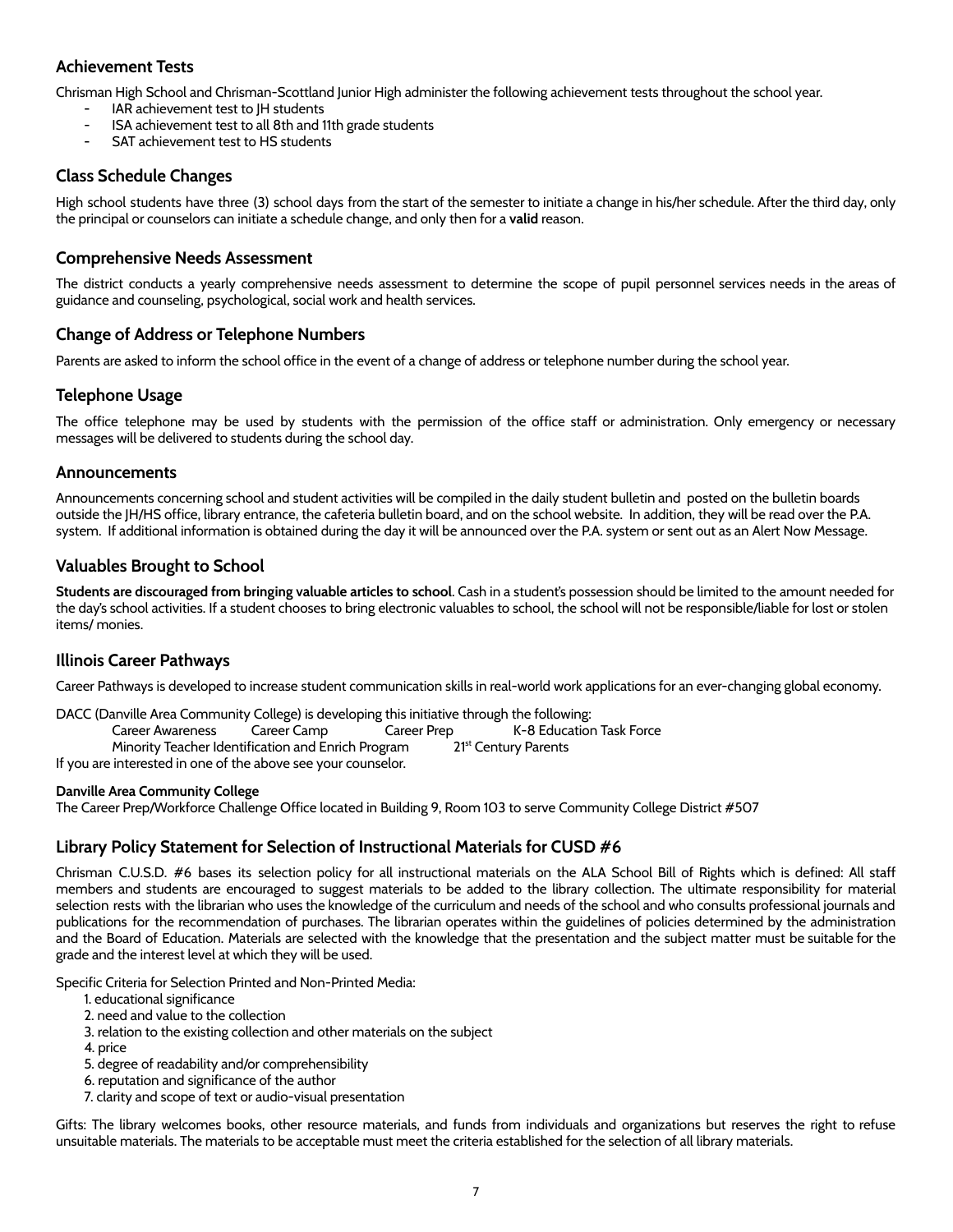Procedure For Challenged Materials: If a complaint is made by the public despite the qualifications of the person who select the materials, the procedures are: all criticism shall be presented to the principal on the Complaint Request Form. The principal and librarian shall review the questioned material.

## <span id="page-8-0"></span>**Chain of Command for Solving School-Related Problems**

When problems arise that are student and school-related, parents are urged to follow the procedure;

- 1. Every effort should be made to find a solution with the student's teacher.
- 2. If no satisfactory solution is found, an appeal is to the Dean of Students.
- 3. If no satisfactory solution is found, an appeal is to the building principal.
- 4. If no satisfactory solution is found, an appeal is to the superintendent.
- 5. If no satisfactory solution is found, an appeal is to the board of education. School board members have the power to take action only when the board of education is in session.

#### <span id="page-8-1"></span>**Student Grievance Procedure**

A grievance is an allegation by a student or group of students involving the meaning, interpretation or application of established policies.

This procedure is not intended to limit the opportunities for the district and a grievant(s) to resolve any grievance informally. Any hearings and conferences held under this procedure shall be conducted at a time and place which will afford a fair and equitable opportunity to participate for all persons involved in the process.

The use of any local grievance procedure is not required if the grievant prefers to use other alternatives, such as the Office of Civil Rights or the courts. Due process shall be provided throughout the procedure by provision of the right to (1) representation; (2) present witnesses and evidence; (3) confidentiality; (4) review relevant records (5) proceed without harassment and/or retention

More detailed information is available in the offices of the superintendent and the principal. Time limits refer to days when school is in session.

STEP I - The student and/or parents shall discuss the matter with the person directly responsible for the grievance issue within fourteen (14) days of the time the aggrieved knew or should have known of the event giving rise to the grievance. An oral response shall be written within five (5) days after the person responsible for the grievance is notified of the grievance and has had an opportunity to discuss it with the grievant.

STEP II - If the grievance is not resolved at Step I, the grievance shall be referred to the school principal. A meeting shall be scheduled within five (5) days from notification of referral to Step II, and an oral response shall be issued within five (5) days of the Step II meeting.

STEP III - If the grievance is still not resolved at Step II, the grievance shall be submitted in writing within ten (10) days to Mr. James Acklin, Superintendent of Schools. The facts underlying the grievance shall be described in detail. A meeting shall be scheduled within ten (10) days from notification of the referral to Step III, and a written response shall be issued within five (5) days thereafter

STEP IV - If a grievance is not resolved at Step III, the grievant shall appeal the grievance in writing to the school board within ten (10) days from the receipt of the superintendent's written response. The board shall consider the appeal within sixty (60) days, and a written response shall be issued to the grievant within ten (10) days of the board meeting at which the grievance was heard.

STEP V - Grievance decisions made at the local level may be appealed to the appropriate Educational Service Region Superintendent and, thereafter, to the State Superintendent of Education.

## <span id="page-8-2"></span>**School Operations During a Pandemic or Other Health Emergency**

A pandemic is a global outbreak of disease. Pandemics happen when a new virus emerges to infect individuals and, because there is little to no pre-existing immunity against the new virus, it spreads sustainably. Your child's school and district play an essential role, along with the local health department and emergency management agencies, in protecting the public's health and safety during a pandemic or other health emergency.

During a pandemic or other health emergency, you will be notified in a timely manner of all changes to the school environment and schedule that impact your child. Please be assured that even if school is not physically in session, it is the goal of the school and district to provide your child with the best educational opportunities possible.

Additionally, please note the following:

- 1. All decisions regarding changes to the school environment and schedule, including a possible interruption of in-person learning, will be made by the superintendent in consultation with and, if necessary, at the direction of the Governor, Illinois Department of Public Health, local health department, emergency management agencies, and/or Regional Office of Education.
- 2. Available learning opportunities may include remote and/or blended learning. Blended learning may require your child to attend school on a modified schedule.
- 3. Students will be expected to participate in blended and remote instruction as required by the school and district. Parents are responsible for assuring the participation of their child. Students who do not participate in blended or remote learning will be considered truant.
- 4. All school disciplinary rules remain in effect during the interruption of in-person learning. Students are subject to discipline for disrupting the remote learning environment to the same extent that discipline would be imposed for disruption of the traditional classroom.
- 5. Students and parents will be required to observe all public health and safety measures implemented by the school and district in conjunction with state and local requirements.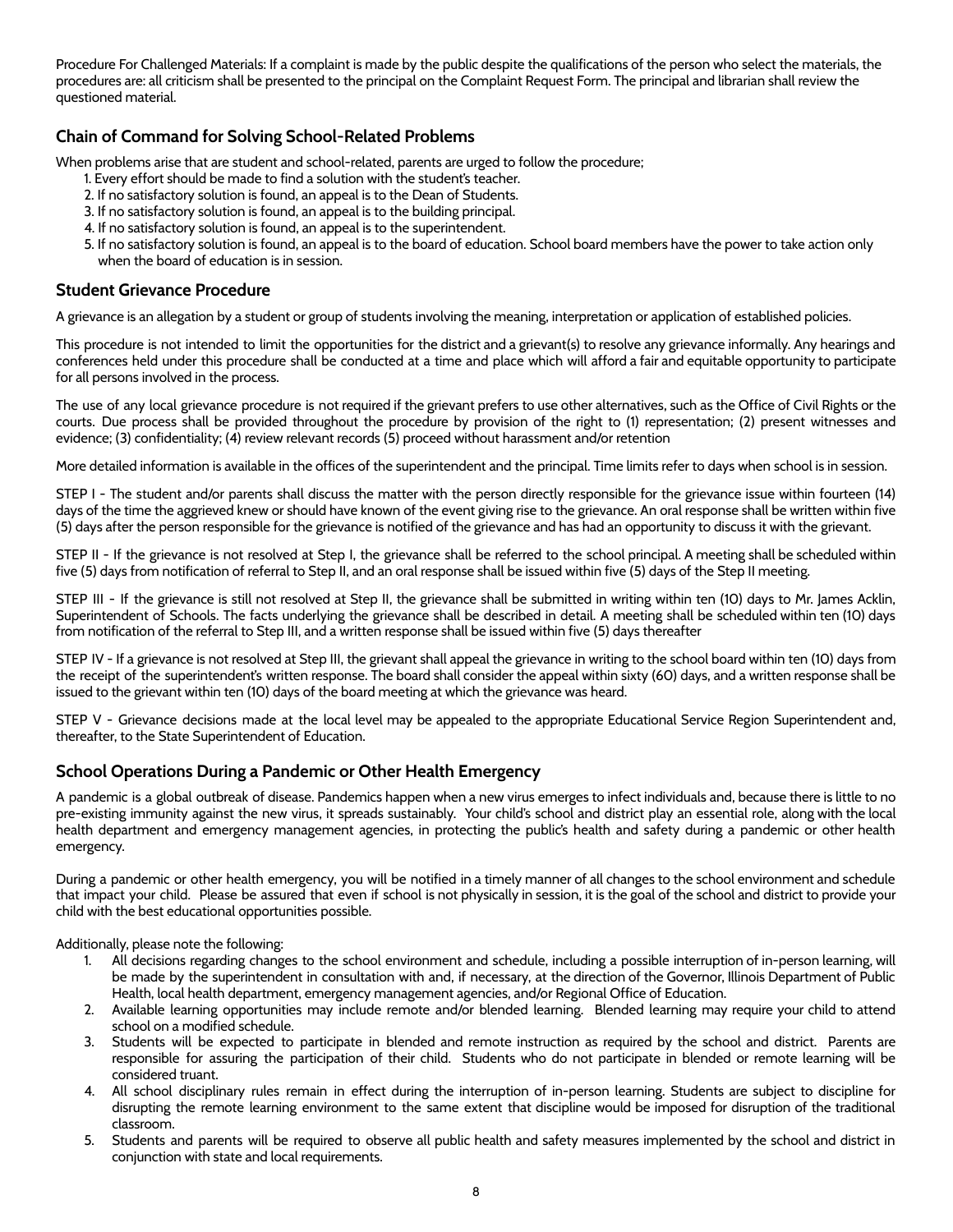- 6. During a pandemic or other health emergency, the school and district will ensure that educational opportunities are available to all students.
- 7. School personnel will work closely with students with disabilities and other vulnerable student populations to minimize the impact of any educational disruption.
- 8. Students who have a compromised immune system, live with an individual with a compromised immune system, or have a medical condition that may impact their ability to attend school during a pandemic or other public health emergency should contact school officials.
- 9. During a pandemic or other health emergency, teachers and school staff will receive additional training on health and safety measures.
- 10. In accordance with school district or state mandates, the school may need to conduct a daily health assessment of your child. Parents and students will be notified of the exact assessment procedures if this becomes necessary.
- 11. Parents should not send their child to school if their child exhibits any symptoms consistent with the pandemic or other health emergency.
- 12. Please do not hesitate to contact school or district officials if you have any concerns regarding your child's education, health or safety.

#### <span id="page-9-0"></span>**Parent Organizations and Booster Clubs**

Parent organizations and booster clubs are invaluable resources to the District's schools. While parent organizations and booster clubs have no administrative authority and cannot determine District policy, the School Board welcomes their suggestions and assistance.

Parent organizations and booster clubs may be recognized by the Board and permitted to use the District's name, a District school's name, or a District school's team name, or any logo attributable to the District provided they first receive the Superintendent or designee's express written consent. Consent to use one of the above-mentioned names or logos will generally be granted if the organization or club has by-laws containing the following:

- 1. The organization's or club's name and purpose, such as, to enhance students' educational experiences, to help meet educational needs of students, to provide extra athletic benefits to students, to assist specific sports teams or academic clubs through financial support, or to enrich extracurricular activities.
- The rules and procedures under which it operates.
- 3. An agreement to adhere to all Board policies and administrative procedures.
- A statement that membership is open and unrestricted, meaning that membership is open to all parents/guardians of students enrolled in the school, District staff, and community members.
- 5. A statement that the District is not, and will not be, responsible for the organization's or club's business or the conduct of its members, including on any organization or club websites or social media accounts.
- 6. An agreement to maintain and protect its own finances.
- A recognition that money given to a school cannot be earmarked for any particular expense. Booster clubs may make recommendations, but cash or other valuable consideration must be given to the District to use at its discretion. The Board's legal obligation to comply with Title IX by providing equal athletic opportunity for members of both genders will supersede an organization or club's recommendation.

Permission to use one of the above-mentioned names or logos may be rescinded at any time and does not constitute permission to act as the District's representative. At no time does the District accept responsibility for the actions of any parent organization or booster club regardless of whether it was recognized and/or permitted to use any of the above-mentioned names or logos. The Superintendent shall designate an administrative staff member to serve as the recognized liaison to parent organizations or booster clubs. The liaison will serve as a resource person and provide information about school programs, resources, policies, problems, concerns, and emerging issues. Building staff will be encouraged to participate in the organizations.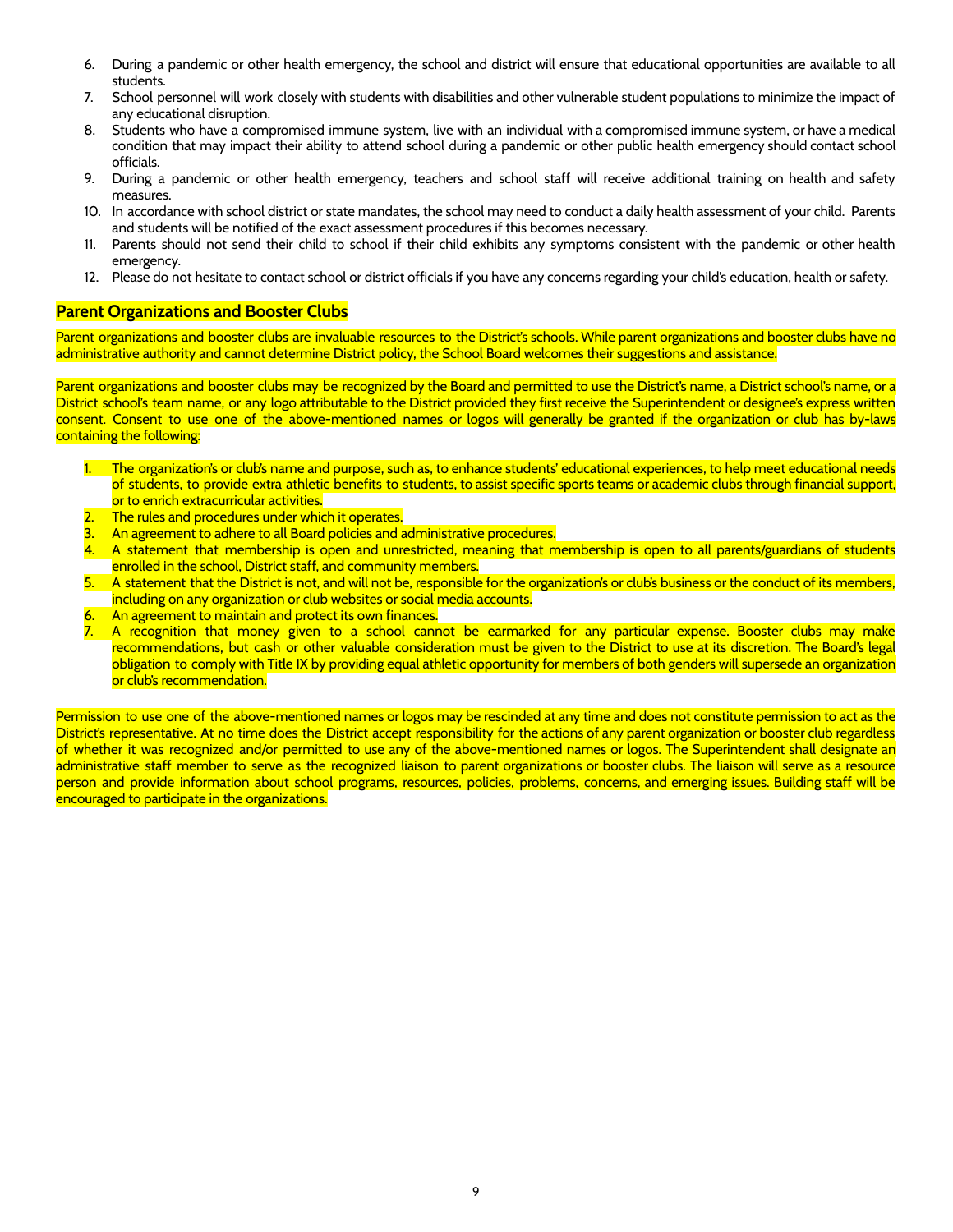## <span id="page-10-0"></span>**CHAPTER 2 – ACADEMICS, PROMOTION AND GRADUATION**

## <span id="page-10-1"></span>**Grading & Promotion**

School report cards are issued to students on a quarterly basis. For questions regarding grades, please contact the classroom teacher. The decision to promote a student to the next grade level is based on successful completion of the curriculum, attendance, performance on standardized tests, and other testing. A student will not be promoted based upon age or any other social reason not related to academic performance.

## <span id="page-10-2"></span>**Homework**

Homework is used as a way for students to practice what they have learned in the classroom. The time requirements and the frequency of homework will vary depending on a student's teacher, ability and grade level. Students are expected to complete homework assignments following the deadlines given by the teacher. If a student repeatedly fails to comply with homework expectations, the teacher will notify the parents/guardians and the student may be subject to disciplinary action.

## <span id="page-10-3"></span>**Math Placement Criteria (JH)**

8th-grade students are eligible to take Algebra 1. The class will be taught by a high school teacher with high school students. Students will receive a grade on their JH report card and upon completion will be eligible to take Geometry their Freshmen year.

To qualify, students must score higher than 70% when averaging their Placement Test and the grades of the first three quarters of their 7th grade Math class, or by recommendation of both 7th grade Math and Algebra 1 teachers. Students who qualify will then have the choice to take Algebra 1 or 8th grade Math.

## <span id="page-10-4"></span>**Exemption from PE Requirements (K-8)**

In order to be excused from participation in physical education, a student must present an appropriate excuse from his or her parent/guardian or from an independent medical provider within their scope of practice, licensed under the Medical Practice Act. The excuse may be based on medical or religious prohibitions. An excuse because of medical reasons must include a signed statement from an independent medical provider within their scope of practice, licensed under the Medical Practice Act, that corroborates the medical reason for the request. An excuse based on religious reasons must include a signed statement from a member of the clergy that corroborates the religious reason for the request.

Students with an Individualized Education Program may also be excused from physical education courses for reasons stated in Chapter 11.

Special activities in physical education will be provided for a student whose physical or emotional condition, as determined by a licensed independent medical provider within their scope of practice, licensed under the Medical Practice Act, prevents his or her participation in the physical education course.

State law prohibits the School District from honoring parental excuses based upon a student's participation in athletic training, activities, or competitions conducted outside the auspices of the School District.

## <span id="page-10-5"></span>**Exemption From PE Requirement (HS)**

In order to be excused from participation in physical education, a student must present an appropriate excuse from his or her parent/guardian or from an independent medical provider within their scope of practice, licensed under the Medical Practice Act. The excuse may be based on medical or religious prohibitions. An excuse because of medical reasons must include a signed statement from an independent medical provider within their scope of practice, licensed under the Medical Practice Act that corroborates the medical reason for the request. An excuse based on religious reasons must include a signed statement from a member of the clergy that corroborates the religious reason for the request.

A student in grades 11-12 may submit a written request to the building principal requesting to be excused from physical education courses for the reasons stated below.

- 1. Ongoing participation in an interscholastic athletic program;
	- If playing a fall sport, first semester PE may be waived. If playing a spring sport, second semester PE may be waived. If playing a winter sport, either first or second semester may be waived.
- 2. Enrollment in academic classes that are required for admission to an institution of higher learning; or
- 3. Enrollment in academic classes that are required for graduation from high school, provided that failure to take such classes will result in the student being unable to graduate.

Students with an Individualized Education Program may also be excused from physical education courses for reasons stated in Handbook Procedure. (Chapter 11)

A parent may request his or her child be exempted from some or all physical activities for one day without a doctor's note. However, the physical education teacher may still require the student to dress and may give the student an alternative assignment. Any additional days will require a physician note with specific information as a return to participation date. **On such occasions that a parent requests an exemption** from part or all physical activities, the student cannot participate in any physical extracurricular activity during the time of the parent **requested exemption.**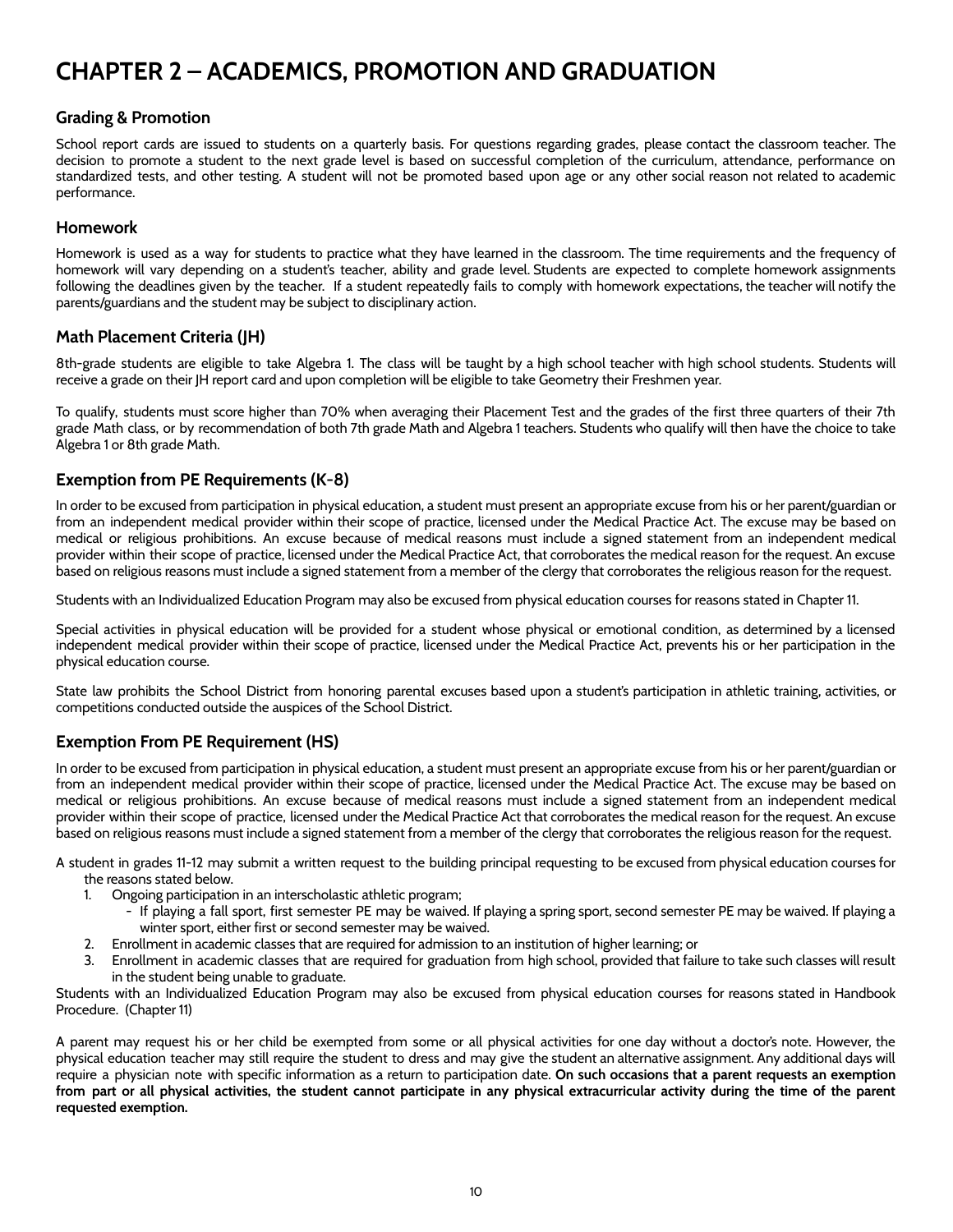Special activities in physical education will be provided for a student whose physical or emotional condition, as determined by a person licensed under the Medical Practices Act, prevents his or her participation in the physical education course.

State law prohibits the School District from honoring parental excuses based upon a student's participation in athletic training, activities, or competitions conducted outside the auspices of the School District.

## <span id="page-11-0"></span>**Credit for Proficiency, Non-District Experiences and Course Substitutions**

A student may receive high school credit for successfully completing any of the listed courses or experiences even when it is not offered in or sponsored by the District:

- 1. Distance learning course, including a correspondence, virtual, or online course.
- 2. Courses in an accredited foreign exchange program.
- 3. Summer school or community college courses.
- 4. College or high school courses offering dual credit at both the college and high school levels.
- 5. Foreign language courses taken in an ethnic school program approved by the Illinois State Board of Education.
- 6. Work-related training at manufacturing facilities or agencies in a Tech Prep Program.
- 7. Credit earned in a Vocational Academy.

Students must receive pre-approval from the building principal or designee to receive credit for any non-District course or experience. The building principal or designee will determine the amount of credit and whether a proficiency examination is required before the credit is awarded. Students assume responsibility for any fees, tuition, supplies, and other expenses. Students are responsible for (1) providing documents or transcripts that demonstrate successful completion of the experience, and (2) taking a proficiency examination, if requested. The building principal or designee shall determine which, if any, non-District courses or experiences, will count toward a student's grade point average, class rank, and eligibility for athletic and extracurricular activities.

#### **Proficiency Credit**

Proficiency credit is available in limited subjects where a student demonstrates competency. Contact the building principal for details.

#### **Substitutions for Required Courses**

Vocational or technical education. A student in grades 9-12 may satisfy one or more high school courses (including physical education) or graduation requirements by successfully completing related vocational or technical education courses if:

- 1. The building principal approves the substitution and the vocational or technical education course is completely described in curriculum material along with its relationship to the required course; and
- 2. The student's parent/guardian requests and approves the substitution in writing on forms provided by the District.

## <span id="page-11-1"></span>**High School Graduation Requirements**

A Chrisman High School student will be awarded a diploma if the student:

- Has earned a minimum of twenty-seven (27) credits (one-half of credit is awarded for the successful completion of each semester of school work including physical education which is now also one-half of credit per semester).
- Has passed an examination on patriotism and the principles of representative government, proper use of the flag, methods of voting, and the Pledge of Allegiance
- Filing for either the Free Application for Federal Student Aid (FAFSA), an application for State financial aid, or an ISBE waiver indicating that the student or parent/guardian understands what these aid opportunities are and has chosen not to file an application.
	- Exemptions include if the student is unable to file due to extenuating circumstances, the principal attests the District made a good faith effort to assist in filing the application or waiver, and the student has met all other graduation requirements.
- Has completed these credit requirements:
	- English 4 credits Math 3 credits
		- Science 3 credits Resource Management 1/2 credit
	- Health Ed –1/2 credit Computer Ed 1/2 credit<sup>\*</sup>
	- o Physical Education 3 credits (if driver's ed and health were taken or unless granted a waiver)
	- Social Science 2 credits, which must include 1 credit (2 semesters) of American History and ½ credit (1 semester) of Civics.
	- *o \*Class of 2025 & beyond: ½ credit of Computer Concepts OR Intro to Business*

On registration day, if possible, a student will be enrolled in the classes he/she has selected. Students must be enrolled in a minimum of six (6) academic classes plus physical education, unless exempt, and have not more than one study hall unless given approval by the principal.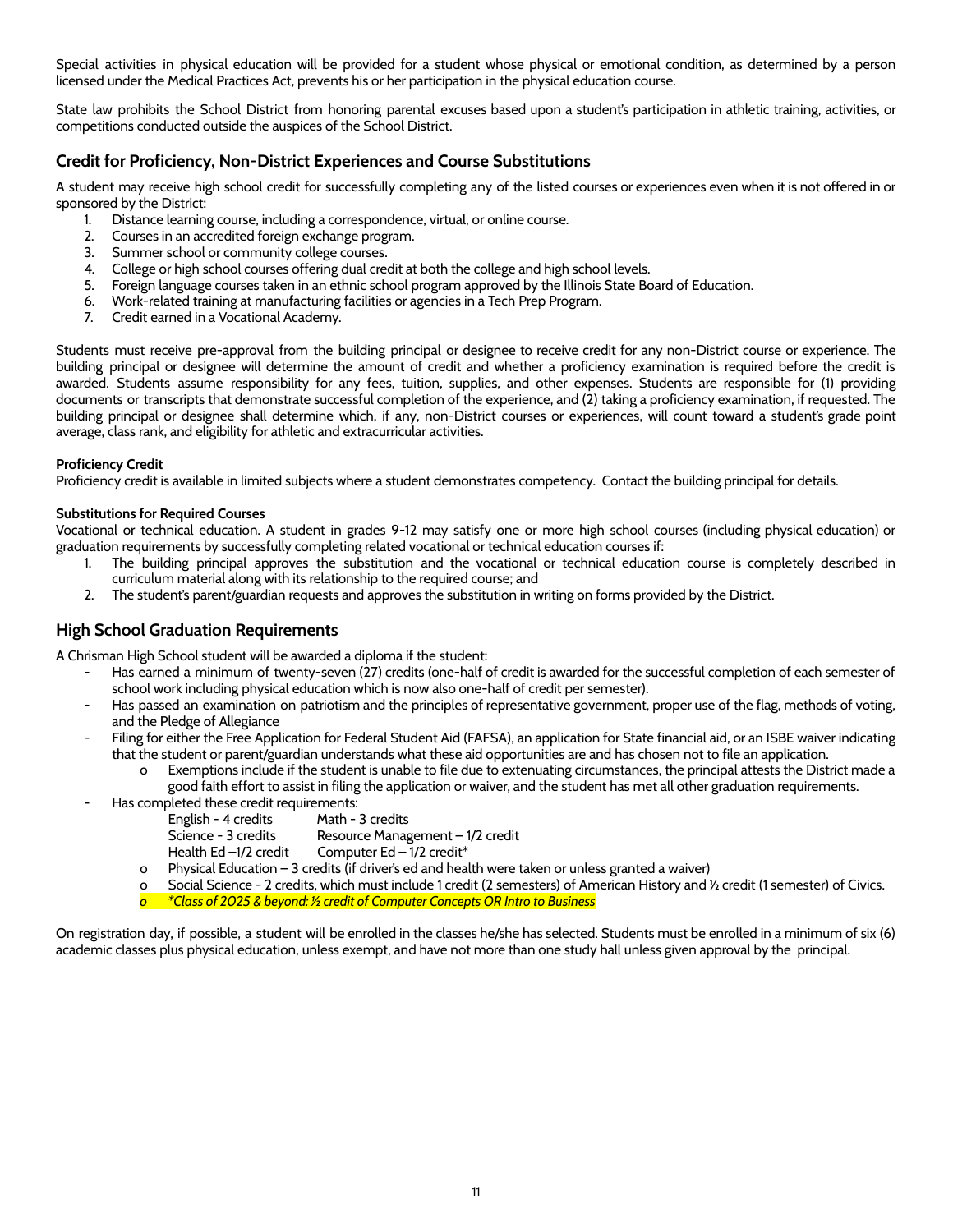#### <span id="page-12-0"></span>**Early Graduation**

Early graduation is bestowed on those students who have attained academic excellence and have met or exceeded the requirements necessary for graduation as set by the Edgar County CUSD #6 Board of Education and the Illinois State Board of Education. **It shall be the policy of Edgar County CUSD #6 to permit early graduation under the following guidelines:**

- 1. The student applies for early graduation prior to the first day of their senior year, in which the student plans to graduate at the end of their 7th semester.
- 2. The student must provide CUSD #6 with reason(s) for early graduation. Acceptable reasons being:
	- a. To obtain a head start in post-secondary education, i.e., two-year or four-year institution, vocational trade school.
	- b. Hardship cases, such as a student needing employment before graduation. This will be left up to the discretion of the administrative staff.
- 3. Early graduates must take full responsibility to make arrangements with the high school office for anything pertaining to the graduation ceremony. (i.e. announcements, cap and gown rental, graduation practices, etc.)
- 4. A student who graduates early is eligible to walk with their class at the normal ceremony in May, provided they attend graduation practice. They are not eligible for any honors such as Valedictorian or Salutatorian status.
- 5. A student who graduates early is NOT eligible to participate in Senior Trip. They will be invited to Prom.

#### Final approval for early graduation rests with the CUSD #6 Board of Education and administration.

## <span id="page-12-1"></span>**Class Rank (HS)**

Class rank will be determined after each semester. All final class rankings (including valedictorian and salutatorian) will be determined after eight (8) semesters. Until such time, finalists will be classified as valedictorian/salutatorian candidates. Students who take classes outside of the school district will receive credit if the course(s) are approved by the principal or counselor, however, these courses will not be considered in determining class rank.

#### <span id="page-12-2"></span>**Pass/Fail Classes**

During a student's junior and senior years, they may elect to take one class per semester each year on a pass/fail basis. These classes cannot be one of the state-required courses necessary for graduation. It is the school's hope that this will encourage students to try to take a more difficult class that they might otherwise not take if they would be assigned a letter grade. A student will have up until the end of six (6) weeks into the first quarter of each semester to decide whether or not they wish to take the class as a pass/fail class or a traditional letter grade assigned class. The counselor and office must then be notified of the intent to take a pass/fail class. After the six-week time-frame has passed, only the principal may grant pass/fail status.

#### <span id="page-12-3"></span>**Illinois Virtual Course Catalog**

With the principal and counselor's authorization, high school students may take online classes either through DACC or the Illinois Virtual Course Catalog. These classes must be signed up for by mid-term of the 1st or 3rd quarter. All online classes must be completed by the end of the semester. All of the virtual classes will be counted towards elective credits, but no virtual classes may take the place of any classes already offered by Chrisman High School. The fee for these classes, to be determined annually, will be paid in part by the Board of Education and in part by the student.

## <span id="page-12-4"></span>**Class Status**

Class status is the classification of a student. A student will be classified as a freshman, sophomore, junior, or senior according to the following requirements:

- To be classified as a freshman one must have successfully completed junior high and have been promoted to the ninth grade.
- To be classified as a sophomore, a student must have earned at least six (6) credits and have no more than a .5 (1/2) credit of unsuccessful completion of all required subjects;
- To be classified as a junior, a student must have earned at least thirteen (13) credits and have no more than a .5 (1/2) credit unsuccessful completion of all required subjects;
- To be classified as a senior, a student must have earned at least twenty (20) credits and have no more than a .5 (1/2) credit unsuccessful completion of all required subjects.

## <span id="page-12-5"></span>**Grade Check**

Beginning on Friday of the second full week of school, and every Friday of the school week for the remainder of the school semester, a grade check will be taken. Any student who is receiving a "D" or "F" in any class will be placed on the "D and F" list for that week. This list will be used to determine extracurricular eligibility.

#### <span id="page-12-6"></span>**GPA Calculation for Repeated Courses**

Final grades for all courses previously completed and passed will remain the only grades on the official transcript and those grades will be recorded on the official transcript at the end of each (quarter/semester) grading period.

Any high school course taken which resulted in a failing grade may be re-taken to earn course credit for meeting graduation requirements. The grade for the course being re-taken will be an additional entry to the official transcript. A passing grade will be added with the previous failing grade and the GPA. Both the previous failing grade and the re-taken class grade will be entered into the STI system to calculate the student's GPA.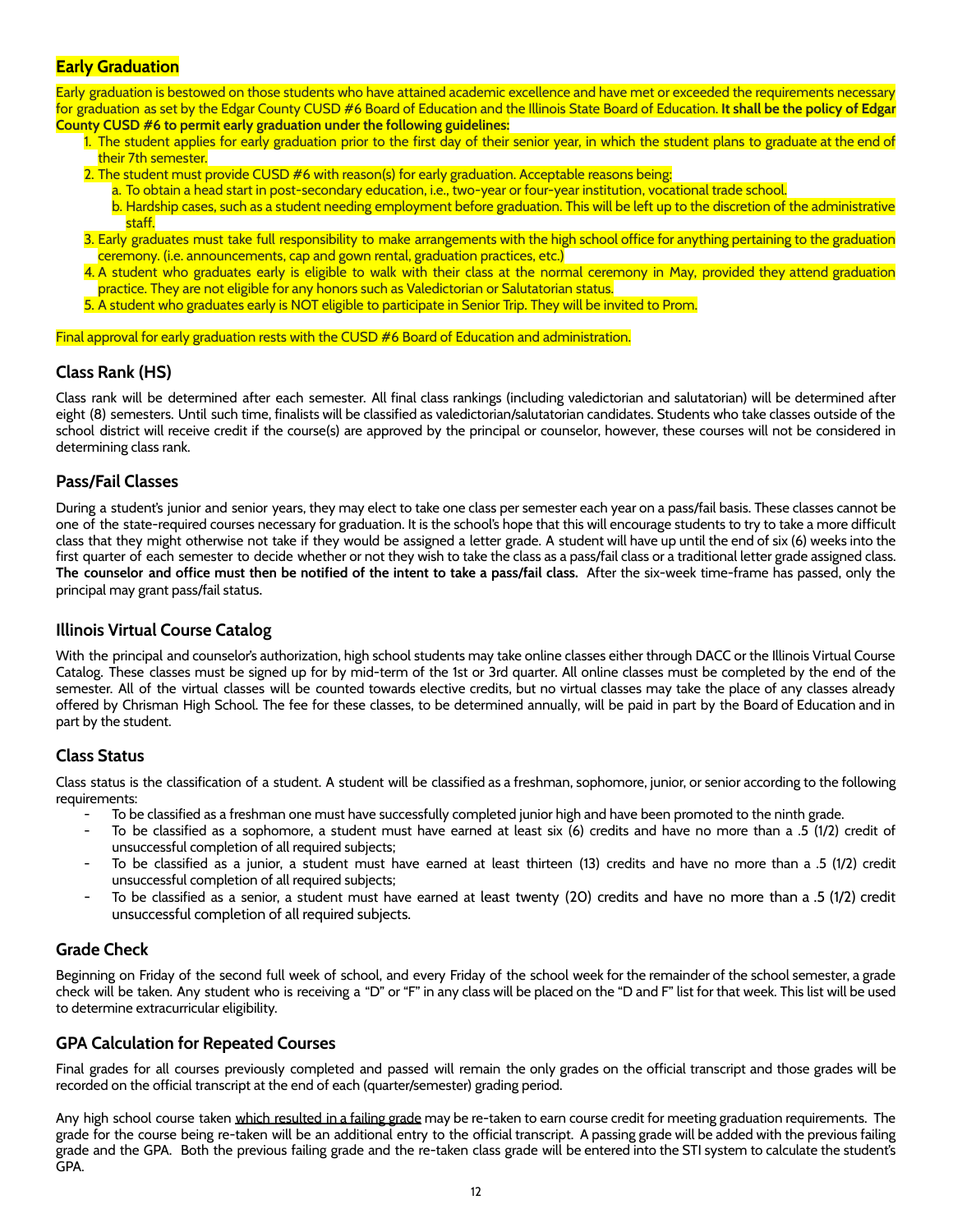## <span id="page-13-0"></span>**Grading Scale**

The following grading scale is used in grades K-12:

| $100 - 94 = A$ | $93 = A -$ | $92 = B +$   |
|----------------|------------|--------------|
| $91 - 85 = B$  | $84 = B -$ | $83 = C +$   |
| $82 - 74 = C$  | $73 = C -$ | $72 = D+$    |
| $71-66 = D$    | $65 = D -$ | $64 - 0 = F$ |

#### <span id="page-13-1"></span>**Grade Point Average**

Grade point average is computed by assigning each grade earned a numerical value:

| A = 12    | $B - = 8$ | $D+ = 4$  |
|-----------|-----------|-----------|
| A- = 11   | $C + = 7$ | $D = 3$   |
| $B+ = 10$ | $C = 6$   | $D - = 2$ |
| $B = 9$   | $C - = 5$ | $F = 1$   |

## <span id="page-13-2"></span>**Honor Roll**

The honor roll will be determined after each nine (9) week grading period. At the end of the second and fourth grading periods, a semester honor roll will be determined (high school). To qualify for the honor roll a student must have earned as many grades of "A" as he or she has "B". Example: 3 A's and 3 B's = honor roll; 3 A's and 4 B's does not qualify. High honors will also be determined in each honor roll period. To qualify for high honors a student must have grades of "A" or "A-"only. All classes, including physical education, will be considered when determining the honor roll.

## <span id="page-13-3"></span>**Retention of Junior High Students**

A student who fails two out of five core academic subjects shall be considered for retention. The core academic classes are mathematics, science, social studies, reading, and language arts.

Illinois law prevents a student's promotion to the next higher grade based upon age or any other social reason. Students shall be promoted based on demonstrated mastery of state-developed learning standards and report card grades.

To receive a passing final grade in a class, the student must achieve at least ONE of the following:

- Averaging all four quarter grades equally to be a 65% or higher AND has passed at least two of the four quarters
- On a four-point grading scale  $(A = 4, B = 3, C = 2, D = 1, F = 0)$ , a student's quarter grades average above 0.75 AND has passed at least two of the four quarters.

The following steps will be used for all Junior High students who are in danger of academic retention:

- Parents/guardians and the student will be contacted at the end of each quarter when a student has failed multiple core classes.
- At the conclusion of the first semester, the parents/guardians will be informed in writing if the student is a candidate for retention and a conference will be scheduled with the parents/guardians, teachers, and the student to discuss the reasons for the student's educational concerns and the steps to be taken to correct the academic deficiencies.
- Within ten school days of the end of the year, parents will be notified as to the status regarding promotion and retention.

## <span id="page-13-4"></span>**Report Cards**

Report cards are issued approximately every nine (9) weeks.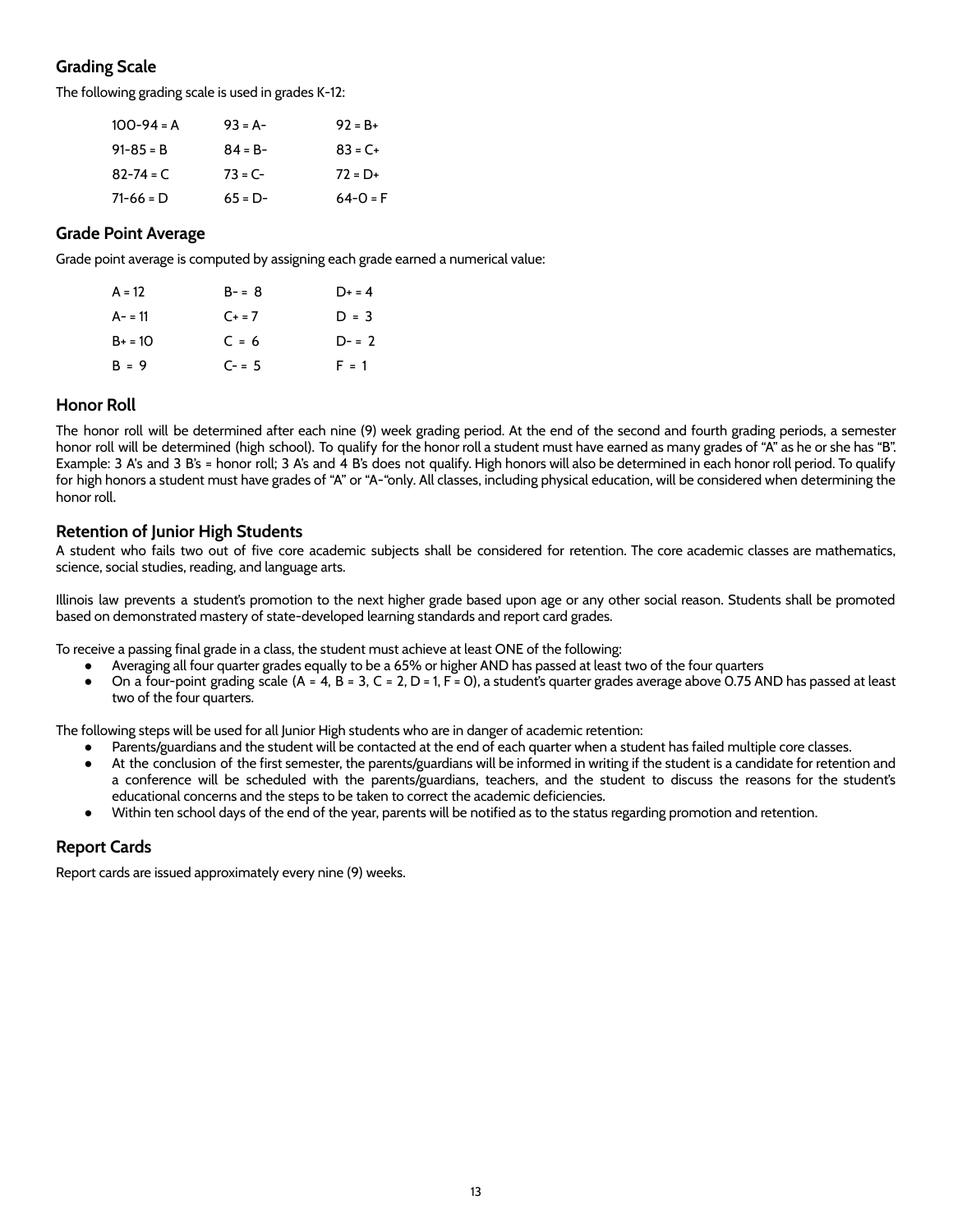## <span id="page-14-0"></span>**Student Semester Exam Waiver Policy (HS)**

#### **\*\*REMINDER - SEMESTER EXAM WAIVERS ARE A PRIVILEGE - NOT A RIGHT\*\***

As a way of increasing good behavior, this incentive program will be offered to students as an opportunity to earn one or more waivers to opt-out of semester exams. These waivers must meet the following guidelines and are at the discretion of the Dean of Students & principal.

#### **Semester Exam Waivers – All Waivers Will be Issued by the Office**

- Students that maintain 190 or more assertive discipline points for the semester will qualify to waive three semester exams if he/she maintains a grade of "B" or higher in the class to be waived.
- Students that maintain 175 to 189 assertive discipline points for the semester will qualify to waive two semester exams if he/she maintains a grade of "B" or higher in the class to be waived.
- Students that maintain 160-174 assertive discipline points for the semester will qualify to waive two semester exams if he/she maintain a grade of "B" or higher in the class to be waived.
- Students that receive any unexcused absences during the semester will be automatically disqualified from receiving any waivers.

#### **\*\*\*Seniors 2 nd Semester Only**

- If you would have been eligible to waive three exams you can waive ALL if meet grade requirements
- If you would have been eligible to waive two exams you can waive four if meet grade requirements
- If you would have been eligible to waive one exam you can waive two if meet grade requirements

#### <span id="page-14-1"></span>**Driver's Education**

In order for students to be eligible to participate in the behind the wheel portion of the Driver's Education curriculum, students need to be in good academic standing, passing all classes.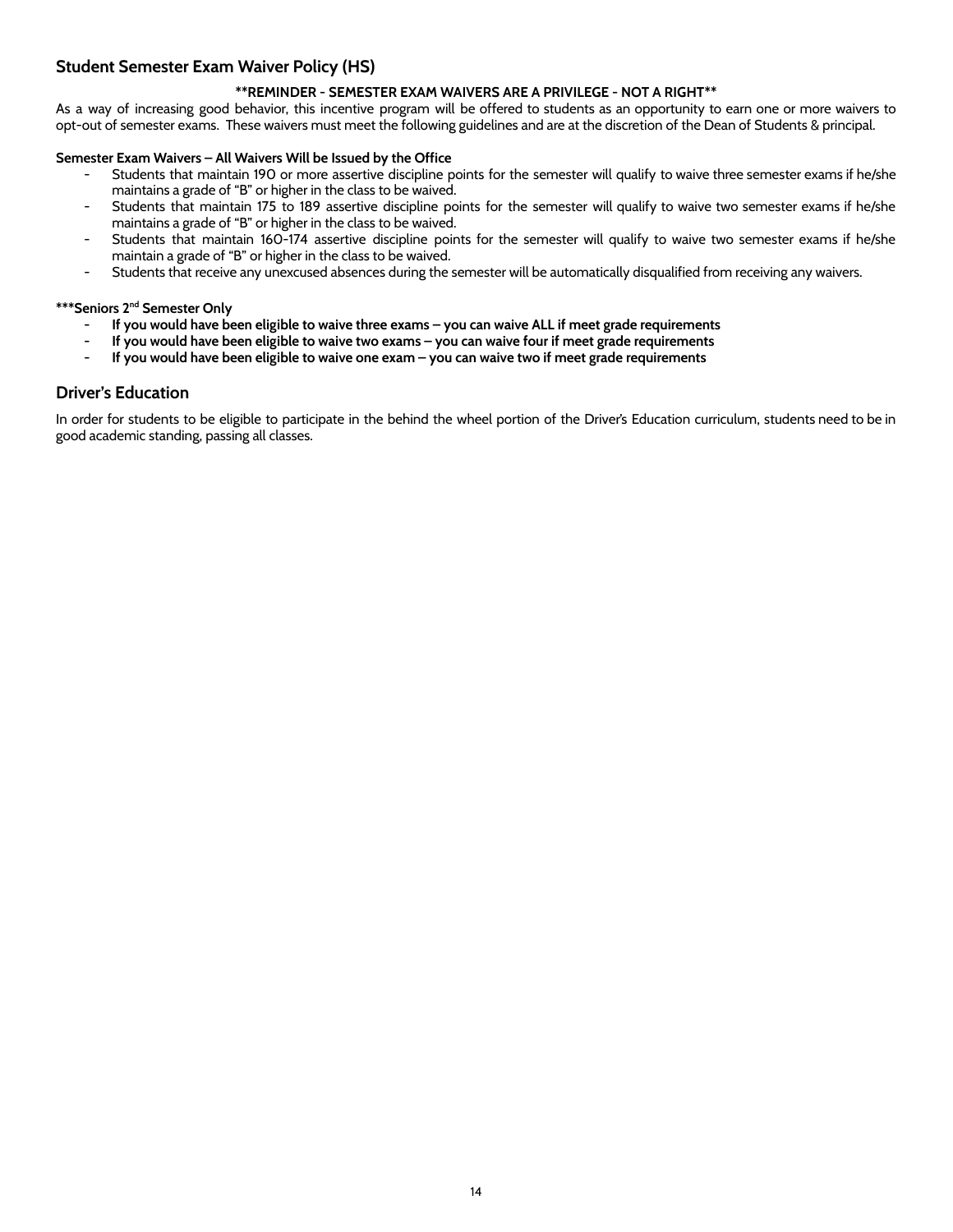## <span id="page-15-0"></span>**CHAPTER 3 – STUDENT ATTENDANCE**

#### <span id="page-15-1"></span>**Attendance**

Illinois law requires that whoever has custody or control of any child between six (by September 1st) and seventeen years of age shall assure that the child attends school in the district in which he or she resides, during the entire time school is in session (unless the child has already graduated from high school). Illinois law also requires that whoever has custody or control of a child who is enrolled in the school, regardless of the child's age, shall assure that the child attends school during the entire time school is in session.

#### <span id="page-15-2"></span>**Student Absences – Excused/Unexcused**

There are two types of absences: excused and unexcused. Excused absences include: illness, observance of a religious holiday, death in the immediate family, family emergency, situations beyond the control of the student, circumstances that cause reasonable concern to the parent/guardian for the student's mental, emotional, or physical health or safety, attending a military honors funeral to sound TAPS (grades 6-12), or other reason as approved by the principal. All other absences are considered unexcused.

Additionally, a student will be excused for up to 5 days in cases where the student's parent/guardian is an active duty member of the uniformed services and has been called to duty for, is on leave from, or has immediately returned from deployment to a combat zone or combat-support postings. The Board of Education, in its discretion, may excuse a student for additional days relative to such leave or deployment. A student and the student's parent/guardian are responsible for obtaining assignments from the student's teachers prior to any excused absences and for ensuring that such assignments are completed by the student prior to his or her return to school.

Pre-arranged excused absences must be approved by the principal. The school may require documentation explaining the reason for the student's absence.

In the event of any absence, the student's parent/guardian is required to call the school at 217-269-2823 before 8:15 a.m. to explain the reason for the absence. If a call has not been made to the school by 10:00 a.m. on the day of a student's absence, a school official will call the home to inquire why the student is not at school. If the parent/guardian cannot be contacted, the student will be required to submit a signed note from the parent or guardian explaining the reason for the absence by the following morning. Failure to do so shall result in an unexcused absence. Upon request of the parent/guardian, the reason for an absence will be kept confidential. If the explanation is reasonable and justified, the absence will be "excused".

If a student is absent three (3) or more consecutive days due to illness, a physician's note will be required upon his/her return or the absence will be "unexcused".

#### **Absence from School on Day of Extracurricular or Athletic Activity**

In order to participate in a scheduled contest on a particular day, the student must attend school for a full day on the day of the contests or activity. A student who is absent from school after 8:38 am (7:54 am for English 410 students) is ineligible for any extracurricular or athletic activity on that day unless the absence has been approved by the principal. Exceptions may include: 1) a pre-arranged, or unexpected medical absence; 2) a death in the student's family, or 3) a religious ceremony or event.

A student who has been suspended from school is also suspended from participation in all extracurricular and athletic activities for the duration of the suspension.

A student who is absent from school on a Friday before a Saturday event may be withheld from Saturday extracurricular or athletic activities at the sole discretion of the designated teacher, sponsor or coach.

A student whose absence is unexcused will not be able to participate or attend any after-school activity that a grade is to be awarded for in a particular class, and will not earn any credit for that assignment.

Students under the Return-to-Learn Concussion Protocol at either Phase 1 or Phase 2, in which they are not attending full school days, are not to attend extracurricular events after school. This includes practices, games, or events. Once moving to Phase 3 and attending school for full days, they may resume attending extracurricular events.

#### <span id="page-15-3"></span>**Late Arrival**

If a student arrives at school late, the student shall report to the office before going to class. Each student is to be in his/her assigned classroom by 8:00 am. After 8:00 am, students shall be marked tardy. On a full-attendance day, students reporting to school after 9:06 am and before 11:49 am will be charged with a half (1/2) day absence. A full-time student reporting to school after 11:49 am will be charged a full day's absence.

On a full-attendance day, if a student misses any more than an hour during the middle or at the end of a school day, they will be charged with a half (1/2) day or more absence.

Co-op students and Health Occupation students arriving at school after 8:30 am are not allowed to go to work or attend Health Occupational classes in the afternoon. Pre-arranged appointments are excluded from this rule.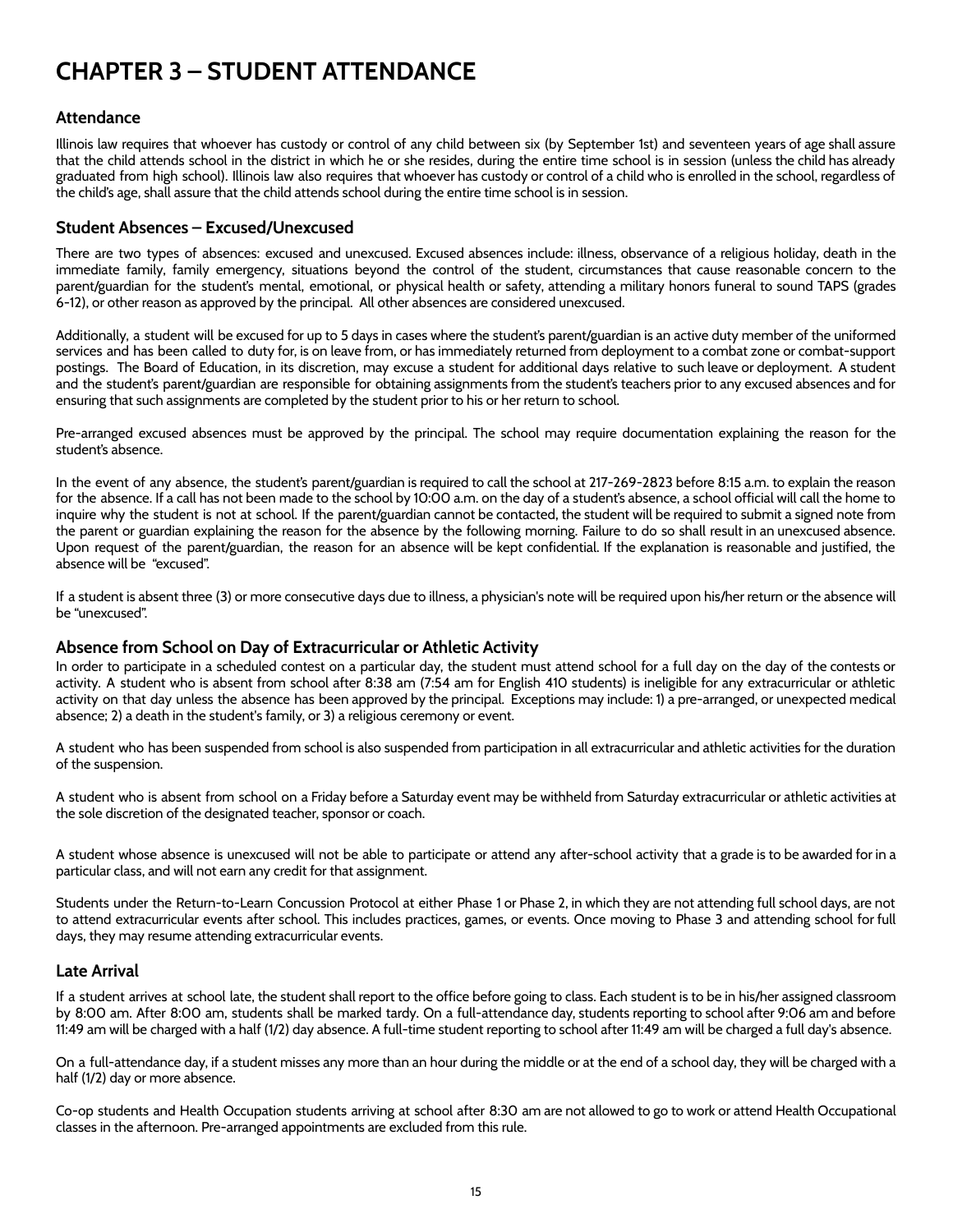## <span id="page-16-0"></span>**Prearranged Absence**

A pre-arranged absence requires a note or phone call from the student's parent/guardian stating the reason for the absence. Such absences may be treated by school officials as either excused or unexcused depending upon the reason. **Doctor/Dental appointments and other necessary business should, however, be arranged outside school hours whenever possible** When a pre-arranged absence is approved (not necessarily excused) the student will receive a prearranged form from the office.

All pre-arrangements **must be made one (1) day in advance.** Each teacher will determine whether work needs to be completed prior to the absence. All pre-arranges require signatures from each teacher involved in the absence. Students must obtain signatures from teachers at appropriate times, i.e., beginning or end of a class period, during the teacher's planning time, at breakfast or lunch, or before or after school. The student shall return the prearranged form to the office prior to the absence; failure to return it may result in an unexcused absence. When the pre-arranged absence is for a medical or dental appointment, an appointment card should be presented or parents are required to call the office prior to the appointment. If no appointment card is submitted prior, then a doctor's proof of visit is required upon the student's return.

## <span id="page-16-1"></span>**College Days & Job Shadowing**

All high school students are entitled to 2 pre-arranged absences per year for the purpose of visiting college campuses or shadowing someone in a future career (which will not affect their semester exam waivers). In order to arrange for this, the student must: (1) meet with the counselor, (2) fill out the school paperwork and have it signed by a parent or guardian, (3) obtain a pre-arranged form to be signed by all of the teachers, and (4) be passing all classes prior to taking the day, and (5) return within 3 days the school paperwork signed by an Admissions Officer or Employer.

Students requesting to Job Shadow may not shadow a member of their family nor can they shadow a place of current or past employment.

## <span id="page-16-2"></span>**Vacation Leave**

Students are allowed to make an application to the principal for an approved vacation leave with written notification. Pre-arranged form must be obtained in the office and returned at least one week prior to the absence. **Students will be expected to obtain assignments before leaving** and turn in completed work upon return to classes. While this absence is excused it still counts towards the number of days a student misses and may eliminate them from receiving some rewards or attending some school function, i.e., senior trip.

## <span id="page-16-3"></span>**Illness at School and/or Leaving School Early**

A student who becomes ill at school shall report the illness to his/her teacher, who in turn shall direct the student to the school nurse, secretary, or principal as appropriate. Each student who wishes to leave school during the day due to illness shall report to the office, and the school nurse shall be called to determine if the student's request to go home is warranted. The student, if determined by the nurse to be allowed to go home, must sign out. STUDENTS ARE NOT TO CALL HOME TO ASK PARENTS TO COME AND PICK THEM UP UNLESS IN THE OFFICE AND **DIRECTED BY STAFF**. If proper check-out procedures are not followed, the absence will be treated as unexcused. If the student is ill, the office shall inform the student's parent before the student is released.

## <span id="page-16-4"></span>**Tardy**

Students who arrive at school late or are late to any class are considered tardy. There are two types of tardies – tardy to school and tardy to class. When a student arrives at school late (during Homeroom) the student should report to the office. If a student is tardy to any class after arriving at school, the student should report directly to their classroom where the teacher will issue the tardy slip. Excessive tardiness to school will not be tolerated. After receiving a 3rd tardy in one quarter, and every subsequent tardy in that quarter will be a 3 point deduction of their assertive discipline points. A 4th tardy and every subsequent tardy per quarter will be a Dean's Referral. If a student exceeds this, further discipline may follow at the discretion of the Dean of Students and principal, including but not limited to: referral to truancy officer, in-school suspension, parent meeting, etc.

## <span id="page-16-5"></span>**Truancy**

Student attendance is critical to the learning process. Truancy is therefore a serious issue and will be dealt with in a serious manner by the school and district. Students who miss more than 1% but less than 5% or more of the prior 180 regular school days without valid cause (a recognized excuse) are considered truant. Students who miss 5% or more of the prior 180 regular school days without valid cause are chronic truants. Students who are chronic truants will be offered support services and resources aimed at correcting the truancy issue. If chronic truancy persists after support services and other resources are made available, the school and district will take further action, including:

- Referral to the truancy officer
- Reporting to officials under the Juvenile Court Act
- Referral to the State's Attorney
- Appropriate school discipline

A parent or guardian who knowingly and willfully permits a child to be truant is in violation of State law.

## <span id="page-16-6"></span>**Release Time for Religious Instruction & Observance**

A student will be released from school, as an excused absence, to observe a religious holiday or for religious instruction. The student's parent/guardian must give written notice to the building principal at least 5 calendar days before the student's anticipated absence(s). Students excused for religious reasons will be given an opportunity to make up all missed work, including homework and tests, for equivalent academic credit.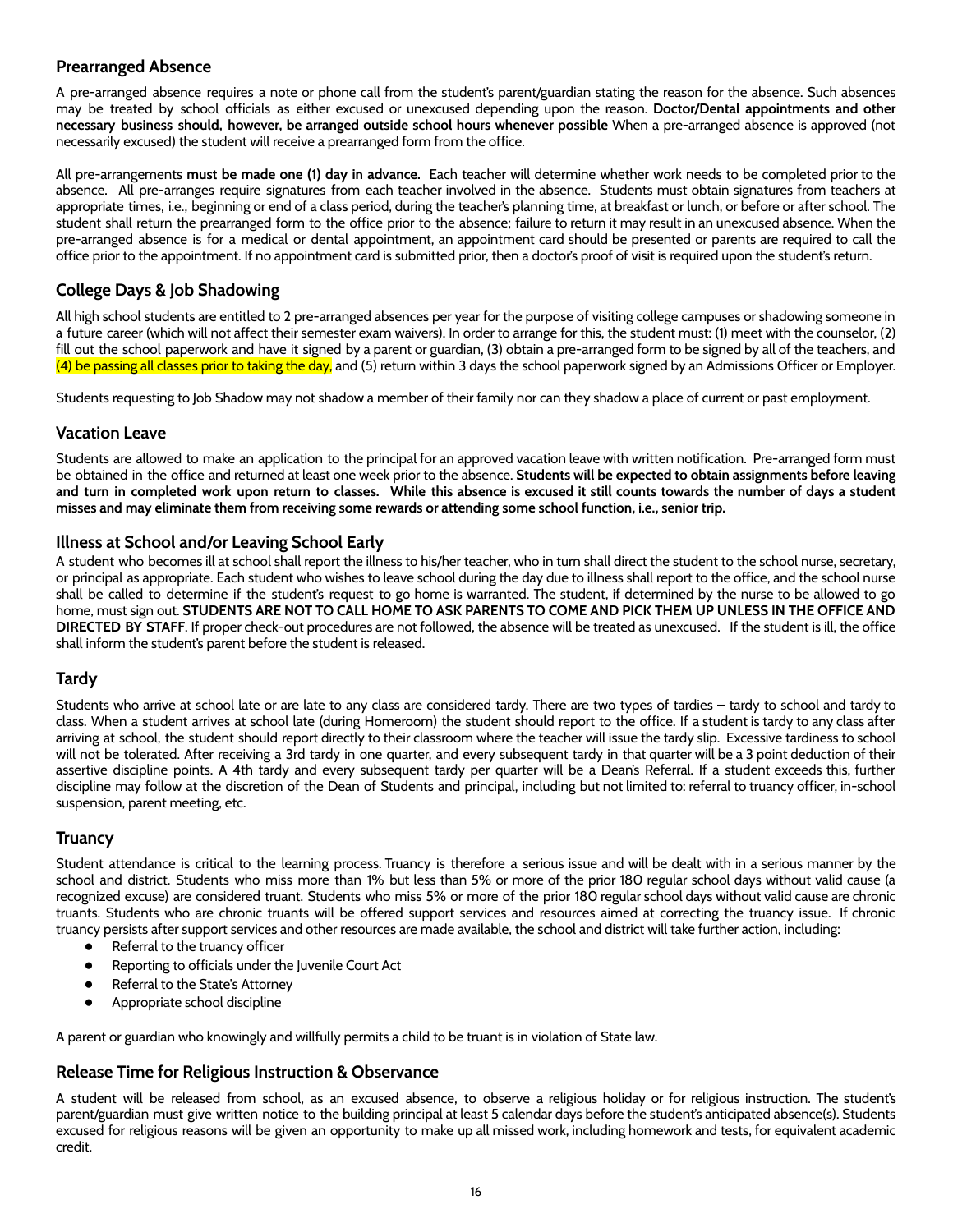## <span id="page-17-0"></span>**Make-Up Work**

If a student's absence is excused or if a student is suspended from school, he/she will be permitted to make up all missed work, including homework and tests. The student will be permitted the same number of days as he/she was absent to turn in the make-up work. The student is responsible for obtaining assignments from his/her teachers. Students whose absence is considered unexcused will not be allowed to make up missed work.

If a student is scheduled for a test or has been given an assignment before an absence occurs, then the student must take the test or turn in the assignment on the day that the student returns.

#### <span id="page-17-1"></span>**Home and Hospital Instruction**

A student who is absent from school, or whose physician, physician assistant, or licensed advanced practice registered nurse anticipates his or her absence from school, because of a medical condition may be eligible for instruction in the student's home or hospital.

Appropriate educational services from qualified staff will begin no later than five school days after receiving a written statement from a physician, physician assistant, or licensed advanced practice registered nurse. Instructional or related services for a student receiving special education services will be determined by the student's individualized education program.

A student who is unable to attend school because of pregnancy will be provided home instruction, correspondence courses, or other courses of instruction before (1) the birth of the child when the student's physician, physician assistant, or licensed advance practice nurse indicates, in writing, that she is medically unable to attend regular classroom instruction, and (2) for up to 3 months after the child's birth or a miscarriage.

For information on home or hospital instruction, contact the building principal.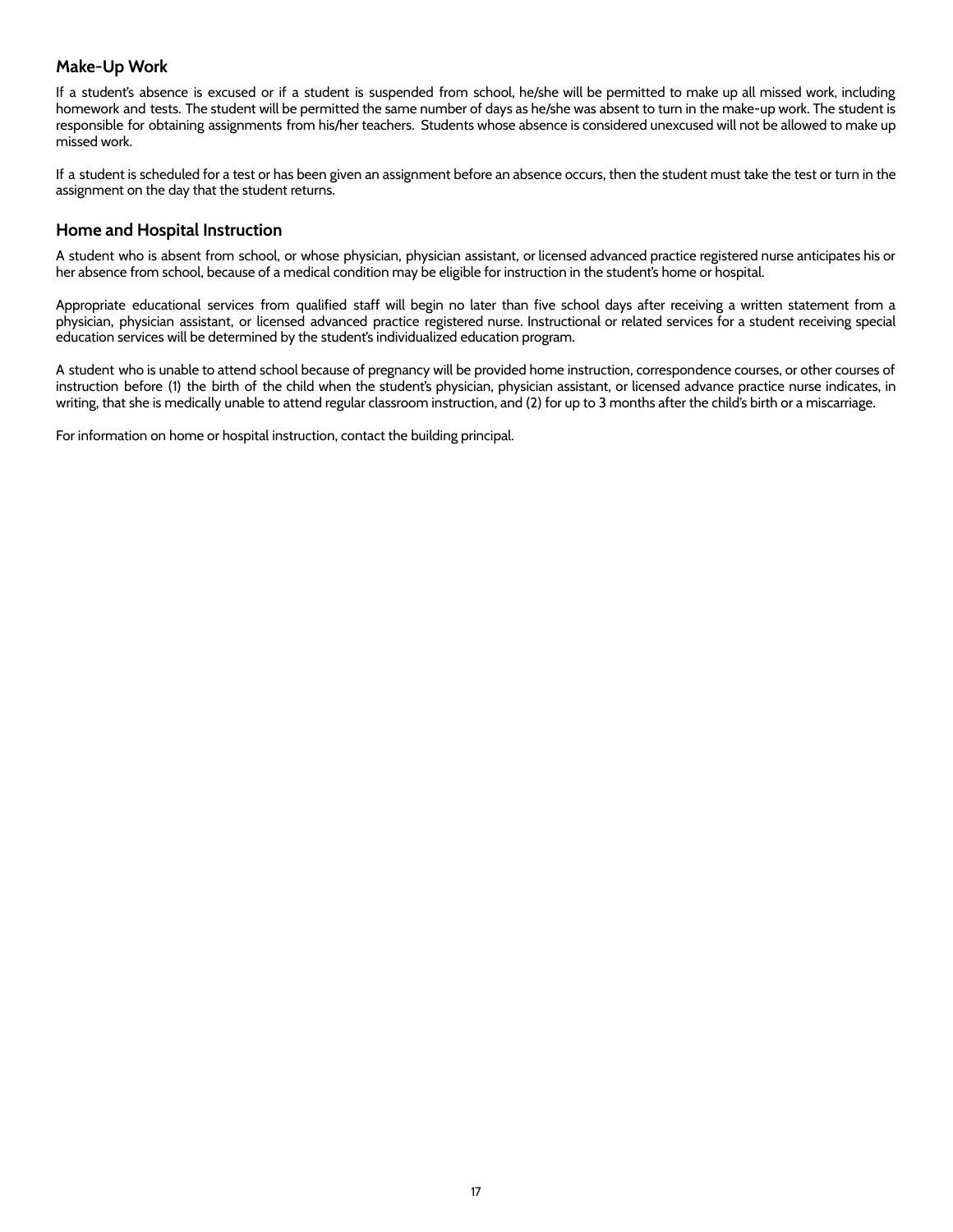## <span id="page-18-0"></span>**CHAPTER 4 – STUDENT FEES AND MEAL COSTS**

## <span id="page-18-1"></span>**Fees & Charges; Waiver of Student Fees**

The school establishes fees and charges to fund certain school activities, including but not limited to registration, technology, laboratory, athletic participation, parking, and Driver's Education fees.

Some students may be unable to pay these fees. Students will not be denied educational services or academic credit due to the inability of their parent or guardian to pay fees or certain charges. Students whose parent or guardian is unable to afford student fees may receive a fee waiver. A fee waiver does not exempt a student from charges for lost and damaged books, locks, materials, supplies, and/or equipment. In addition, a fee waiver does not exempt a student from fees for Driver's Education, parking, and athletic participation.

Applications for fee waivers may be submitted by a parent or guardian of a student who has been assessed a fee. The student is eligible for a fee waiver if at least one of the following prerequisites is met:

- 1. The student currently lives in a household that meets the free lunch or breakfast eligibility guidelines established by the federal government pursuant to the National School Lunch Act; or
- 2.The student or the student's family is currently receiving aid under Article IV of the Illinois Public Aid Code (Aid to Families of Dependent Children).

The building principal will give additional consideration where one or more of the following factors are present:

- An illness in the family;
- Unusual expenses such as fire, flood, storm damage, etc.;
- Unemployment
- Emergency situations; or
- When one or more of the parents/guardians are involved in a work stoppage.

The building principal will notify the parent/guardian promptly as to whether the fee waiver request has been granted or denied. Questions regarding the fee waiver application process should be addressed to the building principal.

Pursuant to the Hunger-Free Student's Bill of Rights Act, the school is required to provide a federally reimbursable meal or snack to a student who requests one, regardless of whether the student has the ability to pay for the meal or snack or owes money for earlier meals or snacks. Students may not be provided with an alternative meal or snack and the school is prohibited from publicly identifying or stigmatizing a student who cannot pay for or owes money for a meal or snack.

## <span id="page-18-2"></span>**School Breakfast & Lunch Program**

Breakfast is served every school day, 7:56-8:10 (JH) and 8:20-8:34 (HS). Lunch is served every school day from 11:34-12:04 pm (JH) and 12:19-12:49 pm (HS), except when there is an early dismissal. No lunch is served on 11:50 dismissal days.

The district participates in the National School Lunch Program. Food from outside vendors cannot deliver to students as per CUSD #6 Board of Education policy. Immediate family members may bring food to their children, a student may bring a sack lunch from home or may purchase lunch at school (milk is included in the price).

Free or reduced-price meals are available for qualifying students. To qualify, a student must either have direct certification status through the State of Illinois or submit an application to the school office**.** Foster children or students designated as homeless by the school homeless liaison officer automatically qualify for benefits. All families that feel they may meet the qualification to receive these free or reduced benefits are encouraged to apply. If families are unsure, contact Stephanie Mitchell, the school free/reduced program coordinator, at 217-269-2022.

A student may purchase breakfast for \$1.85. Breakfast may be purchased on a weekly basis for \$9.25. A student may bring a sack lunch from home or may purchase a school lunch for \$2.95 and/or milk for \$0.35. Lunch may be purchased on a weekly basis for \$14.75. Free or reduced-price meals are available for qualifying students. (All prices are subject to change before the start of the school year)

A la carte/Extra Servings - A la carte items, as well as extra servings, may be purchased, when offered, for a nominal fee.

## <span id="page-18-3"></span>**Cafeteria Rules**

- No student is permitted to leave campus during breakfast/lunch.
- All students are to remain in the cafeteria unless other arrangements are made with the supervisor, dean of students, or principal.
- Everyone at each table is responsible for cleaning up after themselves.
- Keep voices at a conversational level and discuss appropriate topics.

## <span id="page-18-4"></span>**Use of Vending Machines**

There are two vending machines available on campus. The use of the vending machines is limited to before and after school.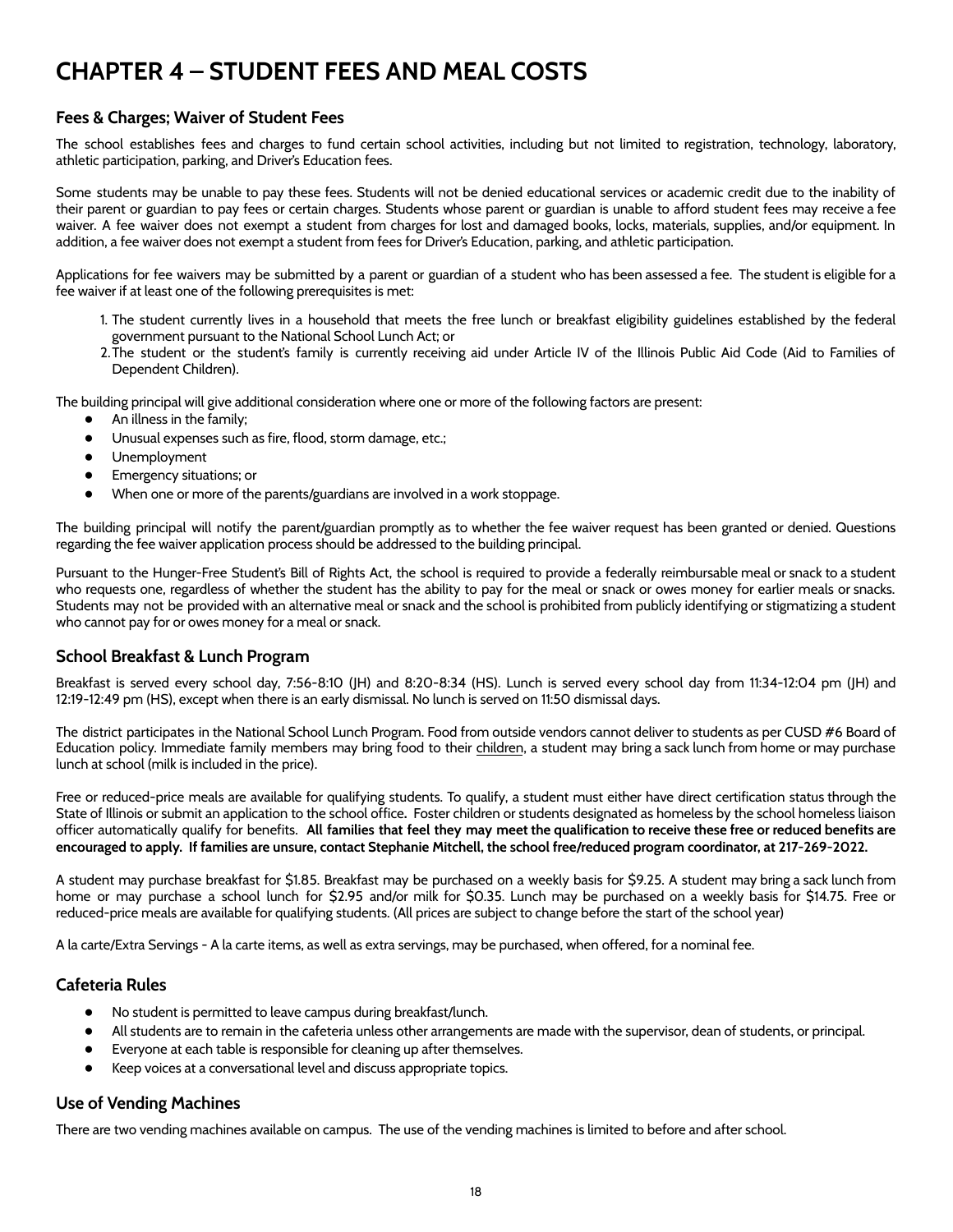## <span id="page-19-0"></span>**CHAPTER 5 – TRANSPORTATION AND PARKING**

## <span id="page-19-1"></span>**Bus Transportation**

The district provides bus transportation to and from school for all students living 1.5 miles or more from the school. A list of bus stops will be published at the beginning of the school year before student registration. Parents must, at the beginning of the school year, select one bus stop at which a student is to be picked up, and one stop at which a student is to be dropped off. Students are not permitted to ride a bus other than the bus to which they are assigned. Exceptions must be approved in advance by the building principal.

While students are on the bus, they are under the supervision of the bus driver. In most cases, bus discipline problems can be handled by the bus driver. In the case of a written disciplinary referral, student bus problems will be investigated and handled by the building principal.

Students are expected to follow all school rules while on the bus. Students may be suspended from riding the school bus for up to 10 consecutive school days for violating school rules or for engaging in other gross disobedience or misconduct. The school board may suspend the student from riding the school bus for a period in excess of 10 days for safety reasons. The district's regular suspension procedures shall be used to suspend a student's privilege to ride a school bus.

A student who is suspended from riding the school bus and who does not have alternative transportation to school shall be allowed the opportunity to make up all missed work for equivalent academic credit. It is the responsibility of the student's parent or guardian to notify the school that the student does not have alternative transportation to school.

In the interest of the student's safety and in compliance with state law, students are also expected to observe the following:

- 1. Dress properly for the weather. Make sure all drawstrings, ties, straps, etc. on all clothing, backpacks and other items, are shortened or removed to lessen the likelihood of them getting caught in bus doors, railings or aisles.
- 2. Arrive on time at the bus stop, and stay away from the street while waiting for the bus.
- 3. Stay away from the bus until it stops completely and the driver signals you to board. Enter in a single file without pushing. Always use the handrail.
- 4. Take a seat right away and remain seated facing forward. Keep your hands, arms, and head inside the bus.
- 5. Talk quietly on the bus. No shouting or creating loud noises that may distract the driver. Tablets, iPods®, iPads®, smartphones, and other electronic devices must be silenced on the bus unless a student uses headphones.
- 6. Help keep the bus neat and clean. Keep belongings out of the aisle and away from emergency exits. Eating and drinking are not allowed on the bus.
- 7. Always listen to the driver's instructions. Be courteous to the driver and other students. Sit with your hands to yourself and avoid making noises that would distract the driver or bother other passengers. Remain seated, keeping your hands, arms, and head inside the bus at all times.
- 8. Wait until the bus pulls to a complete stop before standing up. Use the handrail when exiting the bus.
- 9. Stay out of the danger zone next to the bus where the driver may have difficulty seeing you. Take five giant steps away from the bus and out of the danger zone, until you can see the driver and the driver sees you. Never crawl under a bus.
- 10. If you must cross the street after you get off the bus, wait for the driver's signal and then cross in front of the bus. Cross the street only after checking both ways for traffic.
- 11. Never run back to the bus, even if you dropped or forgot something.

Video and audio cameras may be active on busses to record student conduct and may be used for the purposes of an investigation into misconduct or accidents on the bus. For questions regarding school transportation issues, contact: Kelly Schluter @ 217-269-2022.

## <span id="page-19-2"></span>**Bus Dismissal Procedure**

JH/HS students will exit through the main entrance to load the buses. Buses pick up at the Elementary School first & then the JH/HS building.

#### <span id="page-19-3"></span>**Bus Conduct**

Students are expected to follow all schools when riding the school bus. A student may be suspended from riding the bus for up to 10 consecutive school days for engaging in gross disobedience or misconduct, including but not limited to, the following:

- 1. Violating any school rule or school district policy.
- 2. Willful injury or threat of injury to a bus driver or to another rider.
- 3. Willful and/or repeated defacement of the bus.
- 4. Repeated use of profanity.
- 5. Repeated willful disobedience of a directive from a bus driver or other supervisor.
- 6. Such other behavior as the building principal deems to threaten the safe operation of the bus and/or its occupants.

If a student is suspended from riding the bus for gross disobedience or misconduct on a bus, the School Board may suspend the student from riding the school bus for a period in excess of 10 days for safety reasons.

A student suspended from riding the bus who does not have alternate transportation to school shall have the opportunity to complete or make up work for equivalent academic credit. It shall be the responsibility of the student's parent or guardian to notify the school that the student does not have alternate transportation.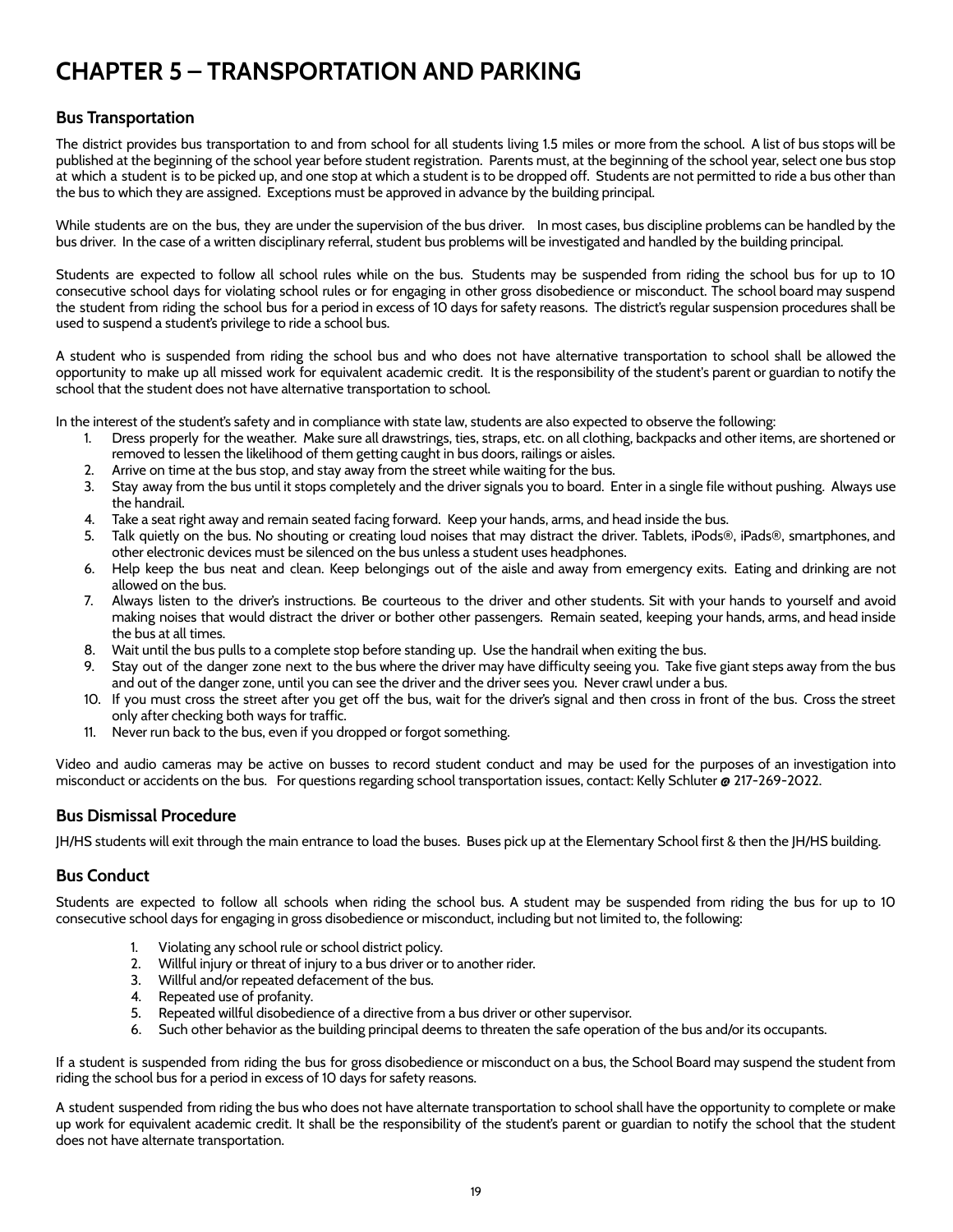## <span id="page-20-0"></span>**Student Driving & Parking**

Students are assigned a designated parking space, pay an annual fee of \$10.00 and receive a parking tag to be displayed in their vehicle at all times. There is also a \$5.00 additional fee assessed at the end of the school year for any lost parking passes. Students who drive to school are subject to the following regulations:

- The student must provide a valid driver's license and adequate personal liability and property damage insurance. Both documents will be copied for the student file.
- As part of the yearly registration process, the student and parent must initial the student driver permission form indicating they have read and fully understood all regulations for student drivers.
- At dismissal, no private vehicles shall leave until the busses have loaded and departed unless directed to do so by the person in charge of dismissing the parking lot.
- The first rows on the south side of the parking lot and the front row will be designated for work-study, health occupations, ECCEL, and/or English 410 students.
- Students are not permitted to access their cars during the school day without permission from the office;
- Students who request permission to drive to/from school agree to submit to any random drug testing if selected to do so.
- Students must park their vehicles in the designated lot and space assigned. Vehicles must be parked between the painted lines, and must be driven under the speed limit of 5 miles per hour while in the lot. Vehicles should be driven safely and must yield to pedestrians. Repeated failure to follow parking rules can result in revocation of parking privilege. Students observed driving recklessly in the parking lot may be subject to disciplinary action.
- The school is not responsible for student vehicles, any possessions left in them, or anything attached to the vehicles. Students park their vehicles on or near school property at their own risk. Students should be aware their vehicles are not protected in any way while in the parking lot, and items of value should not be left in or near the vehicle while unattended.
- Students have no reasonable expectation of privacy in cars parked on school grounds. School lots are regularly searched by contraband dogs, administration, and police officers. Students should be aware that items and spaces on school grounds are subject to search and view by others, and that prohibited items discovered during the course of a search may result in discipline, including, but not limited to, expulsion from school.
- Vehicles may not be parked or located in the bus lanes or fire lanes at any time. Bus lanes and fire lanes are clearly marked. Vehicles located in these locations may be ticketed and/or towed by the police.
- Failure to maintain at least 80 assertive discipline points may result in loss of parking privileges for a period of time determined by administration.

Video cameras will be active in parking lots and will be used for the purposes of an investigation into student misconduct. Discipline for misconduct includes all disciplinary measures in the Dean's assertive discipline policy and/or withdrawal of parking privileges.

#### <span id="page-20-1"></span>**Diesel Vehicles**

Student driving diesel vehicles that require plugging into an electrical outlet during the winter months will be designated parking spots next to the red barn. These students will mark this intention in their registration paperwork and pay a \$25 fee. Students are to provide their own cable.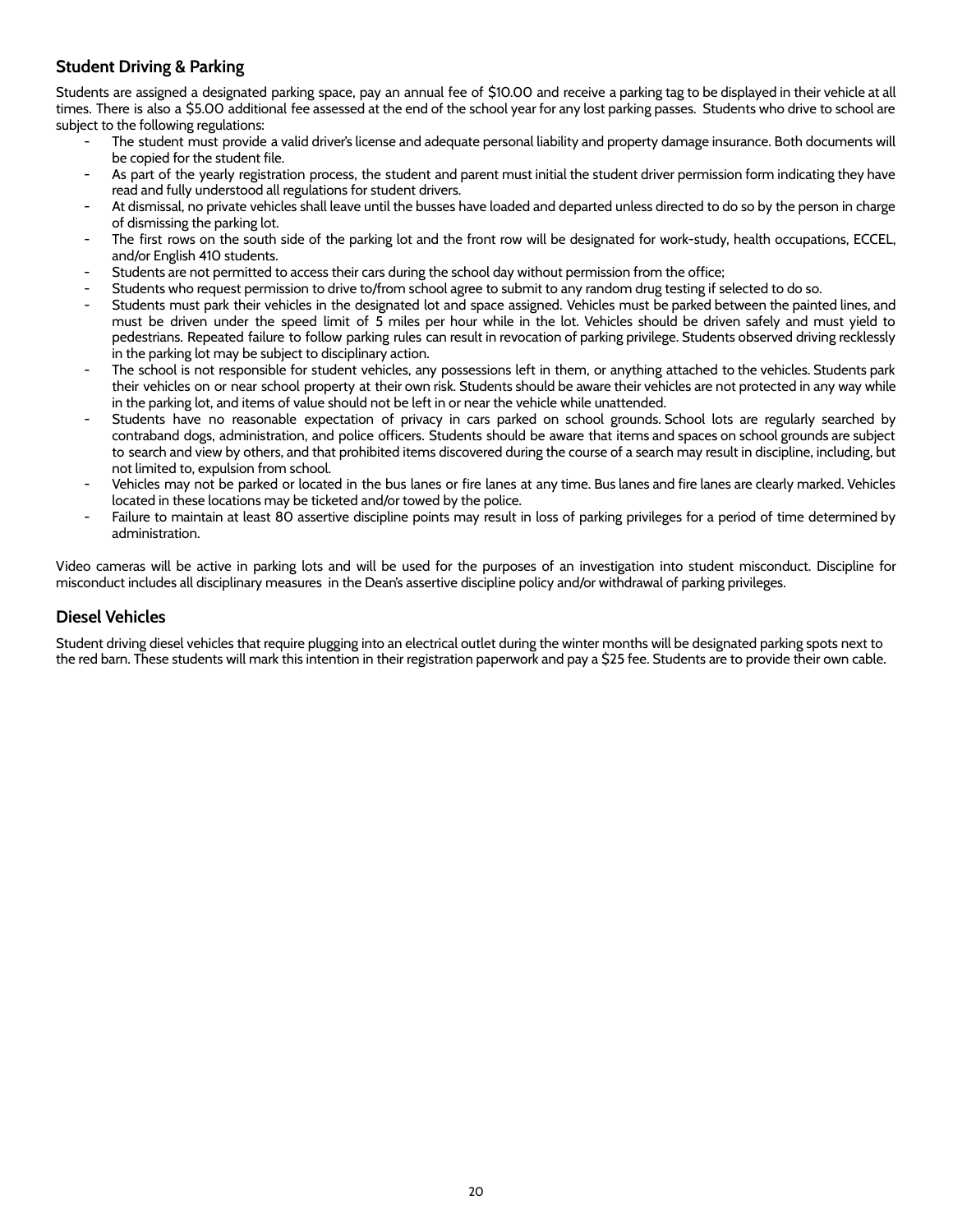## <span id="page-21-0"></span>**CHAPTER 6 – HEALTH AND SAFETY**

#### <span id="page-21-1"></span>**Required Health Examinations & Immunizations**

All students are required to present appropriate proof of a health examination and the immunizations against, and screenings for, preventable communicable diseases within one year prior to:

- 1. Entering kindergarten;
- 2. Entering the sixth and ninth grades; and
- 3. Enrolling in an Illinois school for the first time, regardless of the student's grade.

Proof of immunization against meningococcal disease is required for students in grades 6 and 12. A diabetes screening must be included as part of the health exam (though diabetes testing is not required). Students between the age of one and seven must provide a statement from a physician assuring that the student was "risk-assessed" or screened for lead poisoning. An age-appropriate developmental screening and an age-appropriate social and emotional screening are required parts of each health examination.

Failure to comply with the above requirements by the first day of school will result in the student's exclusion from school until the required health forms are presented to the school, subject to certain exceptions. A student will not be excluded from school due to his or her parent/guardian's failure to obtain a developmental screening or a social and emotional screening. **If the student is unable to complete the** physical and/or immunizations by the 1<sup>st</sup> day of school, documentation of an appointment must be provided in order for your child to start **school.** New students who register mid-term have 30 days following registration to comply with the health examination and immunization requirements. The schedule and statement of medical reasons must be signed by an appropriate medical professional.

## <span id="page-21-2"></span>**Eye Examination**

All students entering kindergarten or the school for the first time must present proof by October 15 of the current school year of an eye examination performed within one year. Failure to present proof by October 15, allows the school to hold the student's report card until the student presents: (1) proof of a completed eye examination, or (2) that an eye examination will take place within 60 days after October 15.

#### <span id="page-21-3"></span>**Dental Examination**

All students entering kindergarten, second, sixth, and ninth grades must present proof by May 15 of the current school year of having been examined by a licensed dentist within the last 18 months. Failure to present proof allows the school to hold the child's report card until the student presents: (1) proof of a completed dental examination, or (2) that a dental examination will take place within 60 days after May 15.

#### <span id="page-21-4"></span>**Exemptions**

A student will be exempted from the above requirements for:

- 1. Medical grounds if the student's parent/guardian presents to the building principal a signed statement explaining the objection;
- 2. Religious grounds if the student's parent/guardian presents to the building principal a completed Certificate of Religious Exemption;
- 3. Health examination or immunization requirements on medical grounds if a physician provides written verification;
- 4. Eye examination requirement if the student's parent/guardian shows an undue burden or lack of access to a physician licensed to practice medicine in all of its branches who provides eye examinations or a licensed optometrist; or
- 5. Dental examination requirement if the student's parent/guardian shows an undue burden or a lack of access to a dentist.

#### <span id="page-21-5"></span>**Student Medication**

Taking medication during school hours or during school-related activities is prohibited unless it is necessary for a student's health and well-being. When a student's licensed health care provider and parent/guardian believe that it is necessary for the student to take medication during school hours or school-related activities, the parent/guardian must request that the school dispense the medication to the child by completing a School Medication Authorization Form.

No school or district employee is allowed to administer to any student, or supervise a student's self-administration of, any prescription or non-prescription medication until a completed and signed School Medication Authorization Form is submitted by the student's parent/guardian. No student is allowed to possess or consume any prescription or non-prescription medication on school grounds or at a school-related function other than as provided for in this procedure.

## <span id="page-21-6"></span>**Self-Administration of Medication**

A student may possess an epinephrine injector (EpiPen®) and/or an asthma inhaler prescribed for use at the student's discretion, provided the student's parent/guardian has completed and signed a School Medication Authorization Form.

Students who are diabetic may possess and self-administer diabetic testing supplies and insulin if authorized by the student's diabetes care plan, which must be on file with the school.

Students with epilepsy may possess and self-administer supplies, equipment, and medication, if authorized by the student's seizure action plan, which must be on file with the school.

Students may self-administer (but not possess on their person) other medications required under a qualified plan, provided the student's parent/guardian has completed and signed a School Medication Authorization Form.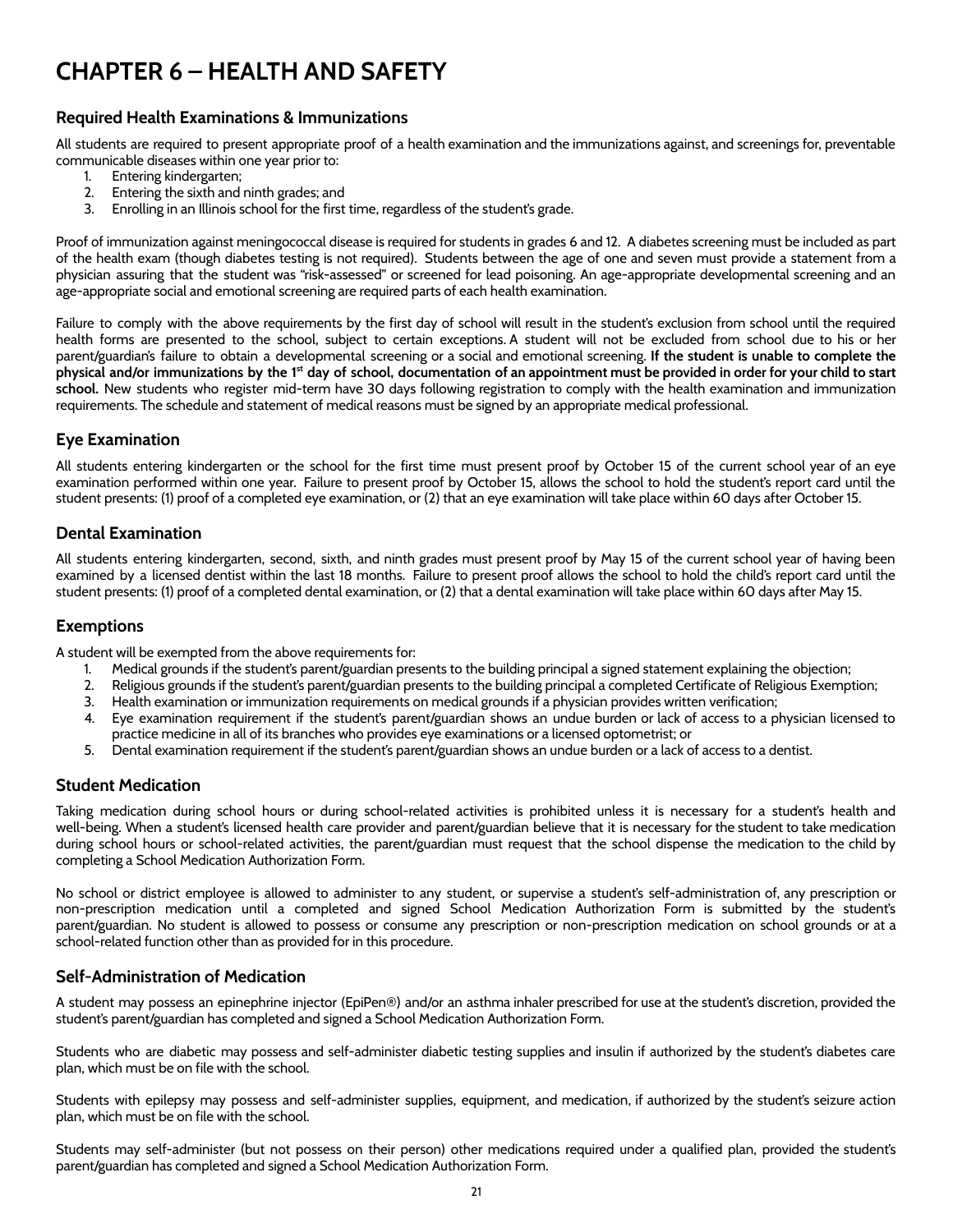The school and district shall incur no liability, except for willful and wanton conduct, as a result of any injury arising from a student's self-administration of medication or epinephrine auto-injector or the storage of any medication by school personnel. A student's parent/guardian must agree to indemnify and hold harmless the school district and its employees and agents, against any claims, except a claim based on willful and wanton conduct, arising out of a student's self-administration of an epinephrine auto-injector and/or asthma inhaler, or the storage of any medication by school personnel.

## <span id="page-22-0"></span>**Designated Caregiver Administration of Medical Cannabis**

The Compassionate Use of Medical Cannabis Pilot Program Act allows a parent/guardian of a student who is a minor to register with the Ill. Dept. of Public Health (IDPH) as a designated caregiver to administer medical cannabis to their child. A designated caregiver may also be another individual other than the student's parent/guardian. Any designated caregiver must be at least 21 years old and is allowed to administer a medical cannabis-infused product to a child who is a student on the premises of his or her school or on his or her school bus if:

- 1. Both the student and the designated caregiver possess valid registry identification cards issued by IDPH:
- 2. Copies of the registry identification cards are provided to the District; and
- 3. That student's parent/guardian completed, signed, and submitted a *School Medication Authorization Form – Medical Cannabis,*

*Medical cannabis-infused product* includes oils, ointments, foods, and other products that contain usable cannabis but are not smoked or vaped. Smoking and/or vaping medical cannabis is prohibited.

After administering the product to the student, the designated caregiver shall immediately remove it from school premises or the school bus. The product may not be administered in a manner that, in the opinion of the District or school, would create a disruption to the educational environment or cause exposure of the product to other students. A school employee shall not be required to administer the product.

The discipline of a student for being administered a product by a designated caregiver pursuant to this procedure is prohibited. The District may not deny a student attendance at a school solely because he or she required the administration of the product during school hours.

The school may maintain the following undesignated prescription medications for emergency use: (1) Asthma medication; (2) Epinephrine injectors; (3) Opioid antagonists; and (4) Glucagon. No one, including without limitation, parents/guardians of students, should rely on the school or district for the availability of undesignated medication. This procedure does not guarantee the availability of undesignated medications. Students and their parents/guardians should consult their own physician regarding these medication(s).

Nothing in this policy shall prohibit any school employee from providing emergency assistance to students, including administering medication.

#### <span id="page-22-1"></span>**Guidance & Counseling**

The school provides a guidance and counseling program for students. The school's counselors are available to those students who require additional assistance.

## <span id="page-22-2"></span>**Safety Drill Procedures**

Safety drills will occur at times established by the administration. Students are required to be silent and shall comply with the directives of school officials during emergency drills. There will be a minimum of three (3) evacuation drills, a minimum of one (1) severe weather (shelter-in-place) drill, a minimum of one (1) law enforcement drill, and a minimum of one (1) bus evacuation drill each school year. There may be other drills at the direction of the administration. Drills will not be preceded by a warning to the students.

#### <span id="page-22-3"></span>**Communicable Disease**

The school will observe recommendations of the Illinois Department of Public Health regarding communicable diseases.

- 1. Parents are required to notify the school nurse if they suspect their child has a communicable disease.
- 2. In certain cases, students with a communicable disease may be excluded from school or sent home from school following notification of the parent or guardian.
- 3. The school will provide written instructions to the parent and guardian regarding appropriate treatment for the communicable disease.
- 4. A student excluded because of a communicable disease will be permitted to return to school only when the parent or guardian brings to the school a letter from the student's doctor stating that the student is no longer contagious or at risk of spreading the communicable disease.

#### <span id="page-22-4"></span>**Head Lice**

The school will observe recommendations of the Illinois Department of Public Health regarding head lice.

- 1. Parents are required to notify the school nurse if they suspect their child has head lice.
- 2. Parents of an infested student will be notified and recommend the student be removed from school until student is lice-free.
- 3. The school will provide written instructions to parents or guardians regarding appropriate treatment for the infestation.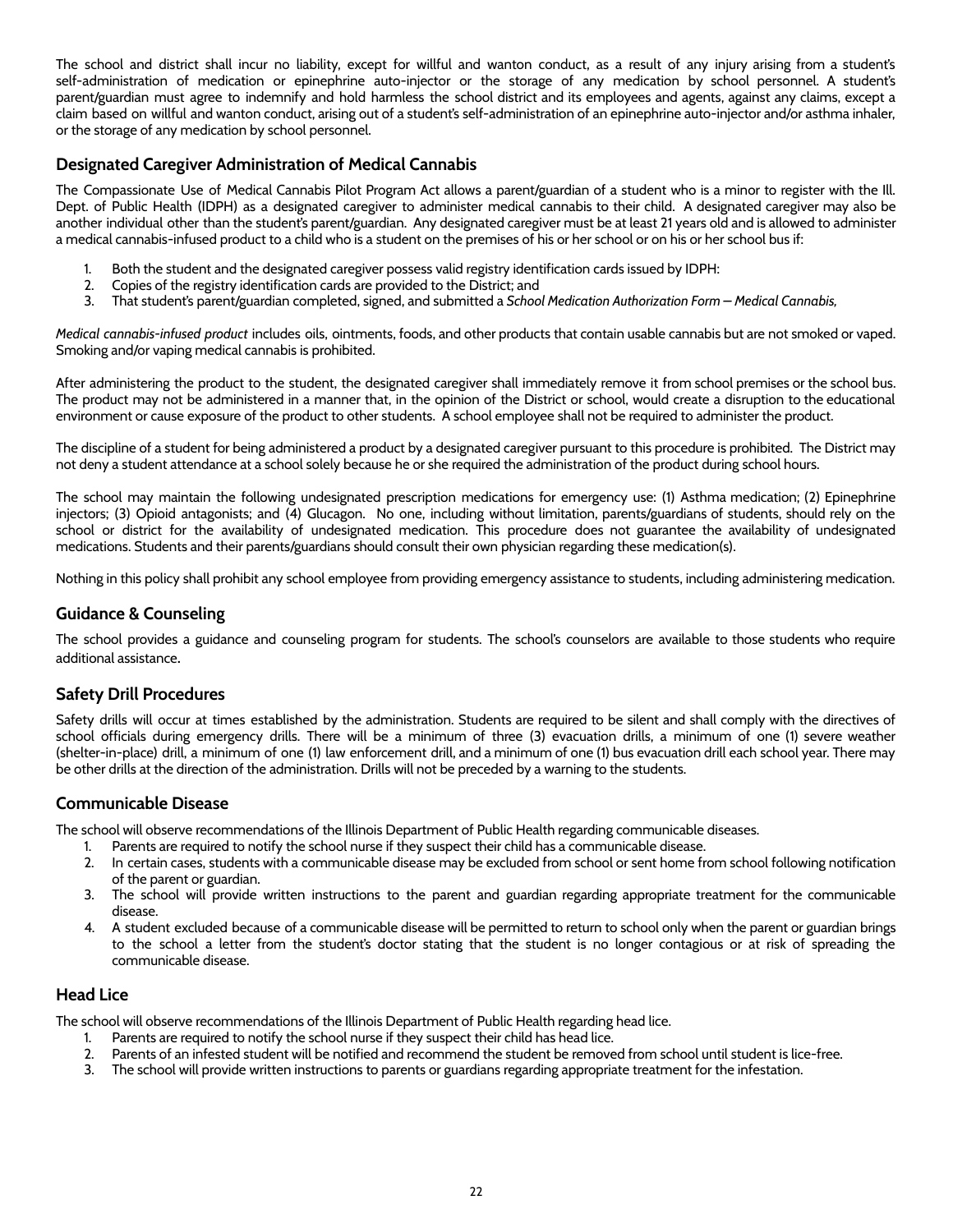## <span id="page-23-0"></span>**Disabilities**

The school district does not discriminate on the basis of disability in admission to, access to, or operations of its programs, services or activities, nor does it discriminate on the basis of disability in its hiring or employment practices. This notice is provided as required by Title II of the Americans with Disabilities Act of 1990 (ADA). Questions, concerns, complaints, or requests for additional information regarding the ADA may be forwarded to the district's designated ADA Compliance Coordinator: Mr. James Acklin, Chrisman Community Unit School District #6, 23231 Illinois Highway 1,Chrisman, IL 61924. Individuals who need auxiliary aids for effective communication in programs and services are invited to make the needs and preferences known to the Compliance Coordinator. This notice is available in large print, on audiotape, and in Braille from ADA Compliance Coordinator. Disability accommodations are available at all parent conferences, school programs, and school board meetings.

#### <span id="page-23-1"></span>**Suicide and Depression Awareness & Prevention**

Youth suicide impacts the safety of the school environment. It also affects the school community, diminishing the ability of surviving students to learn and the school's ability to educate. Suicide and depression awareness and prevention are important goals of the school district. The school district maintains student and parent resources on suicide and depression awareness and prevention. Much of this information, including a copy of the school district's policy, is available from the district office.

#### <span id="page-23-2"></span>**Health Education**

All HS and JH students receive a semester of Health Education as part of CUSD #6 curriculum.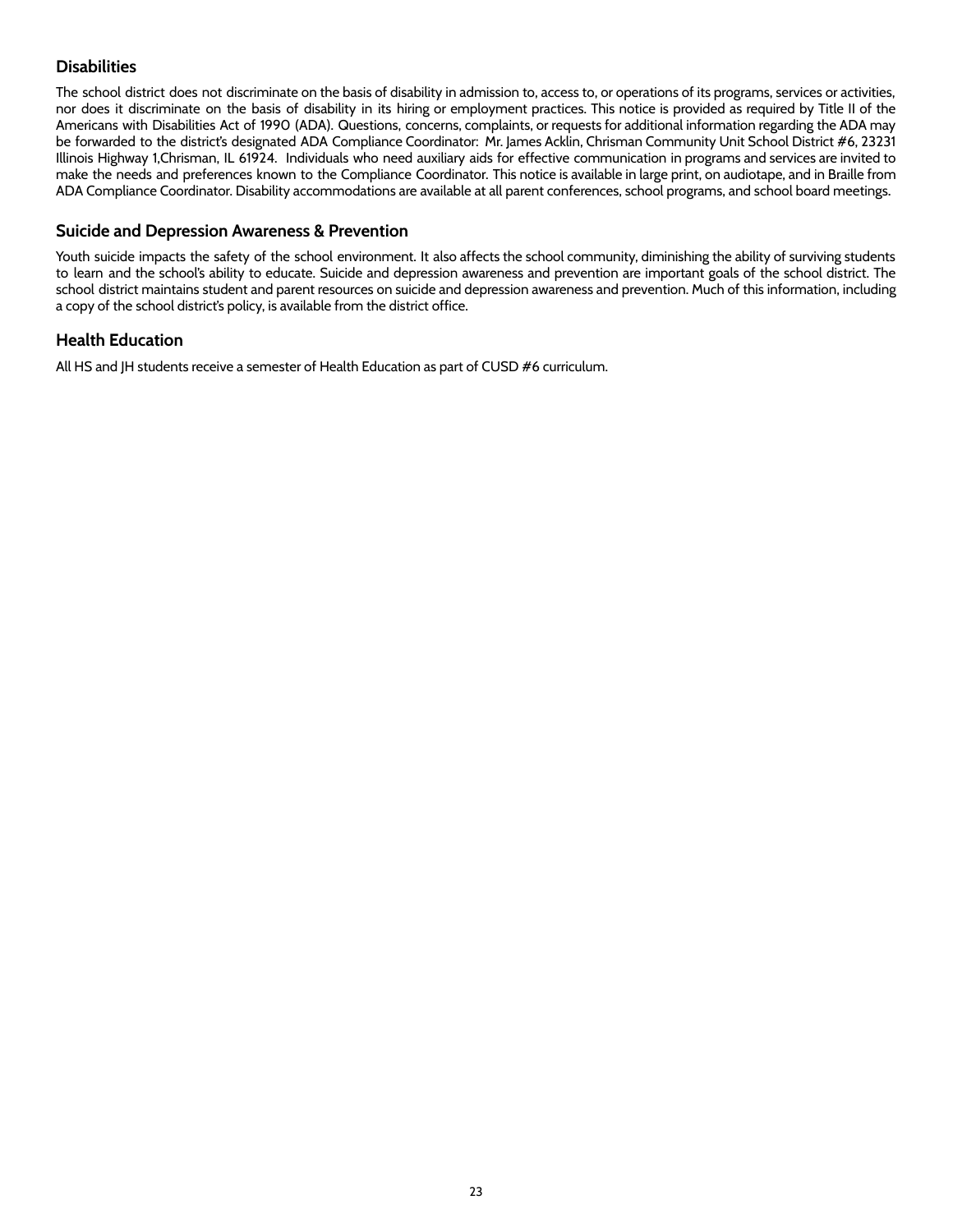## <span id="page-24-0"></span>**CHAPTER 7 – CONDUCT AND DISCIPLINE**

#### **The two conduct principles of every student at Chrisman HS/JH are:**

- **1. We are here to learn.**
	- Every student has the right to learn and every teacher has the right to teach.
- **2. We are here to get along with one another.**
	- Everyone has the right to be physically and emotionally safe at our school.

## <span id="page-24-1"></span>**General Building Conduct**

Students shall not arrive at school before 7:30 a.m. Upon arrival, HS students should report to the HS gym. JH students should report to the cafeteria until the bell rings. Classes begin at 8:00 a.m. and students are dismissed at 3:05 p.m. each day. The following rules shall apply, and failure to abide by the rules may result in discipline. Students are expected to respect and follow general building and classroom rules including but not limited to:

- Students are expected to be respectful of other students and staff.
- Students shall not run, talk loudly or yell in the hallways nor shall they push, shove or hit others.
- Students shall not write on walls, desks or deface or destroy school property.
- Chewing of gum is at teacher discretion.
- Skateboards are not permitted at school.
- Water guns, play guns, and/or real guns are not permitted at school.
- No electronic devices are permitted without permission from the principal.
- HS Cell phone usage used during breakfast, lunch only.
	- o HS students may play music on their phones with earbuds during study halls and at a teacher's discretion while working independently. If this causes a distraction to the student or any classmates, the music privilege will be revoked and a Dean's Referral can be made.
- JH Cell phone usage must be powered off and maintained in hallway lockers during school hours.
- For the health, well-being, and safety for everyone, no backpacks will be allowed into classrooms or other instructional areas. Backpacks and purses must be stored in student lockers during school hours.
- No soda or food in classrooms except during Home Room.
- NO DRINKS IN THE COMPUTER LABS.
- Coats are to be stored in lockers.
- Chromebooks are to be used exclusively for educational purposes during class hours. Gaming and video websites should not be accessed on a school device except for breakfast, lunch, and after school.
- Students should not be in the hallways during class periods without a hall pass.
- Students should use restrooms during passing periods and will not be excused from class except in an emergency.
- Students are to be in the cafeteria area during breakfast and lunch and not in any other area without staff supervision.

## <span id="page-24-2"></span>**School Dress Code & Student Appearance**

A student's appearance, including dress and grooming, must not disrupt the educational process, interfere with the maintenance of a positive teaching/learning climate, or compromise reasonable standards of health, safety, and decency.

- Student dress (including accessories) may not advertise, promote, or picture alcoholic beverages, illegal drugs, drug paraphernalia, violent behavior, or other inappropriate images.
- Student dress (including accessories) may not display lewd, vulgar, obscene, or offensive language or symbols, including gang symbols.
- Hats (including sweatshirt hoods), coats, bandanas, sweatbands, and sunglasses may not be worn in the building during the school day.
- Hairstyles, dress, and accessories that pose a safety hazard are not permitted in the shop, laboratories, or during physical education.
- Clothing with holes, rips, and tears above the mid-thigh, and clothing that is otherwise poorly fitting, showing skin and/or undergarments may not be worn at school, including shirts with cut out/gaping sides.
- The length of shorts or skirts must be appropriate for the school environment mid-thigh in length.
- Appropriate footwear must be worn at all times.
- Shoulder straps wide enough to cover bra (undergarments) are not shown. There shall be no low cut or plunging necklines.
- Yoga pants, leggings, and extreme form-fitting pants must be 100% opaque.
- Student torsos and midriffs must be covered at all times.

Student whose dress causes a substantial disruption to the educational process, school functions or endangers the health and/or safety of the student, other students, staff or others may be subject to discipline, including but not limited to being requested to change their inappropriate clothing, Dean's referral, and notification of parents to provide appropriate attire. Continued disregard for the policy will result in subsequent Dean's referrals, detention/in-school suspension. If there is any doubt about dress and appearance, the building principal will make the final decision.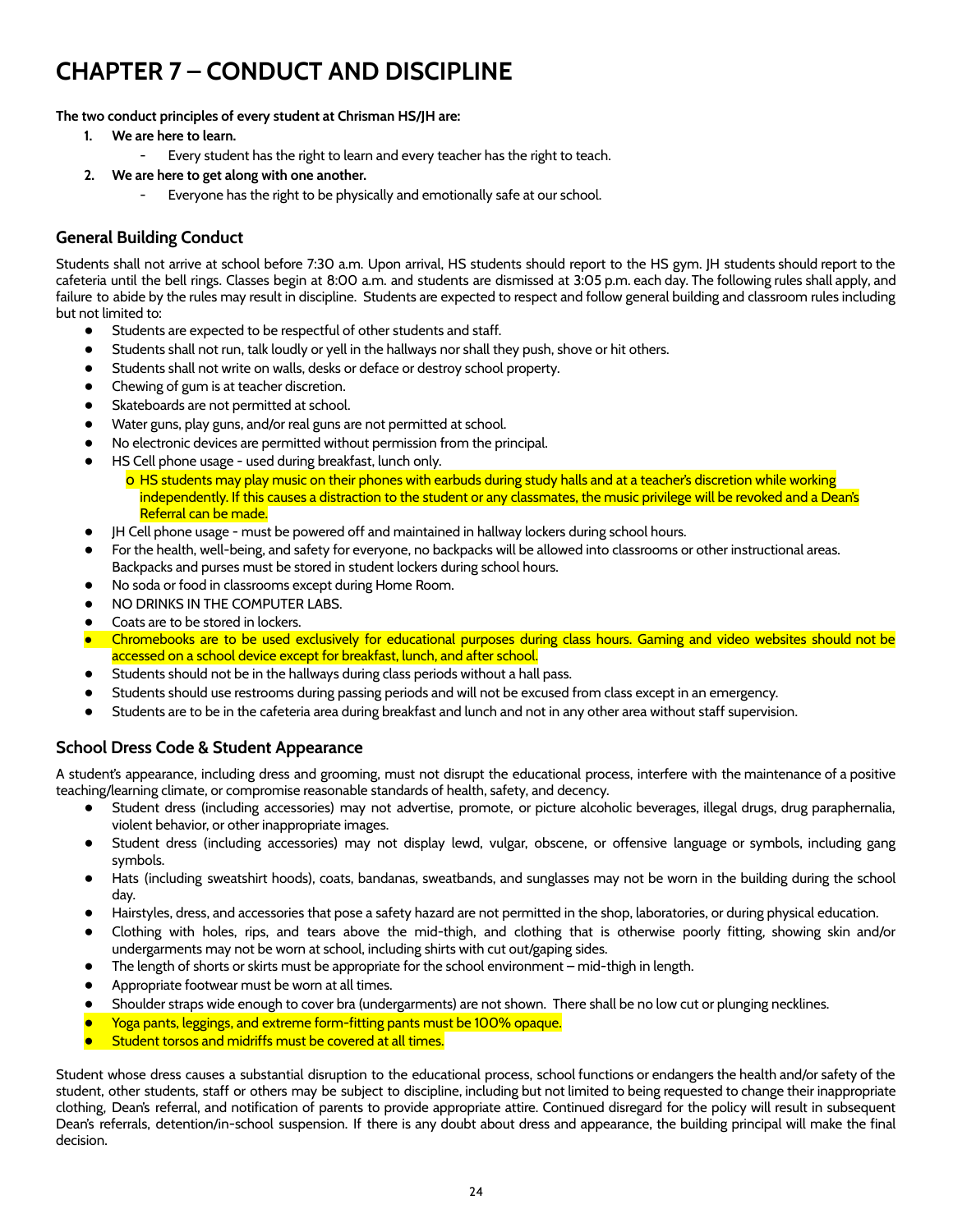## <span id="page-25-0"></span>**Prohibited Student Conduct**

When disciplinary measures are indicated, consequences will be determined on an individual/case-by-case basis by the Dean of Students as **per the Assertive Discipline Policy**. Students may be disciplined for insubordination, disobedience or misconduct, including but not limited to the following:

- 1. Using, possessing, distributing, purchasing, selling, or offering for sale tobacco or nicotine materials, including electronic cigarettes, e-cigarettes. vapes, vape pens, or other vaping related products.
- 2. Using, possessing, distributing, purchasing, or selling alcoholic beverages. Students who are under the influence of an alcoholic beverage are not permitted to attend school or school functions and are treated as though they had alcohol in their possession.
- 3. Using, possessing, distributing, purchasing, selling or offering for sale:
	- a. Any illegal drug, controlled substance, or cannabis (including marijuana, medical cannabis, hashish, unless the student is is authorized to be administered a medical cannabis-infused product under *Ashley's Law*).
	- b. Any anabolic steroid unless it is being administered in accordance with a physician or licensed practitioner prescription.
	- c. Any performance-enhancing substance on the Illinois High School Association's most current banned substance list unless administered in accordance with a physician or licensed practitioner prescription.
	- d. Any prescription drug when not prescribed for the student by a physician or licensed practitioner, or when used in a manner inconsistent with the prescription or prescribing physician's or licensed practitioner's instructions. The use or possession of medical cannabis, even by a student for whom medical cannabis has been prescribed, is prohibited unless the student is authorized to be administered a medical cannabis-infused product under *Ashley's Law*.
	- e. Any inhalant, regardless of whether it contains an illegal drug or controlled substance: (a) that a student believes is, or represents to be capable of, causing intoxication, hallucination, excitement, or dulling of the brain or nervous system; or (b) about which the student engaged in behavior that would lead a reasonable person to believe that the student intended the inhalant to cause intoxication, hallucination, excitement, or dulling of the brain or nervous system. The prohibition in this section does not apply to a student's use of asthma or other legally prescribed inhalant medications.
	- f. "Look-alike" or counterfeit drugs, including a substance that is not prohibited by this policy, but one: (a) that a student believes to be, or represents to be, an illegal drug, controlled substance, or other substance that is prohibited by this policy; or (b) about which a student engaged in behavior that would lead a reasonable person to believe that the student expressly or impliedly represented to be an illegal drug, controlled substance or other substance that is prohibited by this policy.
	- g. Drug paraphernalia, including devices that are or can be used to: (a) ingest, inhale, or inject cannabis or controlled substances into the body; and (b) grow, process, store, or conceal cannabis or controlled substances.
	- h. Any substance inhaled, injected, smoked, consumed, or otherwise ingested or absorbed with the intention of causing a physiological or psychological change in the body, including without limitation, pure caffeine in a tablet or powdered form.

Students who are under the influence of any prohibited substance are not permitted to attend school or school functions and are treated as though they have the prohibited substance, as applicable, in their possession.

- 4. Using, possessing, controlling, or transferring a "weapon" or violating the procedures listed below under the Weapons Prohibition section of this handbook procedure.
- 5. Using or possessing an electronic paging device.
- 6. Using a cellular telephone, smartphone, video recording device, personal digital assistant (PDA), or similar electronic device in any manner that disrupts the educational environment or violates the rights of others, including using the device to take photographs in locker rooms or bathrooms, cheat, or otherwise violate student conduct rules. Prohibited conduct specifically includes, without limitation, creating and sending, sharing, viewing, receiving or possessing an indecent visual depiction of oneself or another person through the use of a computer, electronic communication device, or cellular telephone, commonly known as "sexting." Unless otherwise banned under this policy or by the building principal, all cellular phones, smartphones, and other electronic devices must be kept powered-off and out-of-sight during the regular school day unless: (a) the supervising teacher grants permission; (b) use of the device is provided in a student's individualized education program (IEP); (c) it is used during the student's lunch period; or (d) it is needed in an emergency that threatens the safety of students, staff, or other individuals.
- 7. Using or possessing a laser pointer unless under a staff member's direct supervision and in the context of instruction.
- 8. Disobeying rules of student conduct or directives from staff members or school officials. Examples of disobeying staff directives include refusing a staff member's request to stop, present school identification or submit to a search.
- 9. Engaging in academic dishonesty, including cheating, intentionally plagiarizing, wrongfully giving or receiving help during an academic examination, altering report cards and wrongfully obtaining test copies or scores.
- 10. Engaging in bullying, hazing or any kind of aggressive behavior that does physical or psychological harm to a staff person or another student or encouraging other students to engage in such behavior. Prohibited conduct specifically includes, without limitation, any use of violence, intimidation, force, noise, coercion, threats, stalking, harassment, sexual harassment, public humiliation, theft or destruction of property, retaliation, hazing, bullying, bullying using a school computer or a school computer network or other comparable conduct.
- 11. Engaging in any sexual activity, including without limitation, offensive touching, sexual harassment, indecent exposure (including mooning) and sexual assault.
- 12. Engaging in teen dating violence.
- 13. Causing or attempting to cause damage to, stealing, or attempting to steal, school property or another person's personal property.
- 14. Entering school property or a school facility without proper authorization.
- 15. In the absence of a reasonable belief that an emergency exists, calling emergency responders (calling 9-1-1); signaling or setting off alarms or signals indicating the presence of an emergency; or indicating the presence of a bomb or explosive device on school grounds, school bus or at any school activity.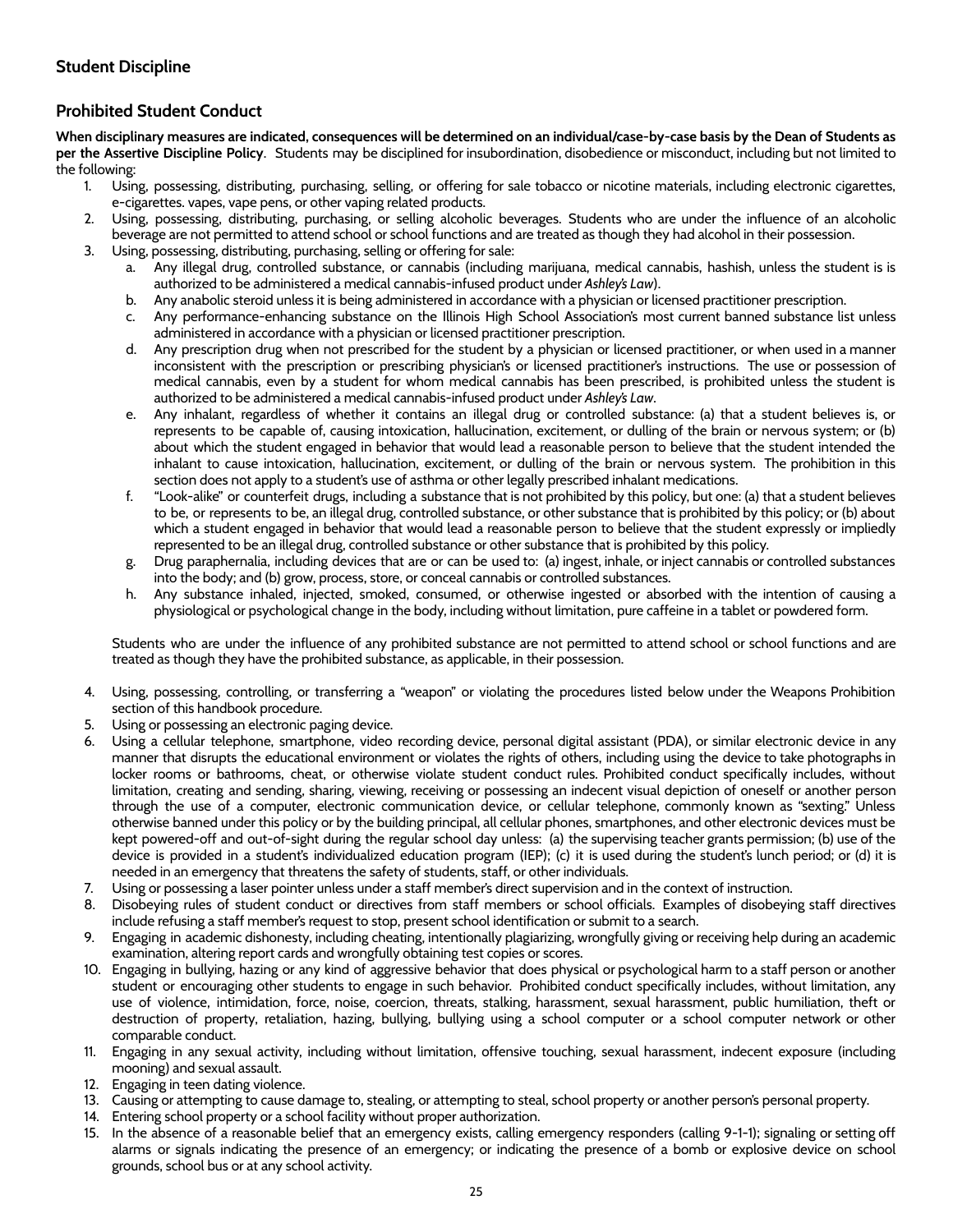- 16. Being absent/truant without a recognized excuse.
- 17. Being involved with any public school fraternity, sorority, or secret society.
- 18. Being involved in a gang or engaging in gang-like activities, including displaying gang symbols or paraphernalia.
- 19. Violating any criminal law, including but not limited to, assault, battery, arson, theft, gambling, eavesdropping, vandalism, and hazing. 20. Engaging in any activity, on or off-campus, that interferes with, disrupts, or adversely affects the school environment, school operations, or an educational function, including but not limited to, conduct that may reasonably be considered to: (a) be a threat or an attempted intimidation of a staff member; or (b) endanger the health or safety of students, staff, or school property.
- 21. Making an explicit threat on an Internet website against a school employee, a student, or any school-related personnel if the Internet website through which the threat was made is a site that was accessible within the school at the time the threat was made or was available to third parties who worked or studied within the school grounds at the time the threat was made, and the threat could be reasonably interpreted as threatening to the safety and security of the threatened individual because of his or her duties or employment status or status as a student inside the school.
- 22. Operating an unarmed aircraft system (AUS) or drone for any purpose on school grounds or at any school event unless granted permission by the building principal.

For purposes of these rules, the term "possession" includes having control, custody, or care, currently or in the past, of an object or substance, including situations in which the item is: (a) on the student's person; (b) contained in another item belonging to, or under the control of, the student, such as in the student's clothing, backpack, or automobile; (c) in a school's student locker, desk, or other school property; (d) at any location on school property or at a school-sponsored event; or (e) in the case of drugs and alcohol, substances ingested by the person.

Efforts, including the use of positive interventions and supports, shall be made to deter students, while at school or a school-related event, from engaging in aggressive behavior that may reasonably produce physical or psychological harm to someone else.

No disciplinary action shall be taken against any student that is based totally or in part on the refusal of the student's parent/guardian to administer or consent to the administration of psychotropic or psycho-stimulant medication to the student.

## **When & Where Conduct Rules Apply**

The grounds for disciplinary action also apply whenever the student's conduct is reasonably related to school or school activities, including but not limited to:

- 1. On, or within sight of, school grounds before, during, or after school hours or at any time;
- 2. Off school grounds at a school-sponsored activity or event, or any activity or event that bears a reasonable relationship to school;
- 3. Traveling to or from school or a school activity, function, or event; or
- 4. Anywhere, if the conduct interferes with, disrupts, or adversely affects the school environment, school operations, or an educational function, including but not limited to, conduct that may reasonably be considered to (a) be a threat or an attempted intimidation of a staff member; or (b) endanger the health or safety of students, staff, or school property.

## <span id="page-26-0"></span>**Disciplinary Measures**

School officials shall limit the number and duration of expulsions and out-of-school suspensions to the greatest extent practicable, and, where practicable and reasonable, shall consider forms of non-exclusionary discipline before using out-of-school suspensions or expulsions. School personnel shall not advise or encourage students to drop out of school voluntarily due to behavioral or academic difficulties. Potential disciplinary measures include, without limitation, any of the following measures:

- 1. Dean's referral
- 2. Mediation with Dean, which may involve but is not limited to, student, student's parent(s), offended party(s), and referring teacher.
- 3. Notifying parents/guardians.
- 4. Disciplinary conference.
- 5. Acts of Restorative Justice which shall be determined via Mediation with Dean and involved party(s).
- 6. Loss of Assertive Discipline points as per the Dean's Assertive Discipline Policy.
- 7. Withholding of privileges.
- 8. Temporary removal from the classroom.
- 9. Return of property or restitution for lost, stolen or damaged property.
- 10. In-school suspension.
- 11. After School Teacher Detention up to 30 minutes in length or Tuesday/Thursday Detention until either 3:45 or 4:30, provided the student's parent/guardian has been notified. (If transportation arrangements cannot be made in advance, an alternative disciplinary measure will be assigned to the student.)
- 12. Seizure of contraband; confiscation and temporary retention of the personal property that was used to violate school rules.
- 13. Suspension of bus riding privileges.
- 14. Suspension from school and all school activities for up to 10 days. A suspended student is prohibited from being on school grounds.
- 15. Expulsion from school and all school activities for a definite time period not to exceed 2 calendar years. An expelled student is prohibited from being on school grounds.
- 16. Transfer to an alternative program if the student is expelled or otherwise qualifies for transfer under State law.
- 17. Notifying juvenile authorities or other law enforcement whenever the conduct involves criminal activity, such as, illegal drugs (controlled substances), "look-alikes," alcohol or weapons, or in other circumstances as authorized by the reciprocal reporting agreement between the District and local law enforcement agencies.

The above list of disciplinary measures is a range of options that will not always be applicable in every case. In some circumstances, it may not be possible to avoid suspending or expelling a student because behavioral interventions, other than a suspension or expulsion, will not be appropriate & available, & the only reasonable and practical way to resolve the threat and/or address the disruption is a suspension or expulsion.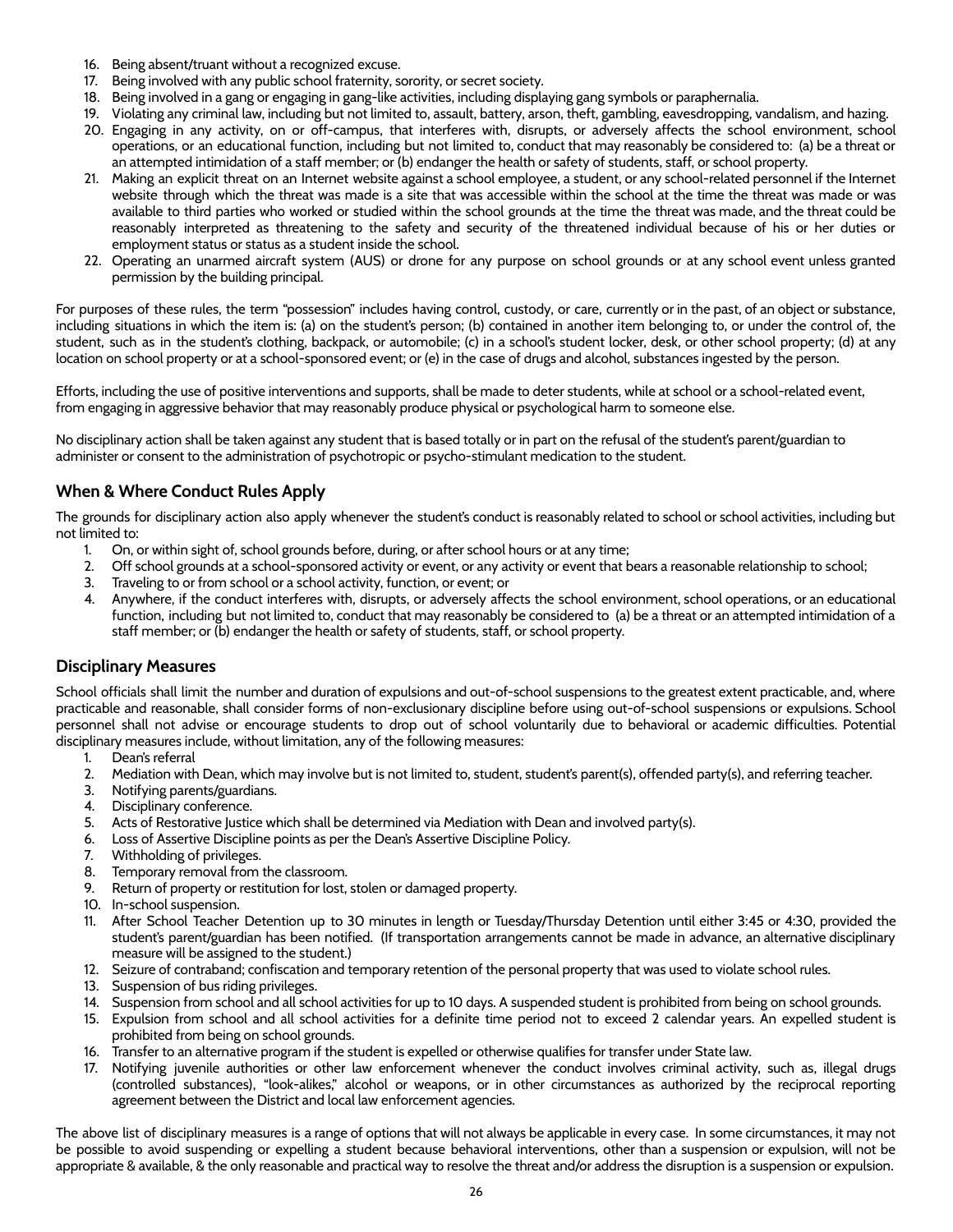## <span id="page-27-0"></span>**Assertive Discipline System**

In order to help students keep their focus on these two responsibilities, **they are awarded 100 Assertive Discipline Points which renew each quarter.** It is each individual student's responsibility to keep and maintain these points by adhering to school rules, classroom rules and by getting along with their fellow students, and thus avoid behaviors which would result in a referral to the Dean's office.

In the event that a student can not follow school or classroom rules or is not getting along with his or her fellow students and is referred to the Dean, students will incur a loss of assertive discipline points. Students may earn some of their points back through mediation with the Dean and by choosing an act of restorative justice as well as other disciplinary options. The points system works as follows:

#### **Assertive Discipline Points - 100 points per quarter** - renewed every quarter.

- Students must retain 80 points or higher to keep all of their privileges\*.
	- Students who fall below 80 points will have their loss of privileges determined through a mediation between the Dean, the student's parent(s) and the student.
- Dean Referrals made by the Principal or a Teacher shall result in an automatic minimum point deduction and mediation with Dean.
- Referrals made by students or staff shall be investigated by the Dean, who will then determine if points will or will not be deducted and weather mediation is required.
- The Dean reserves the right to deduct more than the minimum points depending upon the severity of the referred offense as well as a student's reluctance to participate in mediation and an Act of Restorative Justice.
- Dean Referrals and subsequent minimum point deductions.
	- First Dean Referral 5 point minimum deduction
		- ❖Student takes part in a mediation with the Dean, which may involve offended party(s) and referring teacher and then given a choice of one or more of the following:
			- Act of Restorative Justice# "Make It Right"... Earns back up to 3 points back upon approval of the referring teacher or Dean.
			- **Lunch Detention** *- Earns back 2 points upon approval of the detention teacher.*
			- **3:45 Detention** *<u>Earns back 2</u> points upon approval of the detention teacher.* 
				- The options above may be combined so that students can earn back all 5 points. This option is only available for 1st Dean's *Referral.*
			- **Loss of 5 or more points** if a student refuses to participate in mediation and make choices from the list above.
	- Second Dean Referral 10 points minimum deduction
		- ❖Student takes part in a mediation with the Dean, offended party(s) and referring teacher and then given a choice of only one of the following:
			- Act of Restorative Justice# "Make It Right"... Earns back up to 3 points back upon approval of the referring teacher or Dean.
			- **Lunch Detention** *Earns back 2 points upon approval of the detention teacher.*
			- **4:30 Detention** *Earns back 2 points upon approval of the detention teacher.*
			- **Loss of all 10 points** if neither choice is made.
	- Third Dean Referral 15 points minimum deduction

❖Student takes part in a mediation with the Dean, offended party(s) and referring teacher and then given a choice of one of the following:

- Two (2) 4:30 Detentions *Earns back 2 points per detention for a total of no more than 4 points earned back if both detentions served.*
- Principal Referral Leads to either In-School Suspension or Out of School Suspension depending upon severity and Principal's *discretion - No points shall be earned back at this point.*
- Fourth Dean Referral Loss of remaining points for the quarter
	- ❖Student immediately referred to Principal for disciplinary actions which can include:
		- Further Detentions
		- In-School Suspension
		- Out of School Suspension
		- School Board Level Disciplinary Measures including expulsion.
- Students who fall below 80 Assertive Discipline Points will be subject to loss of privileges, determined through mediation involving student's parent(s) or guardian(s), including but not limited to:
	- Lunch in the lunch room meaning daily lunch detention
	- Participation in reward activities parties, pep rallys, fun days and roller skating parties, Spirit Week activities, ect.
	- School Dances and Events JH Dances, Homecoming, Junior Carnival, and Prom, and associated events and preparations.
	- FFA/FCCLA Week
	- Parking Privileges.
	- Senior Trip
	- Disciplinary actions by Team or Club Coaches as Coach deems appropriate.
		- ➢Loss of privileges and duration of the loss shall be determined via mediation between the Dean, the student, and the referring teacher, as well as possible offended part(s) and the student's parents.
		- ➢Loss of privileges is not cancelled upon the renewal of the next quarter Assertive Discipline points. The loss of privileges must be carried out for the period of time agreed to in mediation between the student, student's parent or guardian, and the Dean.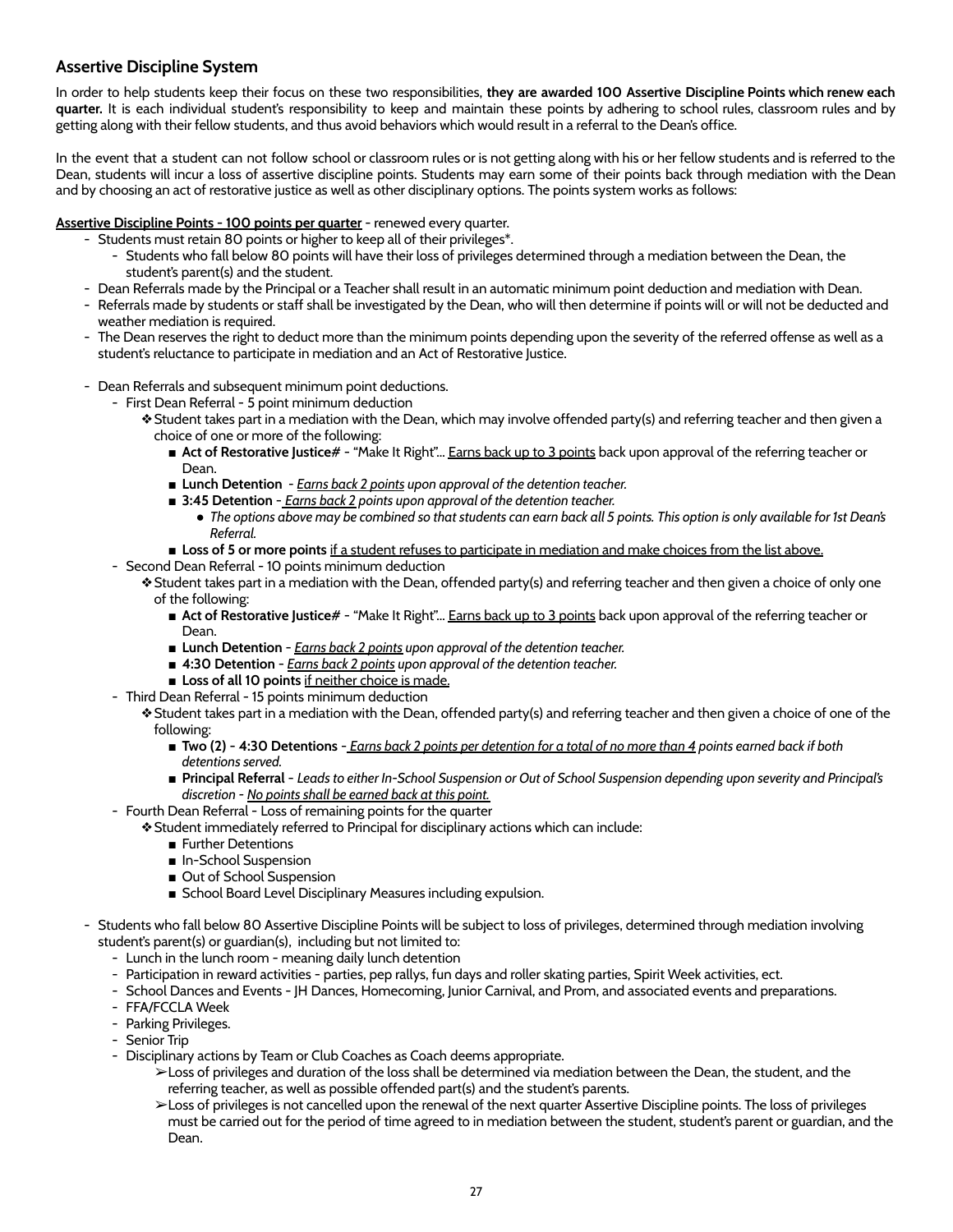#### - **Student's Rights in Mediation**

- Every referred student will have the following rights during the mediation process:
	- $\geq$ The student has the right to not participate in the mediation process or leave the mediation if they are too upset, with the understanding that if the mediation is not carried out the full consequence for the referral will be automatically applied.
	- $\geq$ The student's parents are welcome and strongly encouraged to be part of all mediations.
	- $\geq$  The student will have the opportunity to have their side of events heard by the Dean.
	- $\triangleright$ The student has the right and is encouraged to have the offended party(s) and referring teacher present as part of the mediation when this is possible.
	- ➢The student will have the opportunity to take part in an "Act of Restorative Justice" after mediation of a first or second referral and will have a say in what that act will entail.
	- ➢The student will also have a say in the level of loss of privileges, via mediation with Dean, and Parents.

#### <span id="page-28-0"></span>**Corporal Punishment**

Corporal punishment is illegal and will not be used. Corporal punishment is defined as slapping, paddling, or prolonged maintenance of students in physically painful positions, or intentional infliction of bodily harm. Corporal punishment does not include reasonable force as needed to maintain safety for students, staff, or other persons, or for the purpose of self-defense or defense of property.

#### <span id="page-28-1"></span>**Weapons Prohibition**

A student who is determined to have brought one of the following objects to school, any school-sponsored activity or event, or any activity or event that bears a reasonable relationship to school shall be expelled for a period of not less than one year but not more than 2 calendar years:

- (1) A firearm, meaning any gun, rifle, shotgun, weapon as defined by Section 921 of Title 18 of the United States Code, firearm as defined in Section 1.1 of the Firearm Owners Identification Card Act, or firearm as defined in Section 24-1 of the Criminal Code of 1961. The expulsion period may be modified by the superintendent, and the superintendent's determination may be modified by the board on a case-by-case basis.
- (2) A knife, brass knuckles, or other knuckle weapons regardless of its composition, a billy club, or any other object if used or attempted to be used to cause bodily harm, including "look-alikes" of any firearm as defined above.

The expulsion requirement may be modified by the superintendent, and the superintendent's determination may be modified by the board on a case-by-case basis.

## <span id="page-28-2"></span>**Gang & Gang Activity Prohibited**

"Gang" is defined as any group, club, or organization of two or more persons whose purposes include the commission of illegal acts. No student on or about school property or at any school activity or whenever the student's conduct is reasonably related to a school activity, shall: (1) wear, possess, use, distribute, display, or sell any clothing, jewelry, paraphernalia or other items which reasonably could be regarded as gang symbols; commit any act or omission, or use either verbal or nonverbal gestures, or handshakes showing membership or affiliation in a gang; or (2) use any speech or commit any act or omission in furtherance of the interest of any gang or gang activity, including, but not limited to, soliciting others for membership in any gangs; (3) request any person to pay protection or otherwise intimidate, harass or threaten any person; (4) commit any other illegal act or other violation of district policies, (5) or incite other students to act with physical violence upon any other person.

## <span id="page-28-3"></span>**Student Detentions, Suspensions, and Expulsions**

To ensure that all students are not excluded from school unnecessarily, CUSD #6 will consider all forms of remediation. External suspension/expulsions will be utilized when all these forms of remediation have been exhausted or the infraction warrants an immediate suspension/expulsion. Please see the CUSD #6 policy manual for further clarification.

#### <span id="page-28-4"></span>**Detention**

A student may be assigned a detention for a violation of school rules. A student who fails to attend an assigned detention without being properly excused will be assigned two detentions which are to be served the next two scheduled detentions. If the student fails to serve the assigned detention, then the student may receive an in-school suspension. **Serving a detention takes priority over all other school functions**.

- **Minor Detentions** (3:05-3:45) will be issued as a result of minor infractions or first-time offenses OR AS A RESULT OF STUDENT CHOICE THROUGH MEDIATION WITH THE DEAN AS PER THE ASSERTIVE DISCIPLINE POINTS SYSTEM
	- Examples may include (but are not limited to): tardies, missing assignments, minor classroom disruptions
- **Major Detentions** (3:05-4:30) will be issued as a result of major infractions and repeat offenses OR AS A RESULT OF STUDENT CHOICE THROUGH MEDIATION WITH THE DEAN AS PER THE ASSERTIVE DISCIPLINE POINTS SYSTEM
	- Examples may include (but are not limited to): cheating, insubordination, repeat offenses of Minor Detentions
- Detentions will be served on Wednesdays. JH students will serve with a JH teacher and HS students will serve with a HS teacher.
- **Teacher Detentions - 30 min max. -** Teachers may assign "Teacher Based Detentions" for classroom infractions which are not deemed serious enough to warrant a Dean's Referral. These detentions do not count against students Assertive Discipline Points and are to be served with the assigning teacher either on the day of the offence or on the next day and shall be for any duration of time up to 30 minutes. The teacher need only inform the Dean of the detention so that the Dean can reach out to the parent to arrange transportation for either that day or the next. If the "Teacher Based Detention" can not be served within the two day time limit the issue automatically becomes a Dean's Referral.
- On a limited basis, some lunch detentions may also be served per teacher, Dean of Students, and/or principal determination. If a student receives a detention, parents will be notified.
- DETENTIONS SHALL ONLY BE CONSIDERED SERVED UPON APPROVAL OF THE TEACHER WHO IS SUPERVISING DETENTION OR BY DEAN OF STUDENTS OR PRINCIPAL.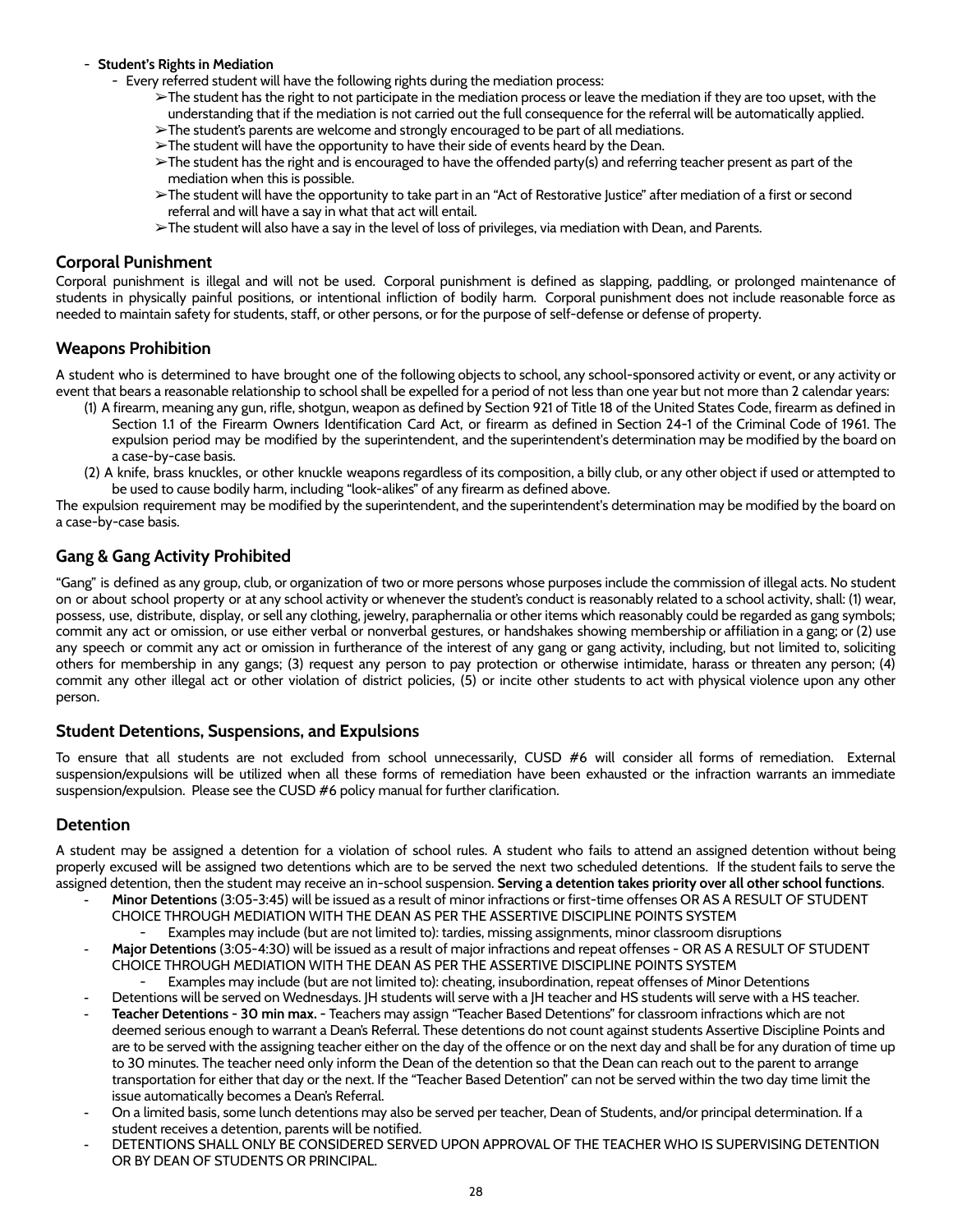## **Short Term Suspension (1-3 days)**

Suspensions of three days or fewer will be allowed only if a student's presence at school would pose a threat to others or "substantially disrupt, impede, or interfere with the operation of the school.

## **Long Term Suspension (4-10 days)**

Suspensions longer than three days, expulsions, or disciplinary transfers to alternative schools may only be used if a student poses a threat, or significant disruption to the learning environment, and other options, such as restorative practices, have been exhausted**.**

#### <span id="page-29-0"></span>**In-School Suspension Procedures**

- 1. Before assigning a student to in-school suspension, the charges will be explained and the student will be given an opportunity to respond to the charges.
- 2. Students are supervised by licensed school personnel.
- 3. Students are given the opportunity to complete classroom work during the in-school suspension for equivalent academic credit.

## <span id="page-29-1"></span>**Out-of-School Suspension Procedures**

- 1. A conference during which the charges will be explained and the student will be given an opportunity to respond to the charges before he or she may be suspended.
- 2. A pre-suspension conference is not required, and the student can be immediately suspended when the student's presence poses a continuing danger to persons or property or an ongoing threat of disruption to the educational process. In such cases, the notice and conference shall follow as soon as practicable.
- 3. An attempted phone call to the student's parent(s)/guardian(s).
- 4. A written notice of the suspension to the parent(s)/guardian(s) and the student, which shall:
	- Provide notice to the parent(s)/guardian(s) of their child's right to a review of the suspension;
	- Include information about an opportunity to make up work missed during the suspension for equivalent academic credit;
	- Detail the specific act of gross disobedience or misconduct resulting in the decision to suspend;
	- Provide rationale or an explanation of how the chosen number of suspension days will address the threat or disruption posed by the student or his or her act of gross disobedience or misconduct; and
		- Depending upon the length of the out-of-school suspension, include the following applicable information:
			- For a suspension of 3 school days or less, an explanation that the student's continuing presence in school would either pose:
				- A threat to school safety, or
				- A disruption to other students' learning opportunities.
			- For a suspension of 4 or more school days, an explanation:
				- That other appropriate and available behavioral and disciplinary interventions have been exhausted,
				- As to whether school officials attempted other interventions or determined that no other interventions were available for the student, and
				- That the student's continuing presence in school would either:
					- Pose a threat to the safety of other students, staff, or members of the school community, or
					- Substantially disrupt, impede, or interfere with the operation of the school.
			- For a suspension of 5 or more school days, the information listed in section 4. e.ii., above, along with documentation by the Superintendent or designee determining what, if any, appropriate and available support services will be provided to the student during the length of his or her suspension.
- 5. A summary of the notice, including the reason for the suspension and the suspension length, must be given to the Board by the Superintendent or designee.
- 6. Upon request of the parent(s)/guardian(s), a review of the suspension shall be conducted by the Board or a hearing officer appointed by the Board. At the review, the student's parent(s)/guardian(s) may appear and discuss the suspension with the Board or its hearing officer and may be represented by counsel. Whenever there is evidence that mental illness may be the cause for the suspension, the Superintendent or designee shall invite a representative from the Department of Human Services to consult with the Board. After the presentation of the evidence or receipt of the hearing officer's report, the Board shall take such action as it finds appropriate. If the suspension is upheld, the Board's written suspension decision shall specifically detail items (a) and (e) in number 4, above.

## <span id="page-29-2"></span>**Expulsion Procedures**

The Superintendent or designee shall implement expulsion procedures that provide, at a minimum, for the following:

- 1. Before a student may be expelled, the student and his or her parent(s)/guardian(s) shall be provided a written request to appear at a hearing to determine whether the student should be expelled. The request shall be sent by registered or certified mail, return receipt requested. The request shall:
	- a. Include the time, date, and place for the hearing.
	- b. Briefly describe what will happen during the hearing.
	- c. Detail the specific act of gross disobedience or misconduct resulting in the decision to recommend expulsion.
	- d. List the student's prior suspension(s).
	- e. State that the School Code allows the School Board to expel a student for a definite period of time not to exceed 2 calendar years, as determined on a case-by-case basis.
	- f. Ask that the student or parent(s)/guardian(s) or attorney inform the Superintendent or Board Attorney if the student will be represented by an attorney and, if so, the attorney's name and contact information.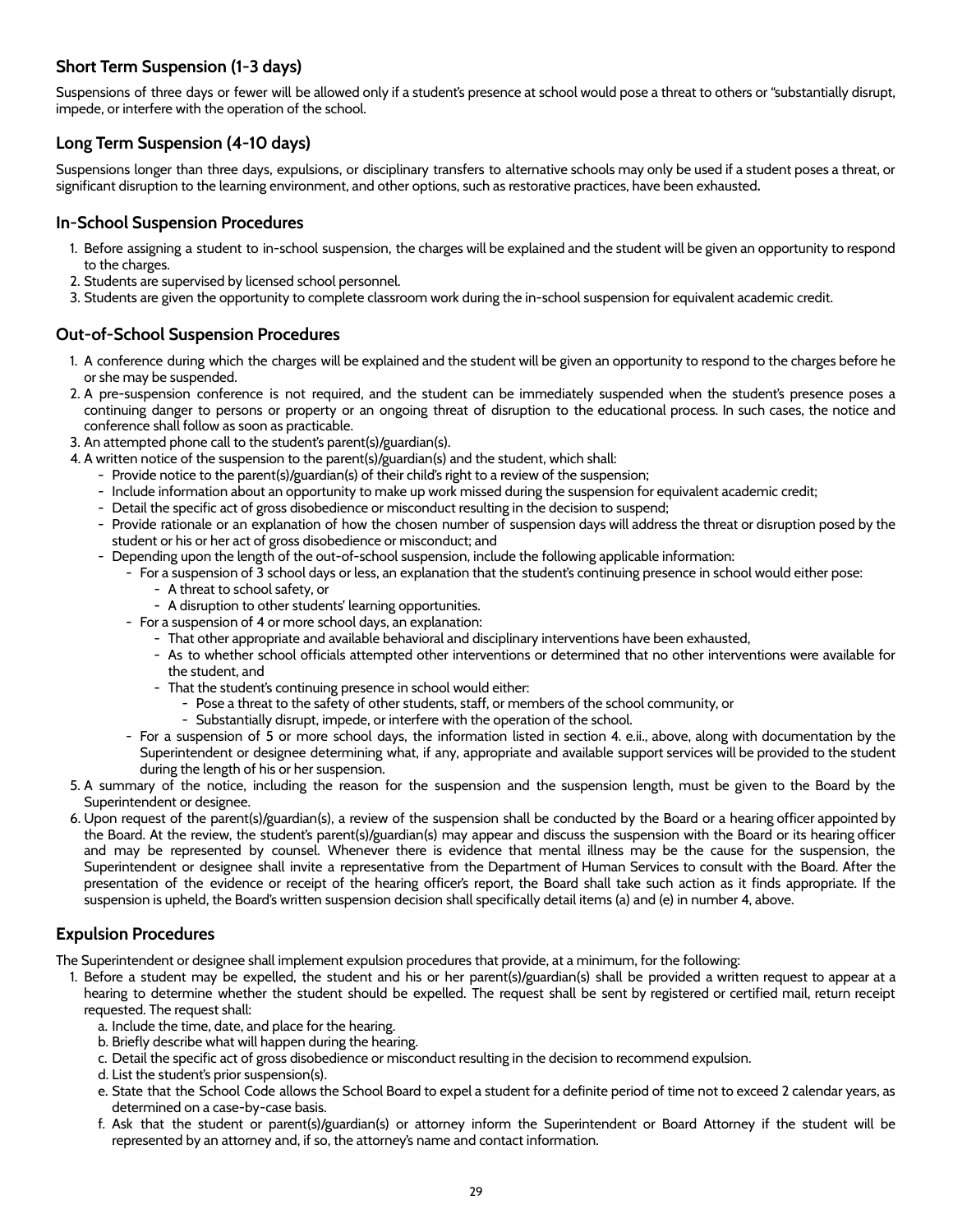- 2. Unless the student and parent(s)/guardian(s) indicate that they do not want a hearing or fail to appear at the designated time and place, the hearing will proceed. It shall be conducted by the Board or a hearing officer appointed by it. If a hearing officer is appointed, he or she shall report to the Board the evidence presented at the hearing, and the Board shall take such final action as it finds appropriate. Whenever there is evidence that mental illness may be the cause for the recommended expulsion, the Superintendent or designee shall invite a representative from the Dept. of Human Services to consult with the Board.
- 3. During the expulsion hearing, the Board or hearing officer shall hear evidence concerning whether the student is guilty of the gross disobedience or misconduct as charged. School officials must provide: (1) testimony of any other interventions attempted and exhausted or of their determination that no other appropriate and available interventions were available for the student, and (2) evidence of the threat or disruption posed by the student. The student and his or her parent(s)/guardian(s) may be represented by counsel, offer evidence, present witnesses, cross-examine witnesses who testified, and otherwise present reasons why the student should not be expelled. After the presentation of the evidence or receipt of the hearing officer's report, the Board shall decide the issue of guilt and take such action as it finds appropriate.
- 4. If the Board acts to expel the student, its written expulsion decision shall:
	- a. Detail the specific reason why removing the student from his or her learning environment is in the best interest of the school.
	- b. Provide a rationale for the specific duration of the recommended expulsion.
	- c. Document how school officials determined that all behavioral and disciplinary interventions have been exhausted by specifying which interventions were attempted or whether school officials determined that no other appropriate and available interventions existed for the student.
	- d. Document how the student's continuing presence in school would (1) pose a threat to the safety of other students, staff, or members of the school community, or (2) substantially disrupt, impede, or interfere with the operation of the school.
- 5. Upon expulsion, the District may refer the student to appropriate and available support services.

\*No special education student shall be expelled if the student's act of gross disobedience or misconduct is a manifestation of his/her disability.

#### <span id="page-30-0"></span>**Re-Engagement of Returning Students**

The Dean of Students, building principal or designee shall meet with a student returning to school from an out-of-school suspension, expulsion, or alternative school setting. The goal of this meeting shall be to support the student's ability to be successful in school following a period of exclusion and shall include an opportunity for students who have been suspended to complete or make-up missed work for equivalent academic credit.

#### <span id="page-30-1"></span>**Prevention of and Response to Bullying, Intimidation, and Harassment**

Bullying, intimidation, and harassment diminish a student's ability to learn and a school's ability to educate. Preventing students from engaging in these disruptive behaviors and providing all students equal access to a safe, non-hostile learning environment are important school goals.

Bullying on the basis of actual or perceived race, color, national origin, military status, unfavorable discharge status from the military service, sex, sexual orientation, gender identity, gender-related identity or expression, ancestry, age, religion, physical or mental disability, order of protection status, status of being homeless, or actual or potential marital or parental status, including pregnancy, association with a person or group with one or more of the aforementioned actual or perceived characteristics, or any other distinguishing characteristic is prohibited in each of the following situations:

- During any school-sponsored education program or activity.
- 2. While in school, on school property, on school buses or other school vehicles, at designated school bus stops waiting for the school bus, or at school-sponsored or school-sanctioned events or activities.
- 3. Through the transmission of information from a school computer, a school computer network, or other similar electronic school equipment.
- 4. Through the transmission of information from a computer that is accessed at a non-school-related location, activity, function, or program or from the use of technology or an electronic device that is not owned, leased, or used by the school district or school if the bullying causes a substantial disruption to the educational process or orderly operation of a school.

*Bullying* includes cyber-bullying and means any severe or pervasive physical or verbal act or conduct, including communications made in writing or electronically, directed toward a student or students that has or can be reasonably predicted to have the effect of one or more of the following:

- 1. Placing the student or students in reasonable fear of harm to the student's or students' person or property;
- 2. Causing a substantially detrimental effect on the student's or student's' physical or mental health;
- 3. Substantially interfering with the student's or students' academic performance; or
- 4. Substantially interfering with the student's or students' ability to participate in or benefit from the services, activities, or privileges provided by a school.

Cyberbullying means bullying through the use of technology or any electronic communication, including without limitation any transfer of signs, signals, writing, images, sounds, data, or intelligence of any nature transmitted in whole or in part by a wire, radio, electromagnetic system, photo-electronic system, or photo-optical system, including without limitation electronic mail, Internet communications, instant messages, or facsimile communications. Cyberbullying includes the creation of a webpage or weblog in which the creator assumes the identity of another person or the knowing impersonation of another person as the author of posted content or messages if the creation or impersonation creates any of the effects enumerated in the definition of bullying. Cyberbullying also includes the distribution by electronic means of a communication to more than one person or the posting of material on an electronic medium that may be accessed by one or more persons if the distribution or posting creates any of the effects enumerated in the definition of bullying.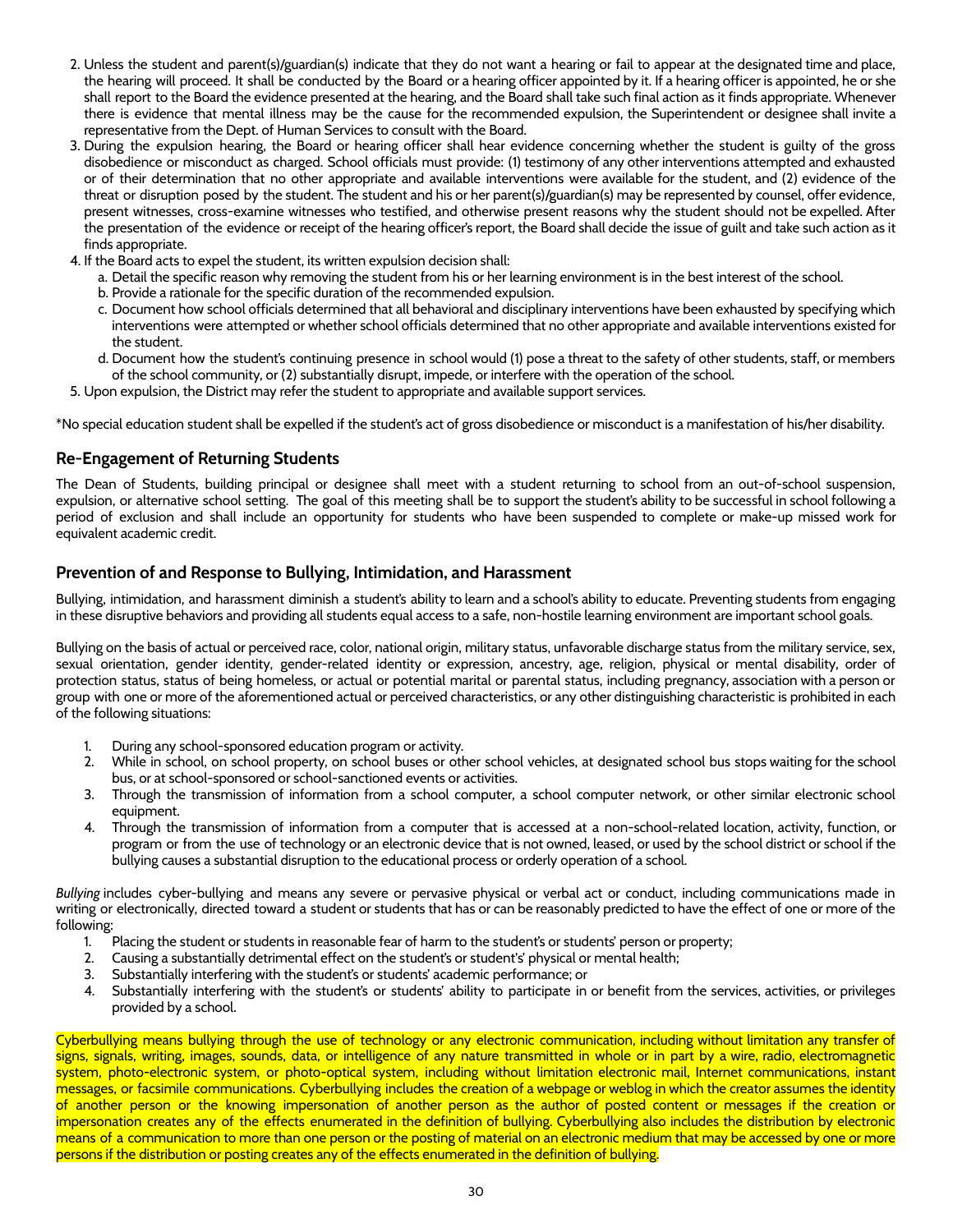Examples of prohibited conduct include name-calling, using derogatory slurs, stalking, sexual violence, causing psychological harm, threatening or causing physical harm, threatened or actual destruction of property, or wearing or possessing items depicting or implying hatred or prejudice of one of the characteristics stated above.

Students are encouraged to immediately report bullying. A report may be made orally or in writing to the building principal, nondiscrimination coordinator, district complaint manager or any staff member with whom the student is comfortable speaking. Anyone, including staff members and parents/guardians, who has information about actual or threatened bullying is encouraged to report it to the district complaint manager or any staff member. Anonymous reports are also accepted by phone call or in writing.

#### **Nondiscrimination Coordinator:**

Cole Huber 23231 IL Hwy 1, Chrisman, IL 61924 217-269-2823 hubercm@chrisman,k12.il.us

#### **Complaint Managers:**

| Mr. James Acklin, Interim Superintendent | Mrs. Kelly Schluter, Principal |
|------------------------------------------|--------------------------------|
| 23231 IL Hwy 1                           | 111 N Pennsylvania             |
| Chrisman. IL 61924                       | Chrisman. IL 61924             |
| 217-269-2513                             | 217-269-2022                   |
| jacklin@chrisman.k12.il.us               | schluterk@chrisman.k12.il.us   |

A reprisal or retaliation against any person who reports an act of bullying is prohibited. A student's act of reprisal or retaliation will be treated as bullying for purposes of determining any consequences or other appropriate remedial actions.

A student will not be punished for reporting bullying or supplying information, even if the school's investigation concludes that no bullying occurred. However, knowingly making a false accusation or providing knowingly false information will be treated as bullying for purposes of determining any consequences or other appropriate remedial actions.

Students and parents/guardians are also encouraged to read the following school district policies: 7:20, Harassment of Students Prohibited and 7:180, Prevention of Response to Bullying, Intimidation and Harassment.

#### <span id="page-31-0"></span>**Harassment and Teen Dating Violence Prohibited**

#### **Harassment Prohibited**

No person, including a school or school district employee or agent, or student, shall harass, intimidate, or bully a student on the basis of actual or perceived: race; color; national origin; military status; unfavorable discharge status from military service; sex; sexual orientation; gender identity[1;](https://ilprincipals.org/model-student-handbook/chapter-6-discipline-conduct/6-45-sexual-harassment-teen-dating-violence-prohibited/#_ftn1) gender-related identity or expression; ancestry; age; religion; physical or mental disability; order of protection status; status of being homeless; actual or potential marital or parental status, including pregnancy; association with a person or group with one or more of the aforementioned actual or perceived characteristics; or any other distinguishing characteristic. The District will not tolerate harassing, intimidating conduct, or bullying whether verbal, physical, sexual, or visual, that affects the tangible benefits of education, that unreasonably interferes with a student's educational performance, or that creates an intimidating, hostile, or offensive educational environment. Examples of prohibited conduct include name-calling, using derogatory slurs, stalking, sexual violence, causing psychological harm, threatening or causing physical harm, threatened or actual destruction of property, or wearing or possessing items depicting or implying hatred or prejudice of one of the characteristics stated above.

#### **Sexual Harassment Prohibited**

The school and district shall provide an educational environment free of verbal, physical, or other conduct or communications constituting harassment on the basis of sex as defined and otherwise prohibited by State and federal law.

#### **Teen Dating Violence Prohibited**

Engaging in teen dating violence that takes place at school, on school property, at school-sponsored activities, or in vehicles used for school-provided transportation is prohibited. For purposes of this policy, the term teen dating violence occurs whenever a student who is 13 to 19 years of age uses or threatens to use physical, mental, or emotional abuse to control an individual in the dating relationship; or uses or threatens to use sexual violence in the dating relationship.

#### **Making a Report or Complaint**

Students are encouraged to promptly report claims or incidences of bullying, intimidation, harassment, sexual harassment, or any other prohibited conduct to the Nondiscrimination Coordinator, Building Principal, Dean of Students, a Complaint Manager, or any employee with whom the student is comfortable speaking. A student may choose to report to an employee of the student's same gender.

#### **Nondiscrimination Coordinator:**

Cole Huber, Principal 23231 IL Hwy 1, Chrisman, IL 61924 217-269-2823 hubercm@chrisman,k12.il.us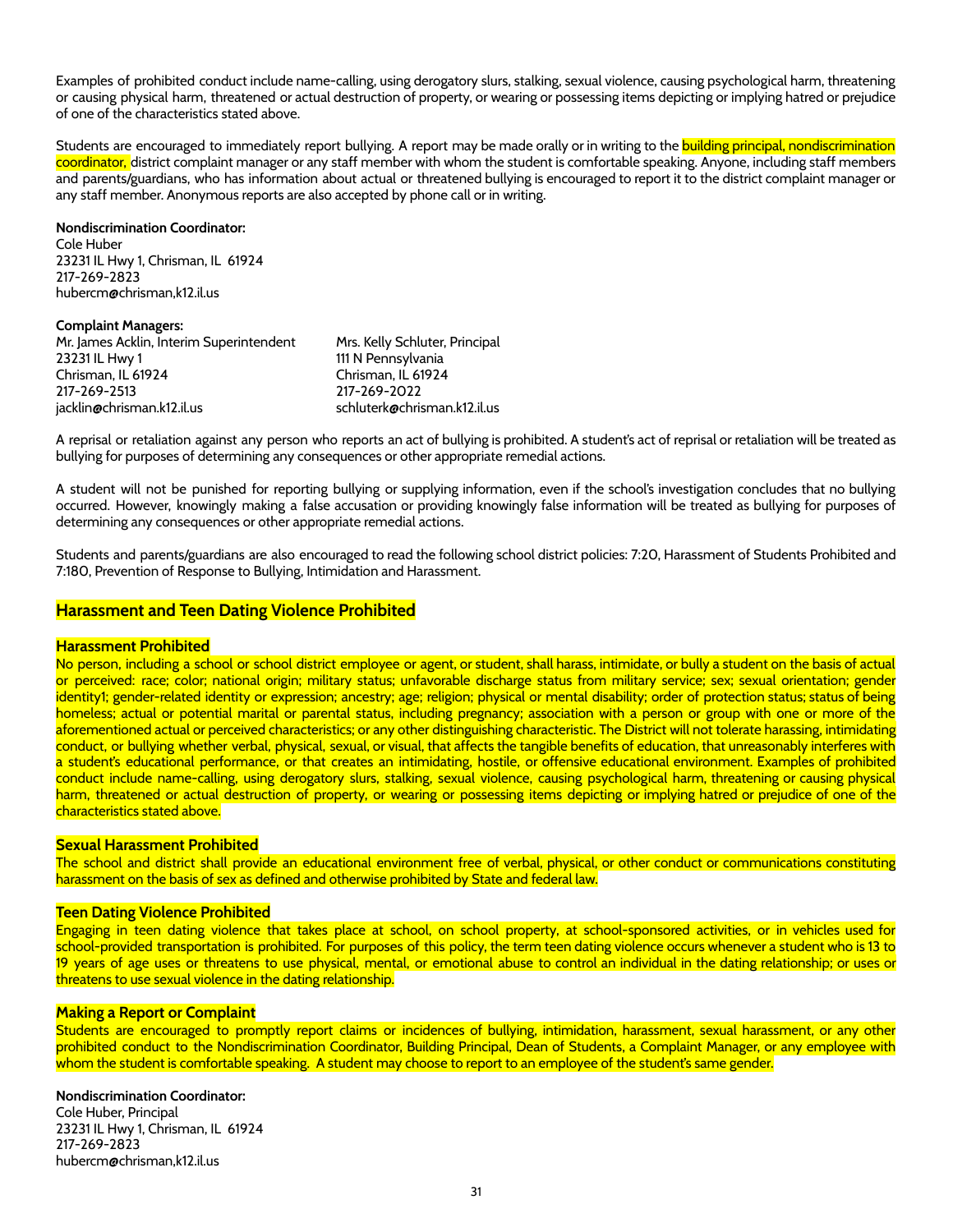**Complaint Managers:** Mr. James Acklin, Interim Superintendent Mrs. Kelly Schluter, Principal 23231 IL Hwy 1 111 N Pennsylvania Chrisman, IL 61924 Chrisman, IL 61924 217-269-2513 217-269-2022 jacklin@chrisman.k12.il.us schluterk@chrisman.k12.il.us

Any person making a knowingly false accusation regarding prohibited conduct will likewise be subject to discipline.

## <span id="page-32-0"></span>**Field Trips**

Field trips are a privilege for students. Students must abide by all school policies during transportation and during field-trip activities, and shall treat all field trip locations as though they are school grounds. Failure to abide by school rules and/or location rules during a field trip may subject the student to discipline. All students who wish to attend a field trip must receive written permission from a parent or guardian with the authority to give permission.

Students may be prohibited from attending field trips for any of the following reasons:

- Failure to receive appropriate permission from parent/guardian or teacher;
- Failure to complete appropriate coursework;
- Behavioral or safety concerns;
- Denial of permission from administration;
- Other reasons as determined by the school.

#### **Access to Student Social Networking Passwords & Websites**

School officials may conduct an investigation or require a student to cooperate in an investigation if there is specific information about activity on the student's account on a social networking website that violates a school disciplinary rule or policy. In the course of an investigation, the student may be required to share the content that is reported in order to allow school officials to make a factual determination.

## <span id="page-32-1"></span>**Study Hall**

Study halls will be held in the individual teacher's classrooms.

Study Hall is for the purpose of working and studying for classes. It is designed to be a quiet environment so as not to disrupt students. To maintain this integrity, the following rules must be obeyed:

- No food or drinks allowed.
- No personal electronic devices allowed.
- JH No phones or music allowed.
- HS Music played by students at the teacher's discretion. If it causes a distraction to the student or any classmates, the music privilege will be revoked and a Dean's Referral can be made. A student's cell phone cannot be used for any other non-educational purposes.
- All students will come to the study hall prepared to work on subject material, read or study.
- Students will not use the computers for personal use. They are only to be used for classwork, college preparation, or other work specifically assigned by a teacher.

Students are subject to disciplinary action if disruptive or fail to follow the above-stated rules.

When a teacher removes a student because of disruptive behavior, the student shall report directly to the Dean of Students. The student shall confer with the Dean and the teacher and the student's parents shall be informed of the misbehavior. If a second removal from a class occurs, a conference shall be held which shall be attended by the Dean of Students, principal, the teacher, and the student's parents.

## <span id="page-32-2"></span>**Student Use of Electronic Devices Policy/Procedure**

The use of electronic devices and other technology at school is a privilege, not a right. Students are prohibited from using electronic devices, except as provided herein. An electronic device includes, but is not limited to, the following: cell phone, smartphone, audio or video recording device, personal digital assistant (PDA), ipod©, ipad©, personal laptop computer, tablet computer, or other similar electronic devices. Pocket pagers and other paging devices are not allowed on school property at any time, except with the express permission of the building principal.

During instructional time, which includes class periods and passing periods, electronic devices must be kept powered-off and out-of-sight unless: (a) permission is granted by an administrator, teacher or school staff member; (b) use of the device is provided in a student's individualized education program (IEP); or (c) it is needed in an emergency that threatens the safety of students, staff, or other individuals.

High school students are allowed to use electronic devices during non-instructional time, which is defined as before and after school and during the student's breakfast and lunch period.

Junior high students are not to use their electronic devices at any time during the school day. Devices are to be powered off and maintained in their hallway lockers.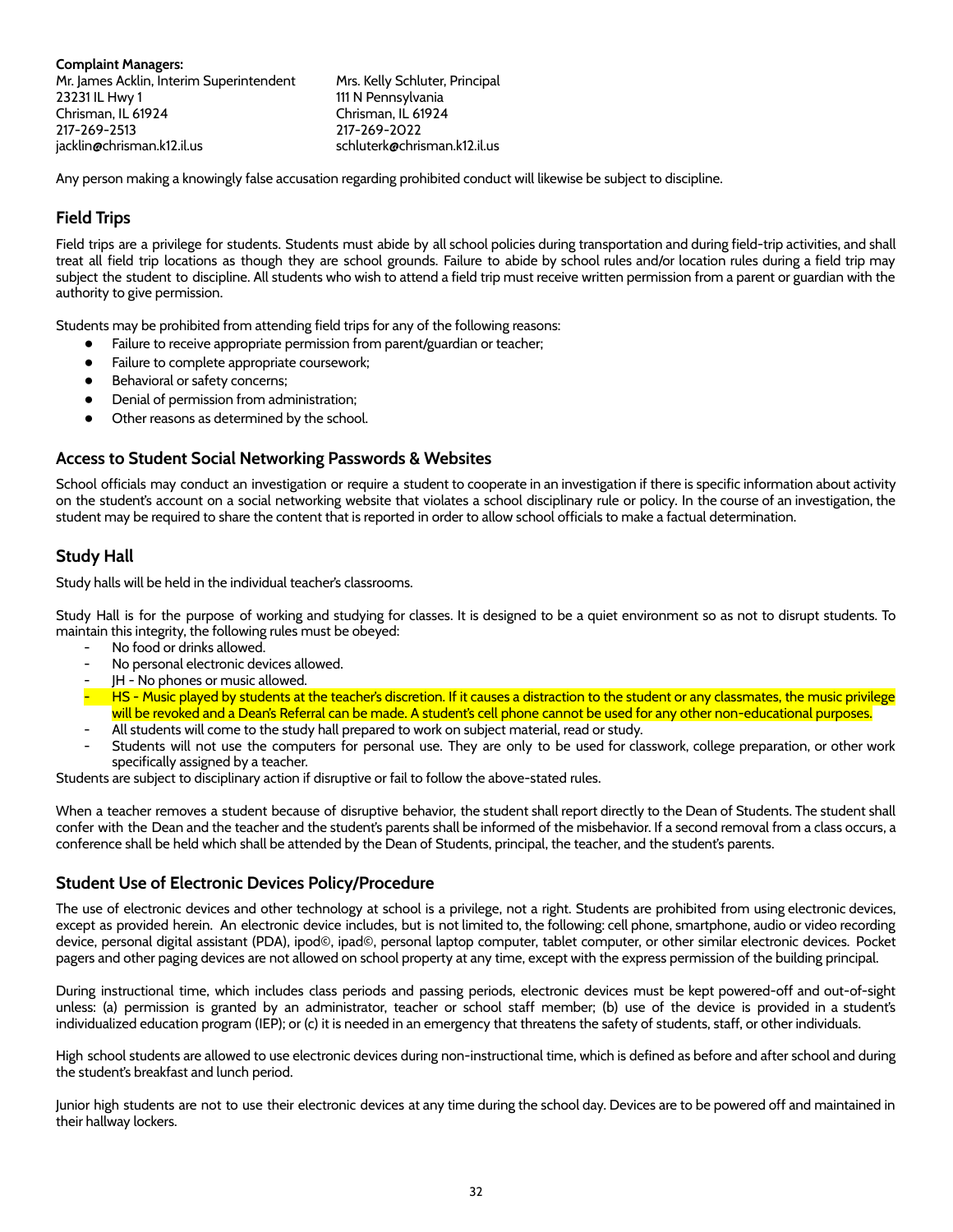Electronic devices may never be used in any manner that disrupts the educational environment, violates student conduct rules, or violates the rights of others. This includes, but is not limited to, the following: (1) using the device to take photographs in locker rooms or bathrooms; (2) cheating; and (3) creating, sending, sharing, viewing, receiving, or possessing an indecent visual depiction of non-consensual dissemination of private sexual images (i.e., sexting). The school and school district are not responsible for the loss, theft, or damage to any electronic device **brought to school.**

Students in violation of this procedure are subject to the following consequences:

- 1. First offense The device will be confiscated by school personnel. A verbal warning will be assigned. The student will receive the device back at the end of the day in the school office.
- 2. Second offense The device will be confiscated. The student will receive a Dean's Referral. The student's parent/guardian will be notified and required to pick up the device in the school office.
- 3. Third offense The device will be confiscated. The student will receive a Dean's Referral. The student's parent/guardian will be notified and required to pick up the device in the school office. Additionally, the student will be prohibited from bringing the device to school for the next 10 school days. If the student is found in possession of the device during this 10-day period, the student will be prohibited from bringing the device to school for the remainder of the school year. The student will also face consequences for insubordination.
- 4. Fourth and subsequent offense The device will be confiscated. The student will receive a Dean's Referral and will be prohibited from bringing the device to school for the remainder of the school year. The student's parent/guardian will be notified and required to pick up the device in the school office. The student will also face consequences for insubordination.

School officials may conduct an investigation or require a student to cooperate in an investigation if there is specific information about activity on the student's account on a social networking website that violates a school disciplinary rule or policy. In the course of an investigation, the student may be required to share the content that is reported in order to allow school officials to make a factual determination.

## <span id="page-33-0"></span>**Drugs and Safety**

Copies of the schools' safety plans are available in the district unit office. **Any student may be subject to a random drug test.**

## <span id="page-33-1"></span>**Tobacco/Alcohol/Drug Use**

The use of tobacco on school property is prohibited by the State of Illinois. Tobacco shall mean cigarettes, cigar, pipe, or tobacco in any other form, including smokeless tobacco which is any loose, cut, shredded, ground, or powdered tobacco, without being smoked. This also shall include the use of electronic cigarettes or vapes.

The use of drugs and alcohol on school grounds by students is illegal and will not be tolerated. In cases of suspicion, the local law enforcement will be contacted.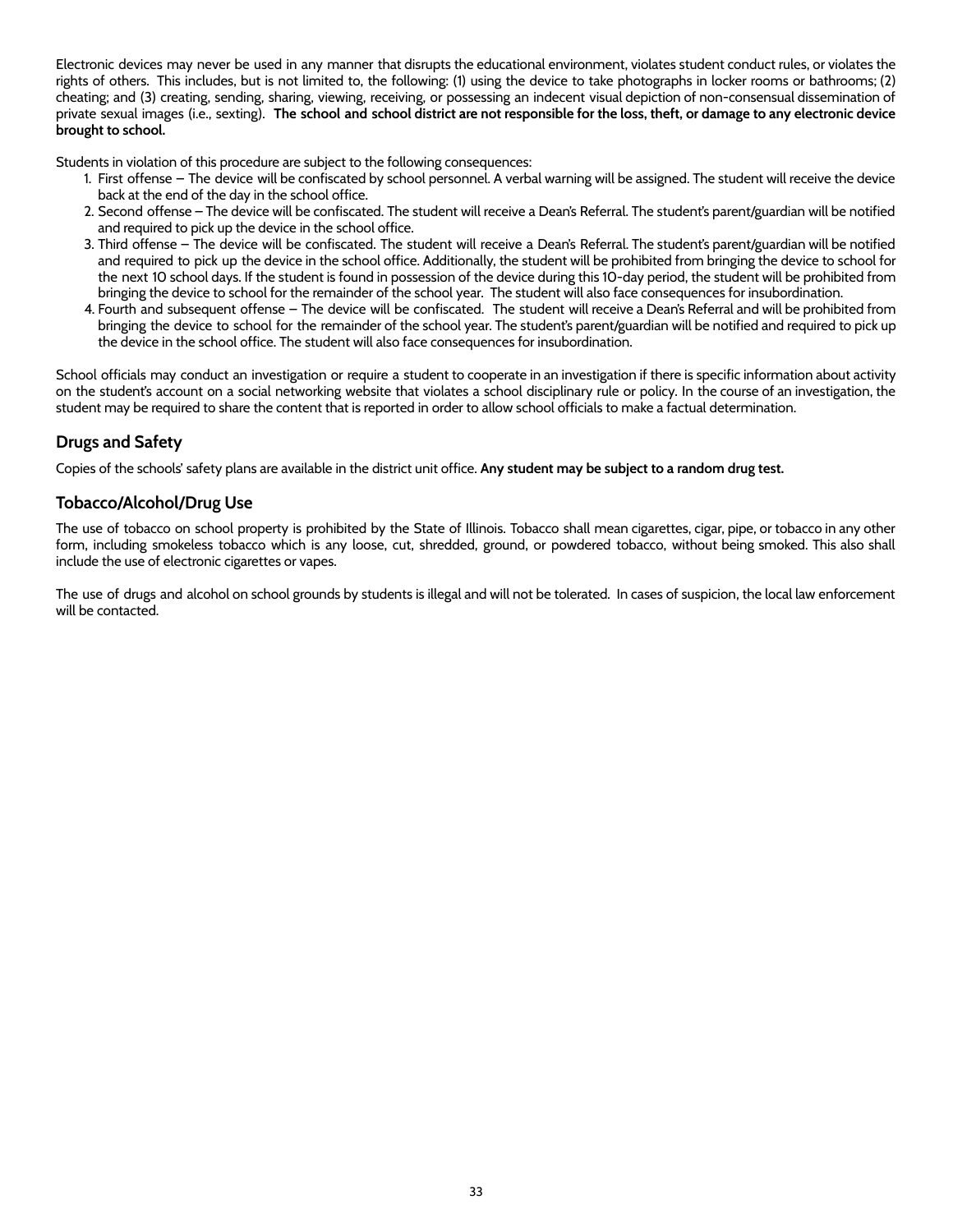## <span id="page-34-0"></span>**CHAPTER 8 – INTERNET, TECHNOLOGY AND PUBLICATIONS**

#### <span id="page-34-1"></span>**Internet Acceptable Use**

All use of the District's electronic networks shall be consistent with the school's goal of promoting educational excellence by facilitating resource sharing, innovation, and communication. These procedures do not attempt to state all required or prohibited behavior by users. However, some specific examples are provided. The failure of any user to follow these rules will result in the loss of privileges, disciplinary action, and/or **appropriate legal action.**

#### **Terms and Conditions**

The term electronic networks includes all of the District's technology resources, including, but not limited to:

- 1. The District's local-area and wide-area networks, including wireless networks (Wi-Fi), District-provided Wi-Fi hotspots, and any District servers or other networking infrastructure;
- 2. Access to the Internet or other online resources via the District's networking infrastructure or to any District-issued online account from any computer or device, regardless of location;
- District-owned and District-issued computers, laptops, tablets, phones, or similar devices.

#### **Acceptable Use**

Access to the electronic network must be: (a) for the purpose of education or research, and be consistent with the District's educational objectives, or (b) for legitimate business use.

#### **Privileges**

The use of the electronic network is a privilege, not a right, and inappropriate use will result in a cancellation of those privileges. The system administrator or Building Principal will make all decisions regarding whether or not a user has violated these procedures and may deny, revoke, or suspend access at any time. His or her decision is final.

#### **Unacceptable Use**

The user is responsible for his or her actions and activities involving the network. Some examples of unacceptable uses are:

- 1. Using the network for any illegal activity, including violation of copyright or other contracts, or transmitting any material in violation of any State or federal law;
- 2. Using the electronic networks to engage in conduct prohibited by board policy.
- 3. Unauthorized downloading of software or other files, regardless of whether it is copyrighted or **scanned for malware;**
- 4. Unauthorized use of personal removable media devices (such as flash or thumb drives);
- 5. Downloading of copyrighted material for other than personal use;
- 6. Using the network for private financial or commercial gain;
- 7. Wastefully using resources, such as file space;
- 8. Hacking or attempting to hack or gain unauthorized access to files, resources, or entities by any means;
- 9. Invading the privacy of individuals, that includes the unauthorized disclosure, dissemination, and use of information about anyone that is of a personal nature such as a photograph or video;
- 10. Using another user's account or password;
- 11. Disclosing any network or account password (including your own) to any other person, unless requested by the system administrator
- 12. Posting material authored or created by another without his/her consent;
- 13. Posting anonymous messages;
- 14. Creating or forwarding chain letters, spam, or other unsolicited messages:
- 15. Using the electronic networks for commercial or private advertising;
- 16. Accessing, submitting, posting, publishing, or displaying any abusive, obscene, profane, sexual, threatening, harassing, illegal, <mark>or</mark> knowingly false material; and
- 17. Misrepresenting the user's identity or the identity of others, and
- 18. Using the electronic networks while access privileges are suspended or revoked.

#### **Network Etiquette**

The user is expected to abide by the generally accepted rules of network etiquette. These include, but are not limited to, the following:

- 1. Be polite. Do not become abusive in messages to others.
- 2. Use appropriate language. Do not swear, or use vulgarities or any other inappropriate language.
- 3. Do not reveal personal information, including the addresses or telephone numbers, of students or colleagues.
- 4. Recognize that the District's electronic networks are not private. People who operate District technology have access to all email and other data. Messages or other evidence relating to or in support of illegal activities may be reported to the authorities.
- 5. Do not use the network in any way that would disrupt its use by other users.
- 6. Consider all communications and information accessible via the network to be private property.

#### **No Warranties**

The school and district make no warranties of any kind, whether expressed or implied, for the service it is providing. The school and district are not responsible for any damages the user suffers. This includes loss of data resulting from delays, non-deliveries, missed-deliveries, or service interruptions caused by its negligence or the user's errors or omissions. Use of any information obtained via the Internet is at the user's own risk. The District specifically denies any responsibility for the accuracy or quality of information obtained through its services.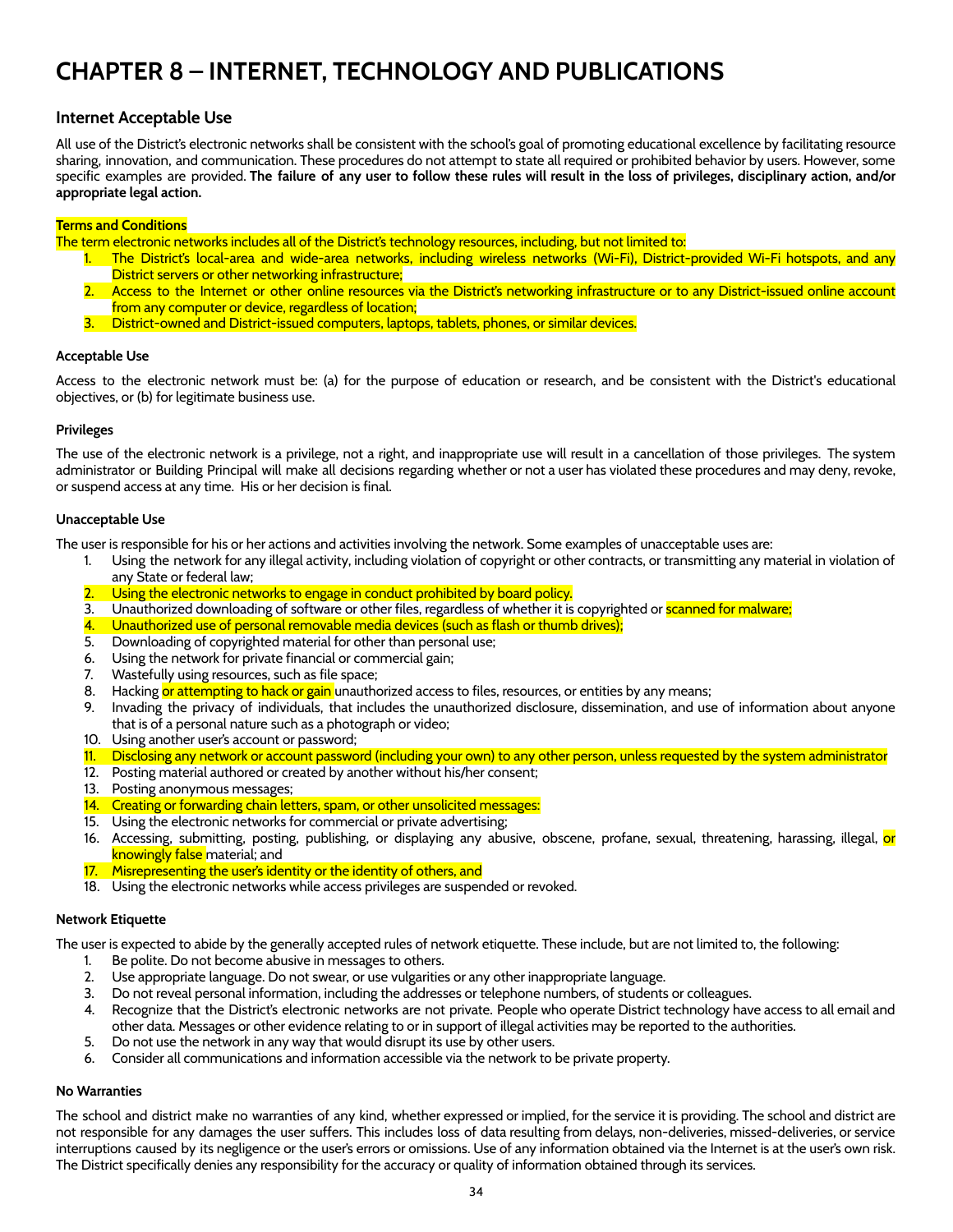#### **Indemnification**

By using the District's electronic networks, the user agrees to indemnify the school and district for any losses, costs, or damages, including reasonable attorney fees, incurred by the school or district relating to, or arising out of, any violation of these procedures.

#### **Security**

Network security is a high priority. If the user can identify a security problem on the Internet, the user must notify the system administrator or building principal. Do not demonstrate the problem to other users. Keep your account(s) and password(s) confidential. Do not use another individual's account without written permission from that individual. Attempts to log-on to the network as a system administrator will result in cancellation of user privileges. Any user identified as a security risk may be denied access to the network.

#### **Vandalism**

Vandalism will result in cancellation of privileges and other disciplinary action. Vandalism is defined as any malicious attempt to harm or destroy data of another user, the Internet, or any other network. This includes, but is not limited to, the uploading or creation of malware, such as viruses and spyware.

#### **Telephone Charges**

The District assumes no responsibility for any unauthorized charges or fees, including telephone charges, long-distance charges, per-minute surcharges, and/or equipment or line costs.

#### **Copyright Web Publishing Rules**

Copyright law prohibits the republishing of text or graphics found on the Internet or on District websites or file servers/cloud storage without explicit written permission.

- 1. For each re-publication (on a website or file server) of a graphic or a text file that was produced externally, there must be a notice at the bottom of the page crediting the original producer and noting how and when permission was granted. If possible, the notice should also include the web address of the original source.
- 2. Students engaged in producing web pages must provide library media specialists with email or hard copy permissions before the web pages are published. Printed evidence of the status of "public domain" documents must be provided.
- 3. The absence of a copyright notice may not be interpreted as permission to copy the materials. Only the copyright owner may provide the permission. The manager of the Web site displaying the material may not be considered a source of permission.
- 4. The *fair use* rules governing student reports in classrooms are less stringent and permit limited use of graphics and text.
- 5. Student work may only be published if there is written permission from both the parent/guardian and student.

#### **Use of Email**

The District's email system, and its constituent software, hardware, and data files are owned and controlled by the District. The District provides email to aid students in fulfilling their duties and responsibilities, and as an education tool.

- 1. The District reserves the right to access and disclose the contents of any account on its system, without prior notice or permission from the account's user. Unauthorized access by any student to an email account is strictly prohibited.
- 2. Each person should use the same degree of care in drafting an email message as would be put into a written memorandum or document. Nothing should be transmitted in an email message that would be inappropriate in a letter or memorandum.
- 3. Electronic messages transmitted via the District's Internet gateway carry with them an identification of the user's Internet "domain." This domain name is a registered domain name and identifies the author as being with the school district. Great care should be taken, therefore, in the composition of such messages and how such messages might reflect on the name and reputation of the school and district. Users will be held personally responsible for the content of any and all electronic mail messages transmitted to external recipients.
- 4. Any message received from an unknown sender via the Internet should either be immediately deleted or forwarded to the system administrator. Downloading any file attached to any Internet-based message is prohibited unless the user is certain of that message's authenticity and the nature of the file so transmitted.
- 5. The use of the District's email system constitutes consent to these regulations.

#### **Internet Safety**

Internet access is limited to only those acceptable uses as detailed in these procedures. Internet safety is supported if users will not engage in unacceptable uses, as detailed in these procedures, and otherwise follow these procedures.

Staff members will supervise students while students are using District Internet access to ensure that the students abide by the Terms and Conditions for Internet access contained in these procedures.

Each District computer with Internet access has a filtering device that blocks entry to visual depictions that are: (1) obscene, (2) pornographic, or (3) harmful or inappropriate for students, as defined by the Children's Internet Protection Act and as determined by the Superintendent or <mark>designee.</mark>

The system administrator and Building Principals shall monitor student Internet access.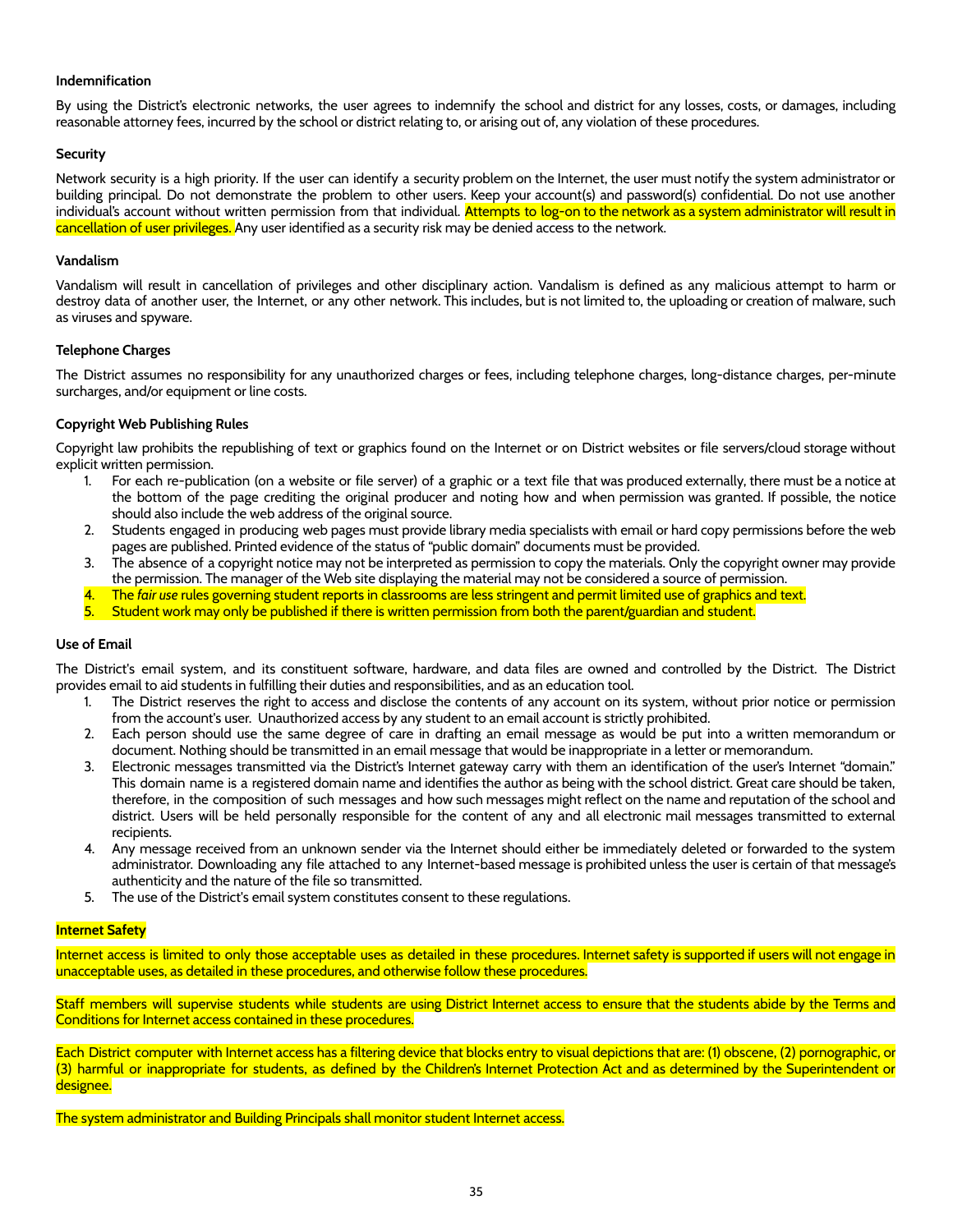## <span id="page-36-0"></span>**1-to-1 Handbook**

To receive their school-issued Chromebook, each student must:

- Sign the CUSD #6 Acceptable Use Policy (once)
- Sign their Chrisman 1-to-1 Agreement (annually)
- Both parent/guardian & student attend an orientation (once) with the student attending a refresher (annually)

When leaving the district or at the end of the school year, all Chromebooks must be turned in to the school. Failure to return will result in the student being charged the full replacement cost. The school may also file a report of stolen property with the local law enforcement.

Students are encouraged to use their Chromebooks at home and other locations outside of school. Students are bound by the CUSD #6 Acceptable Use Policy and 1-to-1 Handbook off school property as well.

All damages or malfunctions must be reported to the Technology Coordinator for assessment and to receive a loaner while being repaired. Optional insurance on the Chromebook is available for every student for \$25 on an annual basis. This will cover all accidental damage, however, any intentional or blatant damage, damage done while not in the school-issued case, or a lost/stolen Chromebook will not be covered by this.

All other policies set forth in the 1-to-1 Handbook are enforceable with the same weight and authority as the Student Handbook

## <span id="page-36-1"></span>**Guidelines for Student Distribution of Non-School Publications**

A student or group of students seeking to distribute more than 10 copies of the same material on one or more days to students must comply with the following guidelines:

- 1. The student(s) must notify the building principal of the intent to distribute, in writing, at least 24 hours before distributing the material.
- 2. The material may be distributed at times and locations determined by the building principal, such as, before the beginning or end of classes at a central location inside the building.
- 3. The building principal may impose additional requirements whenever necessary to prevent disruption, congestion, or the perception that the material is school-endorsed.
- 4. Distribution must be done in an orderly and peaceful manner, and may not be coercive.
- 5. The distribution must be conducted in a manner that does not cause additional work for school personnel. Students who distribute material are responsible for cleaning up any materials left on school grounds.
- 6. Students must not distribute material that:
	- a. Will cause substantial disruption of the proper and orderly operation and discipline of the school or school activities;
	- b. Violates the rights of others, including but not limited to, material that is libelous, invades the privacy of others, or infringes on a copyright;
	- c. Is socially inappropriate or inappropriate due to the students' maturity level, including but not limited to, material that is obscene, pornographic, or pervasively lewd and vulgar, contains indecent and vulgar language, or sexting as defined by School Board Policy and Student Handbook,
	- d. Is reasonably viewed as promoting illegal drug use; or
- 7. A student may use the School District's Uniform Grievance Procedure to resolve a complaint.
- 8. Whenever these guidelines require written notification, the appropriate administrator may assist the student in preparing such notification.

A student or group of students seeking to distribute 10 or fewer copies of the same publication on one or more days to students must distribute such material at times and places and in a manner that will not cause substantial disruption of the proper and orderly operation and discipline of the school or school activities and in compliance with paragraphs 4, 5, 6, and 7.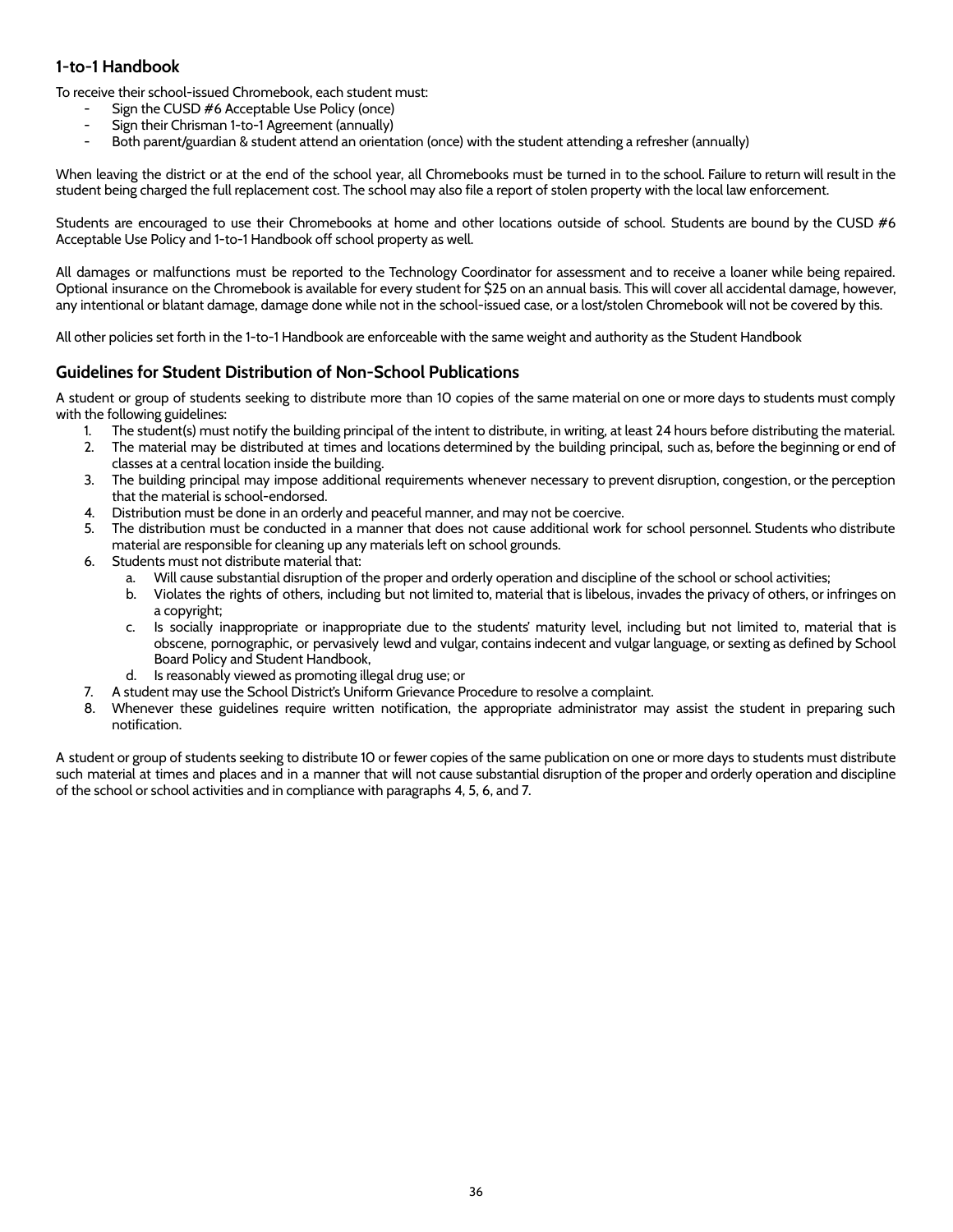## <span id="page-37-0"></span>**CHAPTER 9 – SEARCH AND SEIZURE**

## <span id="page-37-1"></span>**Search and Seizure**

In order to maintain order safety and security in the schools, school authorities are authorized to conduct reasonable searches of school property and equipment, as well as of students and their personal effects. "School authorities" include school liaison police officers.

## <span id="page-37-2"></span>**School Property and Equipment as well as Personal Effects Left There by Students**

School authorities may inspect and search school property and equipment owned or controlled by the school (such as lockers, desks, and parking lots), as well as personal effects left there by a student, without notice to or the consent of the student. Students have no reasonable expectation of privacy in these places or areas or in their personal effects left there.

The building principal may request the assistance of law enforcement officials to conduct inspections and searches of lockers, desks, parking lots, and other school property and equipment for illegal drugs, weapons, or other illegal or dangerous substances or materials, including searches conducted through the use of specially trained dogs.

## <span id="page-37-3"></span>**Student Searches**

School authorities may search a student and/or the student's personal effects in the student's possession (such as purses, wallets, knapsacks, backpacks, lunch boxes, etc.) when there is a reasonable ground for suspecting that the search will produce evidence the particular student has violated or is violating either the law or the school or district's student rules and policies. The search will be conducted in a manner that is reasonably related to its objective of the search and not excessively intrusive in light of the student's age and sex, and the nature of the infraction.

School officials may require a student to cooperate in an investigation if there is specific information about activity on the student's account on a social networking website that violates the school's disciplinary rules or school district policy. In the course of the investigation, the student may be required to share the content that is reported in order for the school to make a factual determination. School officials may not request or require a student or his or her parent/guardian to provide a password or other related account information to gain access to the student's account or profile on a social networking website.

## <span id="page-37-4"></span>**Seizure of Property**

If a search produces evidence that the student has violated or is violating either the law or the school or district's policies or rules, evidence may be seized and impounded by school authorities, and disciplinary action may be taken. When appropriate, evidence may be transferred to law enforcement authorities.

## <span id="page-37-5"></span>**Questioning of Students Suspected of Committing Criminal Activity**

Before a law enforcement officer, school resource officer, or other school security person detains and questions on school grounds a student under 18 years of age who is suspected of committing a criminal act, the building principal or designee will: (a) notify or attempt to notify the student's parent/guardian and document the time and manner in writing; (b) Make reasonable efforts to ensure the student's parent/guardian is present during questioning or, if they are not present, ensure that a school employee (including, but not limited to, a social worker, psychologist, nurse, counselor, or any other mental health professional) is present during the questioning; and (c) If practicable, make reasonable efforts to ensure that a law enforcement officer trained in promoting safe interactions and communications with youth is present during the questioning.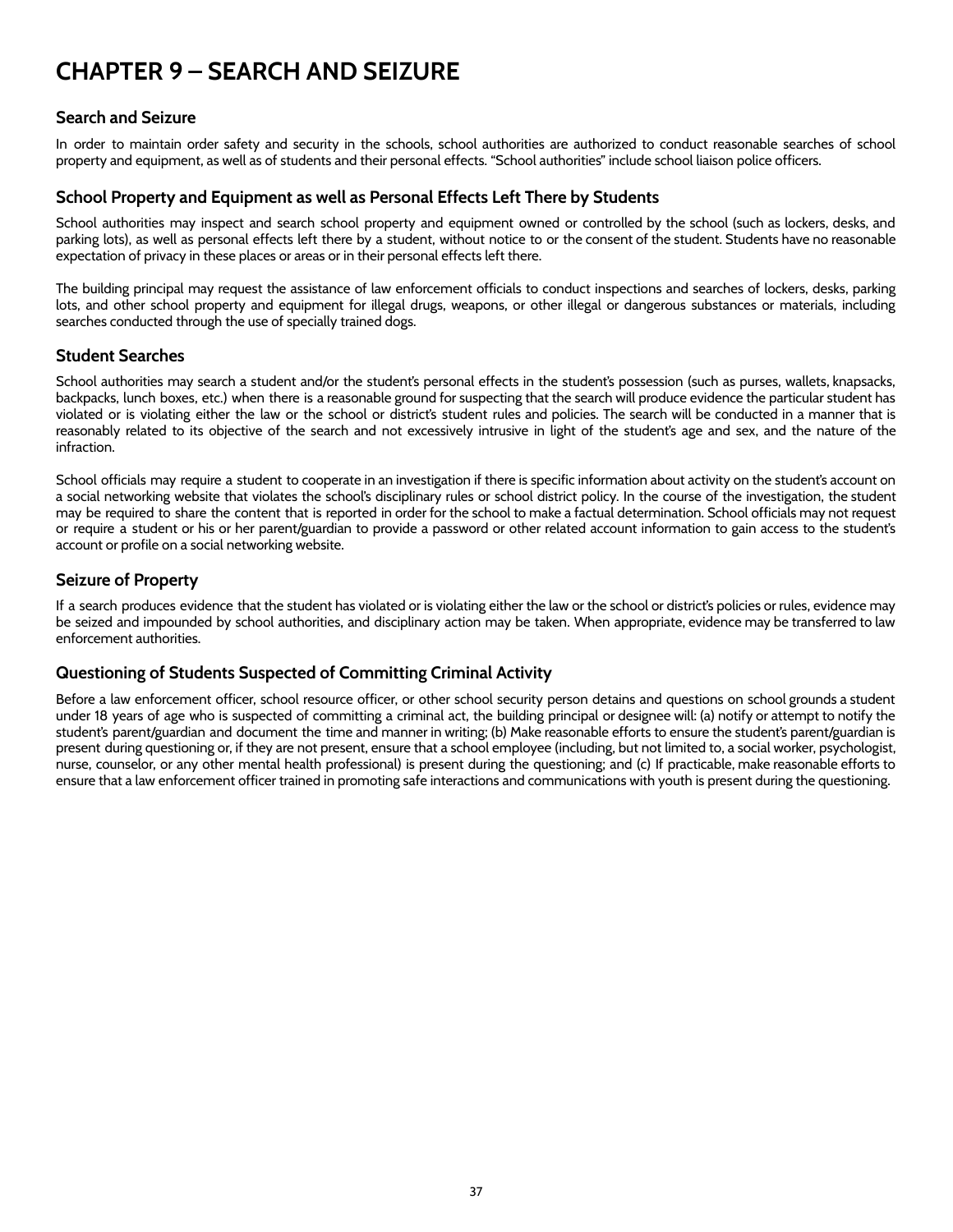## <span id="page-38-0"></span>**CHAPTER 10 – ATHLETICS AND EXTRACURRICULAR ACTIVITIES**

## **Extracurricular and Athletic Activities Code of Conduct, Requirements for Participation in Athletic Activities**

## <span id="page-38-1"></span>**Extra-Curricular Athletic Eligibility Regulations**

A student must meet all academic eligibility requirements and have the following fully executed documents on file in the school office before being allowed to participate in any athletic activity:

- 1. A current certificate of physical fitness issued by a licensed physician, an advanced practice nurse, or physician assistant. The preferred certificate of physical fitness is the Illinois High School Association's "Preparticipation Physical Examination Form."
- 2. A permission slip to participate in the specific athletic activity signed by the student's parent/guardian.
- 3. Proof the student is covered by medical insurance.
- 4. A signed agreement by the student not to ingest or otherwise use any drugs on the IHSA's most current banned substance list (without a written prescription and medical documentation provided by a licensed physician who performed an evaluation for a legitimate medical condition) and a signed agreement by the student and the student's parent/guardian agreeing to IHSA's Performance-Enhancing Substance Testing Policy.
- 5. A signed agreement by the student and the student's parent/guardian upon receiving IHSA Sports Medicine Acknowledgement & Consent Form.
- 6. A signed agreement by the student and the student's parent/guardian authorizing compliance with the School District's Extracurricular Drug and Alcohol Testing Policy (applies to HS only)
- 7. Signed documentation agreeing to comply with the School District's policies and procedures on student-athlete concussions and head injuries.

#### **To maintain eligibility to participate**:

- 1. Students shall be passing all his or her subjects and meet local and IHSA/IESA eligibility standards. Students who receive one F or more than two D's shall be ineligible.
- 2. Students must have had a passing grade in all subjects for the previous quarter. Failing one subject for a quarter or semester will result in the student not eligible to play the next quarter. The student may still practice with the team, with the coach's permission.
- 3. The student shall not have graduated from any four (4) year school or its equivalent

The building principal shall be responsible for the administration of all scholastic requirements for eligibility for all students in his/her building.

If a student fails to meet eligibility requirements, he or she shall not participate in any co-curricular activities for one (1) week. Grades shall be checked on Friday, and the student's ineligibility begins on the following Monday morning and continues until the next Sunday morning.

- For the first time that a student is ineligible for a sport or activity, he/she cannot participate in the activity, but he/she may continue to practice and travel with the team or activity.
- If a second period of ineligibility occurs during the sport or activity, then the student is ineligible to participate in the sport or activity, AND shall not practice or attend contests in that sport or activity. During the second week, practice and travel may resume if eligibility standards are met, but participation in contests shall not resume until the second week is complete.
- If a third week of ineligibility occurs, then the student shall be removed from the sport or activity for the remainder of that sport or activity's duration.
- \*In any week of ineligibility, a student-athlete may not miss any class time to leave for a meet or game.

**HS:** Grades will be calculated on a cumulative semester basis to determine academic eligibility.

**JH/Fifth Graders:** Grades will be calculated on the nine-week grading period to determine academic eligibility.

#### <span id="page-38-2"></span>**Illinois High School Association**

Eligibility for most athletics is also governed by the rules of the Illinois High School Association and, if applicable, these rules will apply in addition to this Extracurricular and Athletic Activities Code of Conduct. In the case of a conflict between IHSA and this Code, the most stringent rule will be enforced.

#### <span id="page-38-3"></span>**Travel**

All students must travel to extracurricular and athletic activities and return home from such activities with his or her team by use of school-approved transportation. A written waiver of this rule may be issued by the teacher, sponsor, or coach in charge of the extracurricular or athletic activity upon advance written request of a student's parent/guardian and provided the parent/guardian appears and accepts custody of the student. Oral requests will not be honored and oral permissions are not valid.

Students cannot drive home from away games with anyone other than an adult relative or another player's parent/guardian with written parental consent given to the coach prior to the game.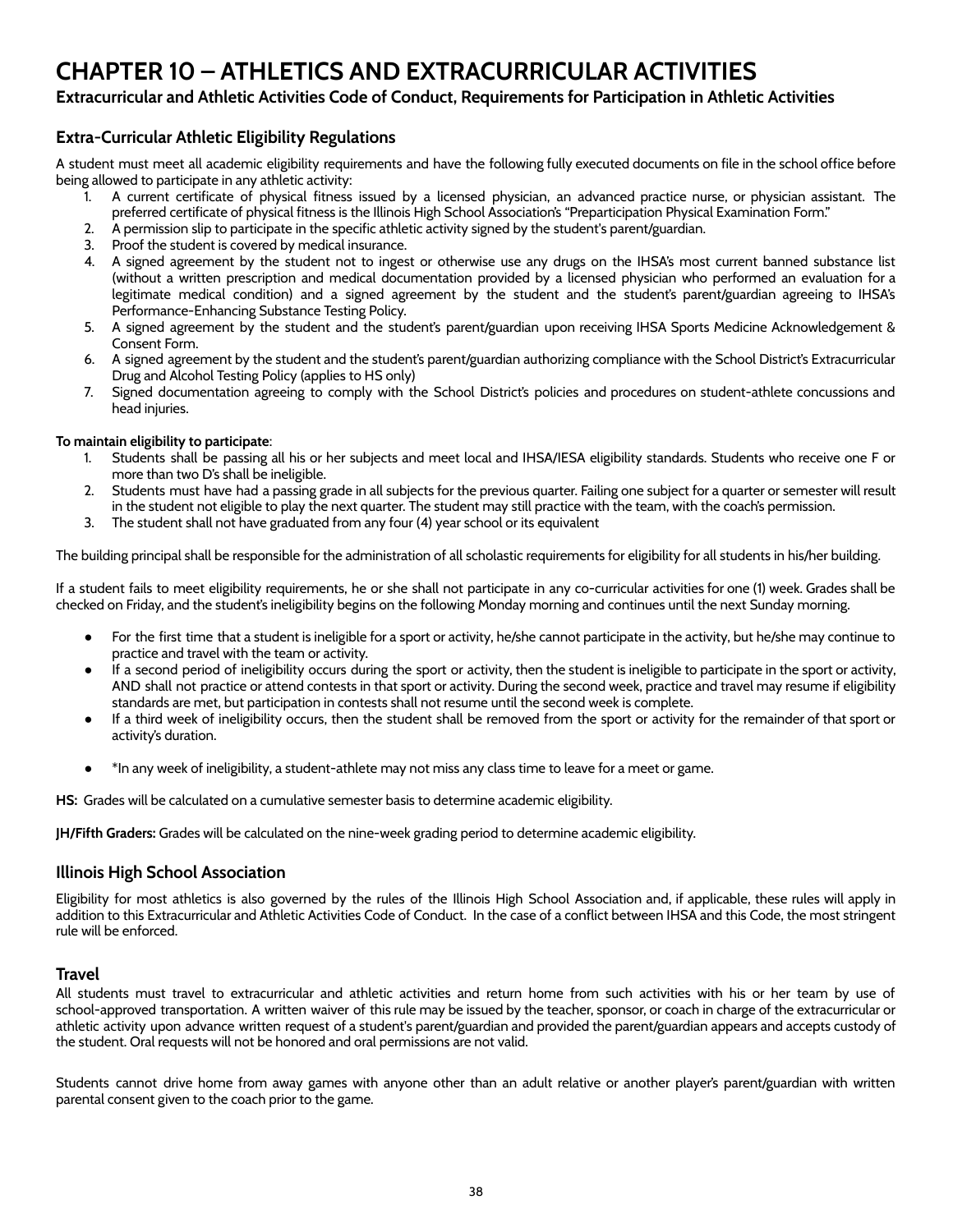## <span id="page-39-0"></span>**Code of Conduct**

This Code of Conduct applies to all extracurricular and athletic activities and is enforced 365 days a year, 24 hours a day.

This Code does not contain a complete list of inappropriate behaviors. Violations will be treated cumulatively, with disciplinary penalties increasing with subsequent violations. A student may be excluded from extracurricular or athletic activities while the school is conducting an investigation into the student's conduct.

Students and their parents/guardians are encouraged to seek assistance from the Student Assistance Program for alcohol or other drug problems. Participation in an alcohol or drug counseling program will be taken into consideration in determining consequences for Code of Conduct violations.

#### **The student shall not:**

- 1. Violate the school rules and School District policies on student discipline including policies and procedures on student behavior;
- 2. Ingest or otherwise use a beverage containing alcohol (except for religious purposes);
- 3. Ingest or otherwise use tobacco or nicotine in any form;
- 4. Ingest or otherwise use, possess, buy, sell, offer to sell, barter, or distribute any product composed purely of caffeine in a loose powdered form or any illegal substance (including mood-altering and performance-enhancing drugs or chemicals) or paraphernalia;
- 5. Ingest or otherwise use, possess, buy, sell, offer to sell, barter, or distribute any object that is or could be considered a weapon or any item that is a look-alike weapon. This prohibition does not prohibit legal use of weapons in cooking and in athletics, such as archery, martial arts practice, target shooting, hunting, and skeet;
- 6. Attend a party or other gathering and/or ride in a vehicle where alcoholic beverages and/or controlled substances are being consumed by minors;
- 7. Act in an unsportsmanlike manner;
- 8. Violate any criminal law, including but not limited to, assault, battery, arson, theft, gambling, eavesdropping, vandalism and reckless driving;
- 9. Haze or bully other students;
- 10. Violate the written rules for the extracurricular or athletic activity;
- 11. Behave in a manner that is detrimental to the good of the group or school;
- 12. Be insubordinate or disrespectful toward the activity's sponsors or team's coaching staff; or
- 13. Falsify any information contained on any permit or permission form required by the extracurricular or athletic activity.

*Hazing* is any humiliating or dangerous activity expected of a student to belong to a team or group, regardless of his or her willingness to participate. *Bullying* includes cyber-bullying (bullying through the use of technology or any electronic communication) and means any severe or pervasive physical or verbal act or conduct, including communications made in writing or electronically, directed toward a student or students that has or can be reasonably predicted to have the effect of one or more of the following:

- 1. Placing the student or students in reasonable fear of harm to the student's or students' person or property;
- 2. Causing a substantially detrimental effect on the student's or student's' physical or mental health;
- 3. Substantially interfering with the student's or students' academic performance; or
- 4. Substantially interfering with the student's or students' ability to participate in or benefit from the services, activities, or privileges provided by a school.

Examples of prohibited conduct include name-calling, using derogatory slurs, stalking, sexual violence, causing psychological harm, threatening or causing physical harm, threatened or actual destruction of property, or wearing or possessing items depicting or implying hatred or prejudice of one of the characteristics stated above.

## <span id="page-39-1"></span>**Extra-Curricular Activities Non-Discrimination Policy**

The school district shall not discriminate on the basis of sex in its educational and extracurricular programs and activities as required by 20 U.S.C. 1681. Inquiries regarding compliance with the Illinois Sex Equity Rules and federal law may be directed to the Coordinator for Non-discrimination for Chrisman Community School District #6 Superintendent of Schools, 23231 IL Highway 1, Chrisman, IL 61924.

## <span id="page-39-2"></span>**Drug Testing**

#### **Philosophy/Purpose**

The Chrisman Board of Education believes that the use of prohibited substances, or illegal drugs by students who participate in extracurricular activities (sports, cheerleading, student council, and National Honors Society), drive automobiles to school, are enrolled in a driver's education class that requires them to operate a motor vehicle, and are enrolled in a class that operates power equipment presents a particular hazard to the health, safety, and welfare of the student and those who interact with that student. The school board encourages students to participate in these above-mentioned activities, but believes the opportunity to try out for and to participate in school-sponsored activities is a privilege and not a right. To be eligible to tryout for, or to participate in any of the above-mentioned activities, privileges, or classes, students must agree to submit to testing for the use of prohibited substances, if selected, in accordance with this policy.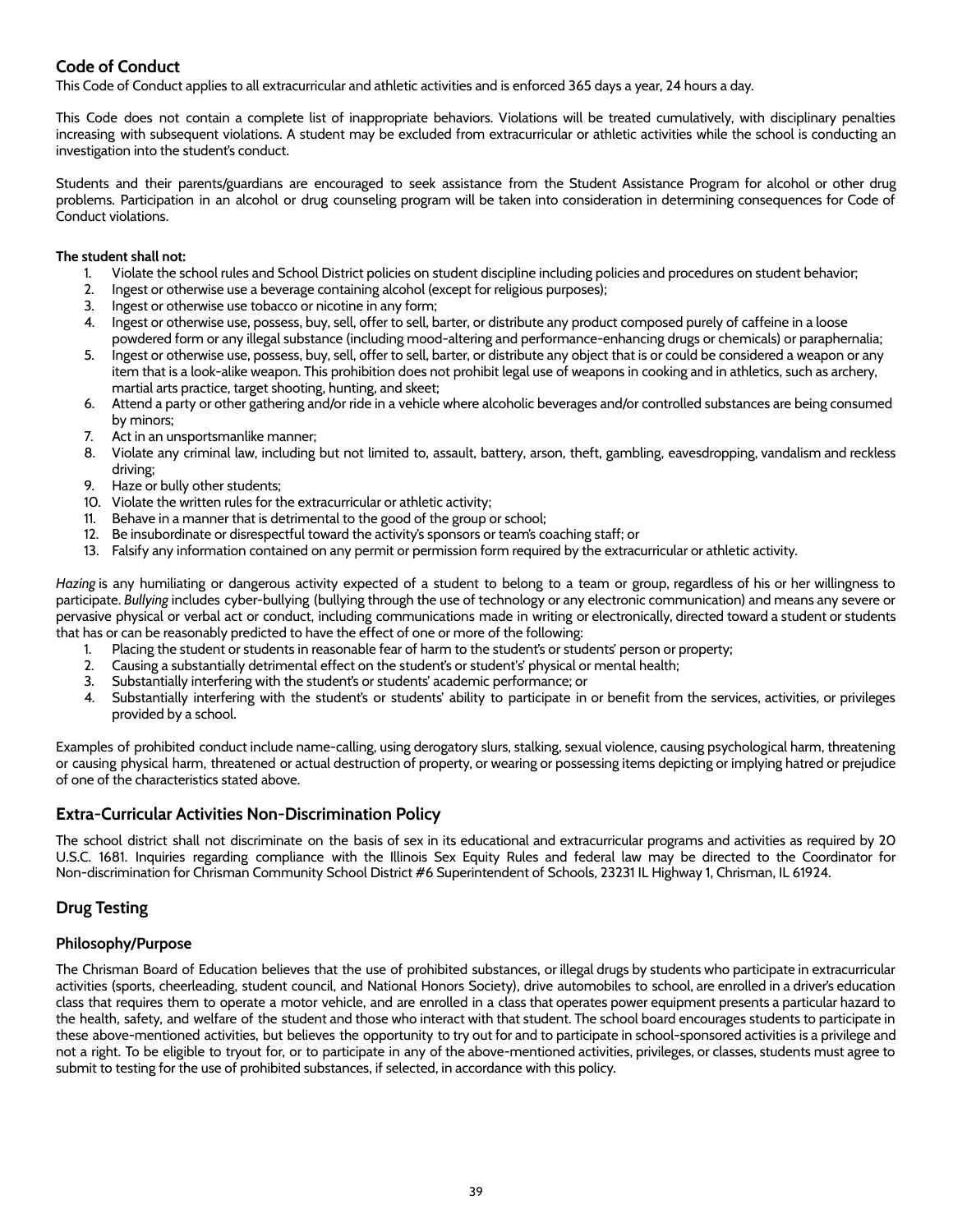The Chrisman School District recognizes that there is a high incidence of drug and tobacco abuse by students nationwide, which is epidemic in proportion. The district also recognizes that some CUSD #6 students, and in particular, participants in extracurricular activities, organizations, drivers, and classes have or will experiment with illegal drugs during their school years. Because participants in extracurricular activities and organizations are especially respected and look up to by the student body, they are expected to be good examples of conduct, sportsmanship, and training, which include abstaining from the use of drugs and tobacco. Moreover, participants in extracurricular activities and those operating vehicles and power tools can be a danger to him/her or others, both in and out of the extracurricular activity and classrooms.

In order to provide for the health and safety of the individual participant or vehicle operator and other extracurricular and class participants, as well as, provide a legitimate reason for the students to say "NO' to drug and tobacco use, and to provide an opportunity for those taking drugs or using tobacco to receive help in locating programs which can provide assistance, the school district is conducting a random drug testing program for the above-mentioned student groups The program's goal is not punitive. It is designed to prevent drug and tobacco usage, to educate student group participants as to the serious physical, mental, and emotional harm caused by drug and tobacco use/abuse, to create and maintain a safe, drug-free environment

The focal purpose of this policy is to deter the use of prohibited substances, not to provide a means in which the district may use to punish a student. Accordingly, the results of any drug test administered under this policy shall be used for determination of the eligibility to try out for and to participate in extracurricular activities and organizations, for vehicle driving privileges, enrollment in classes using power equipment, and/or to receive other school privileges and not for other disciplinary purposes.

#### **Definitions:**

#### A. **Extracurricular Activities**

School-sponsored activities outside the regular school day, conducted by and representing CUSD #6 where participation is voluntary, no academic credit or grade is awarded, and are competitive in nature in grades 6-12.

#### B. **Extracurricular Participant**

Any student who is trying out for or participating in any school sport, cheerleading, as well as trying out for or participating as a member of the Chrisman High School Academic Honor Society and the Chrisman High School Student Council where membership is chosen based, in part, by citizenship and leadership and whose members are a direct reflection and representation of the school.

#### C. **Student Drivers**

Any student who is granted a driving permit to or from school or any student who is enrolled in a driver's education class.

#### D. **Power Tool Class Students**

Any student who is currently enrolled in a class that requires the students to use and to operate power tools.

#### E. **Illegal Drugs**

Any substance considered illegal or controlled by the Food and Drug Administration.

#### F. **Self-Referral**

The process of a student coming forward, voluntarily, seeking help for a problem with an illegal drug, alcohol, or tobacco. This is done by the student notifying staff or administration before a random drug test is conducted on the student.

#### G. **Testing Frequency**

Time period for random tests determined by CUSD #6 and/or the testing organization. No student will be given advance notice or early warning of the testing.

#### H. **Dilute Specimen**

Specimen with a specific gravity of less than DOT guidelines.

#### I. **Testing Organization**

Organization selected by the Chrisman Board of Education to conduct the random drug-testing program and all required testing activities and/or tasks.

#### J**. Provable Consumption**

Positive results on a random drug, alcohol, or tobacco screening test. Additionally, statements from reliable, authoritative Sources or witnessing said behavior may be provable use or possession. No hearsay sources.

#### **Consent Form**

To try out for or to participate in any school-sponsored sport, activity, cheerleading, to participate as a member of the HS Student Council, JH Activities Club, or the National Honors Society, or to obtain permission to drive a vehicle to or from school, be enrolled in a driver's training class, or a class that will be operating power tools, the student must read this policy and sign a consent form by which the student agrees to consent in the drug testing program outlined in this procedure. The consent form must also be signed by the student's parent(s) and/or guardian(s). Signatures must be witnessed by another adult, not a member of the student's family. Signature of consent will remain valid for the entire school year unless a written withdrawal of consent, meeting the outlined conditions, is received from the student's parent(s) and/or guardian(s).

Students deciding to participate in any of the above paragraph mentioned activities after the sign-up deadline will be required to be tested after the signed consent form is returned, at the student's parent(s)' or guardian(s)' expense. This testing will occur on the next random drug test, or at the time the principal designates, and the student will then remain eligible for random testing for the remainder of the school year.

#### **Withdrawal of Consent**

Consent for participation may be withdrawn under the following conditions:

- 1. Student fails to make the team/activity under tryout procedures outlined
- 2. Any student who has never tested positive to a random drug test during a period of one year prior to the withdrawal date, and will not be participating in any qualified extracurricular activities for the remainder of his/her school year.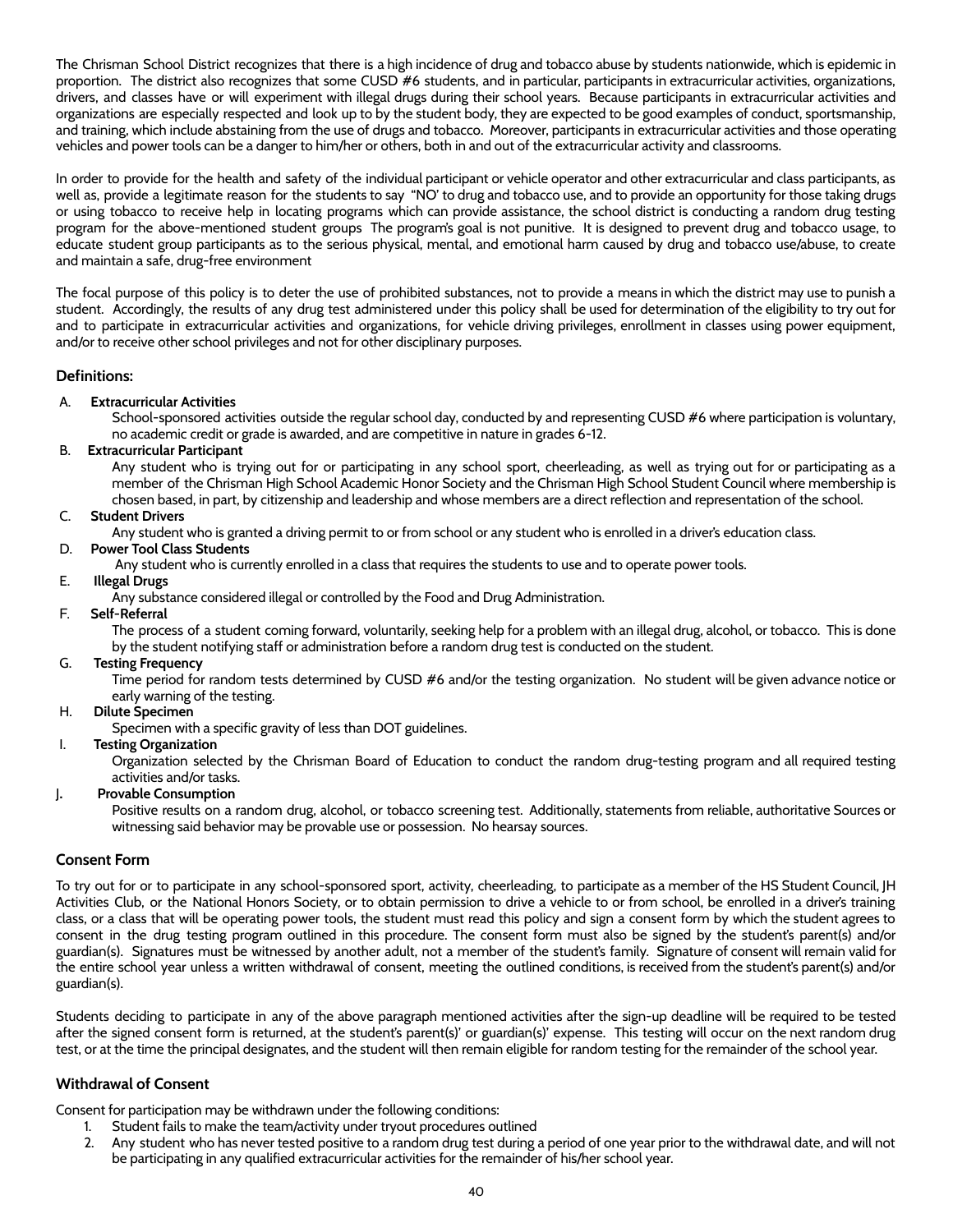- Parents must submit written request for withdrawal of consent indicating intentions of #2 above
- 3. Withdrawal of consent must be sent to the appropriate building principal who will verify the student is no longer participating in any qualified activity or class and has not tested positive to a random drug test for a period of one calendar year previous to the withdrawal date.

Should the student elect to resume participation in any qualified activity or class again in his/her school career, the student will be required to be tested on the next scheduled test date prior to activity tryout or participation at the student's or parent(s)/guardian(s) expense.

#### **Noncompliance**

If the extracurricular participant or his/her parent(s) /guardian(s) refuse to sign the consent form, the student will not be permitted to be a member of the stated extracurricular sports, activities, organizations, classes, and or to be granted privileges to drive a vehicle to or from school until such consent form is signed. Also, if the student participant refuses to be tested or does not complete the test as instructed or complete the test in the time frame outlined by the testing company, the participant will be considered in violation of this policy and automatically will be considered to have tested positive.

#### **Confidentiality**

The results of any test administered under the terms of this policy shall be kept confidential and disclosed only to the extracurricular, sport, organization, class, or driving participant, his/her parent(s) or guardian(s), and school officials designated by the Chrisman School Board. The results of the testing shall not be used as a basis for any disciplinary action other than disqualification provided for in the Athletic Rules and Regulations Policy. The test results will not be part of the student's permanent record but will be kept by the testing facility. The results for testing, negative or positive will be kept until the student graduates. At that time all results/records of this policy, related to the testing facility, for each student will be purged.

Under this drug-testing program, no staff, coach, or sponsor shall divulge any information to anyone about a particular student or disposition of the student involved, other than by order of a court of competent jurisdiction.

#### **Random Selection of Sport, Extracurricular, Organization, Class, and Privileges Participant for Testing**

At the beginning of each school year, each participant shall be assigned a number. The selection numbers will be made by the school designee. The numbers will then be used to make a computer-generated designation of students to help with staffing needs from the testing organization.

Students will be eligible for random testing throughout the school year. Students who recently have or currently display signs or actions of "reasonable suspicion" so noted by police interaction or arrest, school staff observations, or credible witnesses, may be included in the next scheduled random drug testing.

#### **Notification of Participant Selection/Absence**

The selected random drug testing participants will be notified to report to a holding room once the mobile testing unit has arrived. From this room, the student will be escorted to the test site.

If a student is absent from school, and the absence is unexcused, the student will be ineligible to practice or compete, retain active membership in an organization or class, or to receive privileges until the next testing date, and then will automatically be tested on that date.

If the absence is excused, the student will remain eligible for practice, competition, organization and class membership, and retain driving privileges, but will automatically be tested on the next date. After testing, a participant's number will be returned to the testing population and subject to re-selection during the next testing cycle. Participants will be subject to random testing throughout the school year.

#### **Student Transfer**

A student transferring to CUSD #6 schools grades 6-12 will be provided a copy of this policy. Transfer students and parents/guardians will be given a reasonable period of time (not to exceed five (5) school days) to determine whether or not the student intends to participate in extracurricular sports, activities, organizations, classes, or designed privileges. If, within the period of time given, the consent form is signed appropriately, the student's name will be added to the random list. If a decision is made to participate after the original timeline for consent, the student will automatically be tested on the next scheduled test date, prior to activity membership, class enrollment, activity tryout, or participation of extracurricular activity or sport.

#### **Program Details**

Testing procedures, chain of custody, and testing results will be implemented according to the procedures outlined by the Policy Manual of the Testing Organization selected by CUSD #6.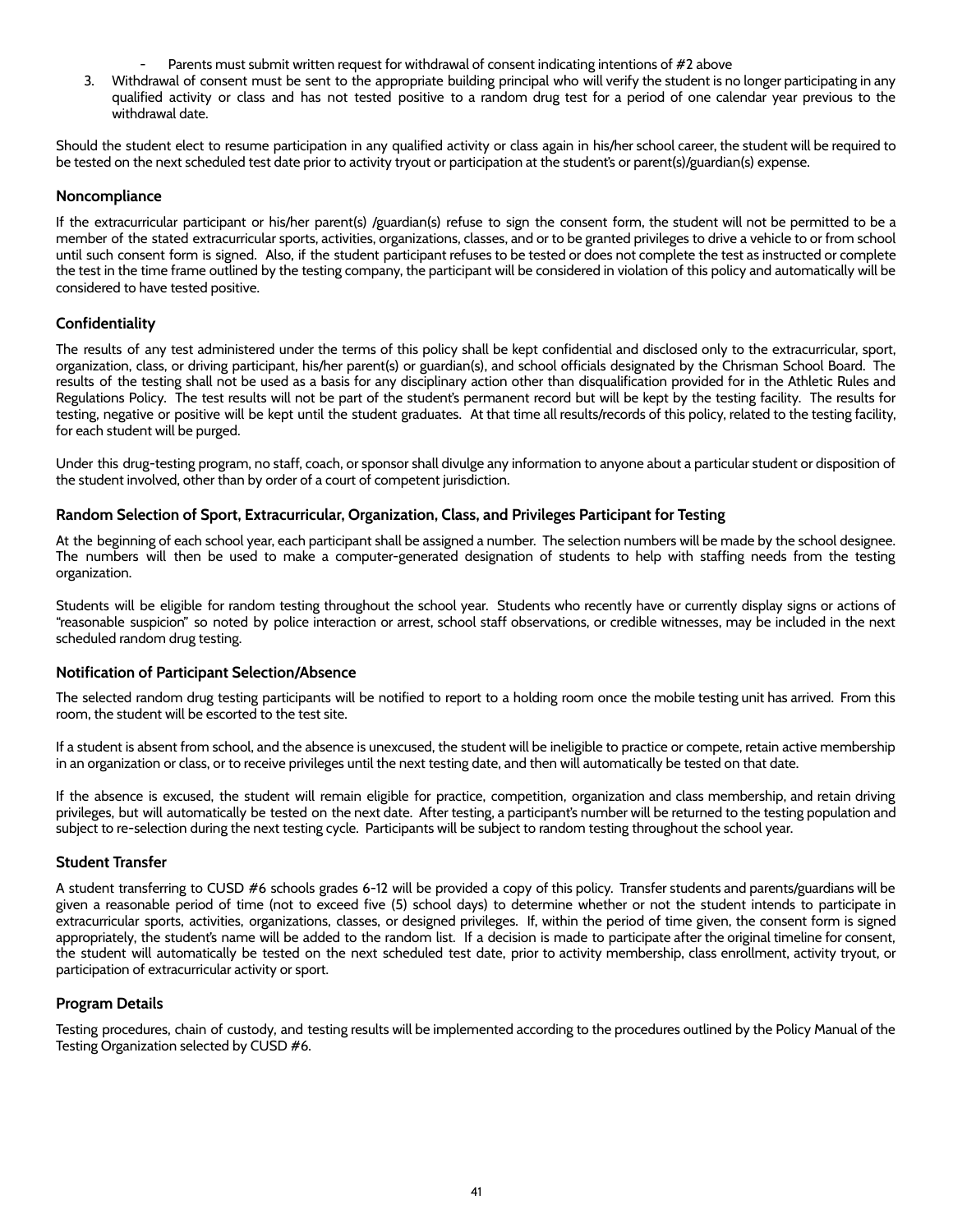#### **Financial Responsibility**

- 1. Under this policy, the CUSD #6 will pay for all initial drug tests requested by the school district
- 2. A request for another test of a "positive" urine specimen is the financial responsibility of the student's parent/guardian. **Any test given** by another testing facility will not be admissible or acceptable as proof of a negative test. A second test is run only on the already collected sample. The original sample is held for the purpose of running another test if the parent/guardian wishes to do so.
- 3. Counseling and subsequent treatment by non-school agencies is the financial responsibility of the student's parent(s)/guardian(s).

#### **Testing Negative**

The parent(s) or guardian(s) of any random tested student who tests negative, will be notified by mail as soon as practical, of the district's receipt of the information.

#### **Testing Positive**

If a student/participant's test results are positive, the student/participant will be considered in violation of CUSD # 6 Athletic, Organization, Class and Special Privileges Rules and Regulations Policy Random Drug Testing Plan, Athletics & Extracurricular Activities. Consequences will be administered as outlined there, including notification of the student and parent(s)/guardian(s) as soon as practical.

#### **Enforcement**

The provisions of this policy are considered an addition to all other rules and regulations governing student conduct and discipline in extracurricular activities.

#### **Expenses**

Funding for this program will be by the Chrisman School Board of Education action.

#### **\*\*\*\*SPECIAL NOTE\*\*\*\***

The student who elects to enroll in a school board approved drug/alcohol abuse counseling program will automatically be tested at the school's discretion and expense for a period of one year after the student's first positive test to alcohol or drugs. All costs associated with the evaluation, including counseling and/or subsequent treatment programs will be the responsibility of the parent(s)/guardian(s). The school shall assume no financial responsibility for any portion of the evaluation, diagnosis, and treatment.

#### <span id="page-42-0"></span>**Drug, Alcohol, and Tobacco Abuse Consequences**

The Alcohol, Tobacco, and Drug Abuse Policy shall apply to every Chrisman Extracurricular Participant, a student driver or enrolled in driver's education class, or enrolled in a class that operates power equipment.

The student's education cannot be impacted, but their voluntary participation in activities can be impacted. Consequences are intended to deter students from any potential second positive test.

Extracurricular Participants frequently participate in summer camps or summer leagues. Therefore, the consequences of this policy will apply 365 days a year. Students will sign a commitment to abide by policies at the time of school registration. Student violation of this policy in the offseason will suffer the consequences at the time the sport season begins (i.e., officially sanctioned sport event practices). Students may not pick up an extra sport with the sole purpose of satisfying consequences of violation of this policy. If a student is caught at the end of the season, they would serve their suspension for the remainder of that particular season, and the balance of the suspension, if any, will carry over into the next sport.

A system shall be established between coaches, athletic directors, Dean of Students, and principal so that the consequence of a violation is served and fulfilled that will be recorded by a coach in a temporary file. Provable consumption of illegal drugs, alcohol, tobacco, or nicotine is defined as a positive result on a random drug, alcohol, tobacco, or nicotine screening test. Additionally, statements from reliable, authoritative sources or witnessing of said behavior, or police interaction may be cause for provable use or possession.

The consequences for the use of alcohol, tobacco, and illegal drugs are:

#### **A. DUI Charge for Alcohol or Illegal Drug:**

90-day suspension from sport competition, cheerleading team (can still practice with the team, but cannot compete or attend games) academic honor society, and cannot attend or participate in any extracurricular activities except those that are academically related, must not drive to school, and cannot operate power tools in class. If in Driver's Ed class, must take the class next semester and must complete a school-approved counseling program. Failure to receive this approved counseling program will increase the suspension days to 180 days**.**

#### **B. Provable consumption or possession of alcohol/illegal drugs:**

30-day suspension from all sport competitions, cheerleading team (can still practice with the team but cannot compete or attend games), academic honor society, and cannot attend or participate in any extracurricular school activities except those that are academically related, must not drive to school, or if enrolled in Driver's Ed class must take it next semester, must not operate power tools in class, and must complete a school-approved counseling program. Failure to receive this counseling program will increase the suspension to 60 days. The suspension begins with the day the results of the random drug test are received or the date of proof.

If a second offense occurs during a student's career, the above penalties will be doubled.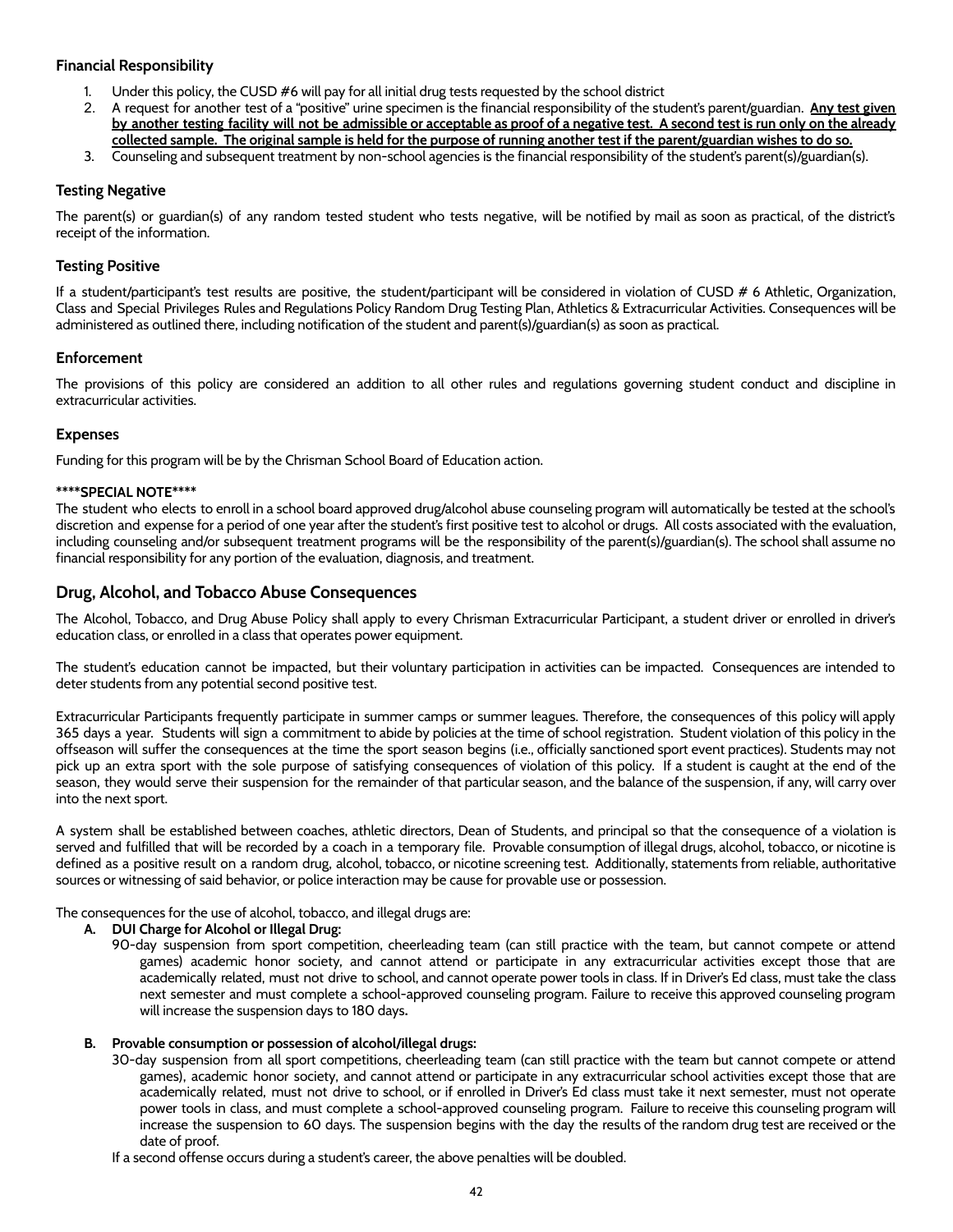- If a third offense occurs during a student's Jr. or Sr. High School career, suspension of all extracurricular activities, and driving privileges for the rest of their Jr./Sr. School career.
- **C. Provable consumption or possession of tobacco or nicotine, including e-cigarettes:**
	- While it is legal to consume tobacco products upon reaching the age of 18, this policy will continue to be in force for those students as listed above regardless of age.

First offense: suspension for 15 calendar days (can still practice, cannot dress for games) – begins day of official notification Second offense: suspension for 30 calendar days (cannot practice or dress for games)

Third offense: suspension for one (1) calendar year (cannot practice, dress for games or participate in school-sponsored summer teams/camps)

Fourth offense: suspension for rest of career

## <span id="page-43-0"></span>**Imposition of Discipline**

Coaches and school officials shall impose disciplines appropriate to the offense committed. The discipline imposed for any particular offense shall be at the sole and exclusive discretion of the coaching staff and other school officials.

## <span id="page-43-1"></span>**Application and Conflict on Disciplinary Rules**

In the instance of violation of school policies, rules, or regulations or this code by a student, nothing herein or elsewhere shall prohibit the school district from imposing disciplines available under this code and classroom academic penalties for the same offense. School officials, at their sole and exclusive discretion, may alter penalties contained herein or elsewhere to fit the misconduct such penalties are intended to punish, provided however, the due process rights of the student shall be protected in so doing.

## <span id="page-43-2"></span>**Disciplinary Suspension**

The coach or sponsor, upon consultation with and upon approval of school administration, may suspend a student from participation for violation of the code, training rules, or other appropriate policies, rules and regulations of the school district. Suspension is defined as removal of the student from participation in one (1) or more practices, games, meets or other activities but less than dismissal for the balance of a season or school year. The following procedures shall apply to disciplinary suspensions:

- 1. Prior to suspension, the student shall be provided an explanation of the charges against him or her.
- 2. The student shall be given an opportunity to present his or her version of the incident to the suspending school official;
- 3. Upon request, the student may appeal his or her disciplinary suspension to the principal, who shall have final and binding authority to determine the appropriateness of the suspension. Disciplinary suspensions may be imposed pending dismissal proceedings.
- 4. The parent/guardian of the student shall receive written notification by certified mail of the disciplinary action against the student and the rational.

## <span id="page-43-3"></span>**Disciplinary Dismissal of a Student**

The coach or sponsor, upon consultation with and upon approval of school administration, may dismiss a student from participation in an activity for violation of the code, training rules, or other appropriate policies, rules, and regulations of the school district. Dismissal is defined as removal of the student from participation in one (1) or more practices, games, meets, or other activities in an activity for the balance of a season. The following procedures shall apply to disciplinary measures:

- 1. Prior to dismissal, the student shall be provided an explanation of the charges against him or her. The student shall be given an opportunity to present his or her version of the incident to the suspending school official;
- 2. The parent of the student shall receive written notification by certified mail of the charges against the student, which notice shall include notice of the right to request a hearing before the principal and a copy of this code. An appeal may be filed upon written request by the parent or student whereupon the principal shall schedule a meeting with the relevant parties and shall thereafter determine the appropriateness of the suspension;
- 3. If the student is dissatisfied with the conclusions reached by the principal, the student may submit a written request for a hearing before the school board, which shall schedule a hearing for its next regularly scheduled meeting unless the request for a hearing is received within seven (7) calendar days of a regularly scheduled board meeting in which case the hearing shall be scheduled for a date with forty (40) days of receipt by the school board of the request for hearing. At this hearing, the student shall be provided an explanation of the charges against him or her, may be represented by counsel at his or her expense, and may call witnesses, and may present evidence in his or her defense. The decision of the school board shall be final and binding.

## <span id="page-43-4"></span>**Disciplinary Ineligibility For Further Competition or Participation**

The school administration may declare a student ineligible for further competition in any activity for violation of the code, training rules, or other appropriate policies, rules, and regulations of the school district. Ineligibility for further competition or participation in any activity is defined as the removal of the student from participation in any sport or activity for the balance of his or her high school eligibility. The following procedures shall apply to disciplinary ineligibility:

- 1. Prior to the dismissal, the student shall be provided an explanation of the charges against him or her. The student shall be given an opportunity to present his or her version of the incident to the suspending school official;
- 2. The parent of the student shall receive written notification by certified mail of the charges against the student, which notice shall include notice of the right to request a hearing before the principal and a copy of this code. An appeal may be filed upon written request by the parent or student whereupon the principal shall schedule a meeting with the relevant parties and shall thereafter determine the appropriateness of the suspension;
- 3. If the athlete is dissatisfied with the conclusions reached by the principal, the athlete may submit a written request for a hearing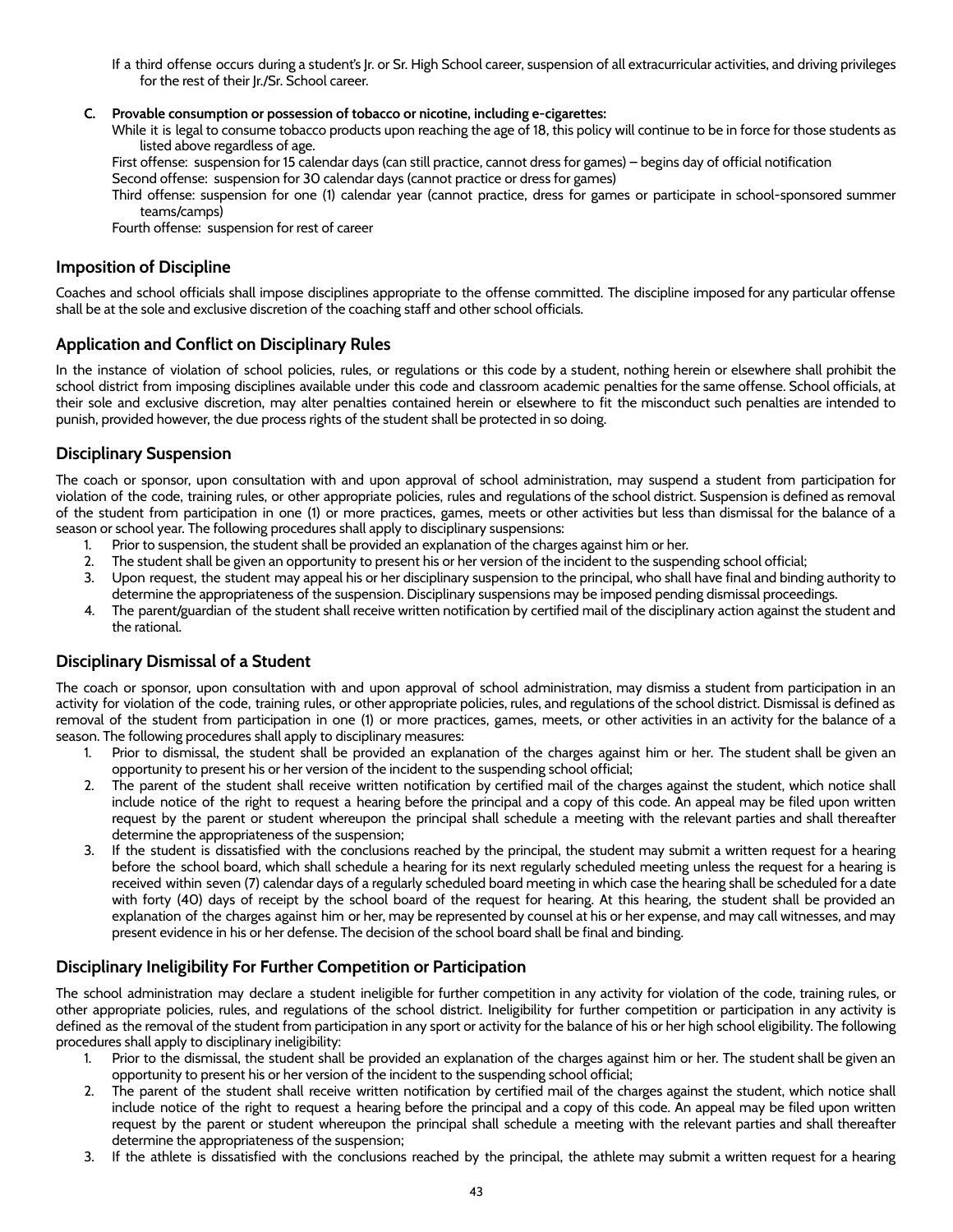before the school board which shall schedule a hearing at its next regularly scheduled meeting, unless the request for a hearing is received within seven (7) calendar days of a regularly scheduled board meeting, in which case the hearing shall be scheduled for a date within forty (40) days of receipt by the school board of the request for hearing. At this hearing, the student shall be provided an explanation of the charges against him or her, may be represented by counsel at his or her own expense, and may call witnesses, and may present evidence in his or her defense. The decision of the school board shall be final and binding; and

4. In any case of a finding of ineligibility for further competition, the school board shall schedule a review hearing to consider the reinstatement of the student at the beginning of each subsequent school year the student is enrolled in school and otherwise would have remaining eligibility.

## <span id="page-44-0"></span>**Disposition of Penalty Pending Appeal**

Whether or not a student shall be reinstated pending appeal of a penalty by the student shall be at the sole and exclusive discretion of school officials.

## <span id="page-44-1"></span>**Concussion Protocol**

Student-athletes must comply with Illinois' Youth Sports Concussion Safety Act and all protocols, policies and bylaws of the Illinois High School Association before being allowed to participate in any athletic activity, including practice or competition.

As required by the IHSA, CUSD #6 has established a Concussion Oversight Team (COT) and Concussion Protocol. All athletes and parents/legal guardians will be provided concussion information, then signed and returned to the Athletic Director, prior to participation in athletics. The Athletic Director, officials, and all coaches will complete an online concussion awareness and education program developed by the IHSA every two years. All athletes will have a baseline examination at the beginning of the year to establish baseline data.

Any athlete who exhibits signs, symptoms, or behaviors consistent with a concussion (such as loss of consciousness, headache, dizziness, confusion or balance problems) shall be immediately removed from the contest and shall not return to play until cleared by a physician licensed to practice medicine in all branches in Illinois or Indiana and Certified Athletic Trainers.

#### **Post-Concussion Management:**

A student removed from practice or competition may not be permitted to practice or compete again until:

- 1. The student has been evaluated by a licensed physician or an athletic trainer
- 2. The student has successfully completed each requirement of the return to learn protocol
- 3. The student has successfully completed each requirement of the return to play protocol
- 4. The treating physician or athletic trainer has provided a written statement indicating it is safe for the student to return AND
- 5. The student and the student's parent or guardian have signed a consent form (IHSA Post-Concussion Consent Form) indicating that the person signing:
	- a. Has been informed concerning and consents to the student participating in returning to play in accordance with RTP and RTL protocols
	- b. Understands the risks associated with the student with returning to play and learn and will comply with any ongoing requirements
	- c. Consents to the disclosure to appropriate persons, consistent with the federal HIPAA Act
	- d. And if any, written statement from physician or athletic trainer indicating RTL and RTP recommendations.

## <span id="page-44-2"></span>**Return-to-Learn Protocol**

To initiate the return-to-learn protocol, the student must be evaluated by a licensed healthcare professional and documentation must be provided to the school.

- The protocol allows the student to participate in school in a modified fashion so as not to worsen symptoms.
- The student should be granted time to complete missed academic work based on the amount of time needed for complete recovery. Teachers can reduce anxiety by alleviating the volume of work until he/she is medically cleared to resume a full academic load.
- The student should report to the case manager daily in order to monitor symptoms.
- Students l at either Phase 1 or Phase 2, in which they are not attending full school days, are not to attend extracurricular events after school. This includes practices, games, or events. Once moving to Phase 3 and attending school for full days, they may resume attending extracurricular events.
	- **Phase 1: No School/Complete Cognitive Rest:** In this phase, the student may experience high levels of symptoms that at best prohibit the student to benefit from school attendance. Many students are unable to tolerate being in the school environment. Students at this phase are not to attend extracurricular events.
	- **Phase 2: Part-Time Attendance with Accommodations:** In this phase, the student's symptoms have decreased to manageable levels. The student can do cognitive activities but only for very short periods of time (5-15 minutes) so need frequent breaks to rest. Students at this phase are not to attend extracurricular events.
	- **Phase 3: Full-Day Attendance with Accommodations:** In this phase, the student's symptoms are decreased in both number and severity. Symptoms may still be exacerbated by certain activities.
	- **Phase 4: Full-Day Attendance without Accommodations:** In this phase, the student may report no symptoms or may experience mild symptoms intermittently.
	- **Phase 5: Full School and Extracurricular Involvement:** In this phase, the student is consistently tolerating full school days and typical academic load without triggering any symptoms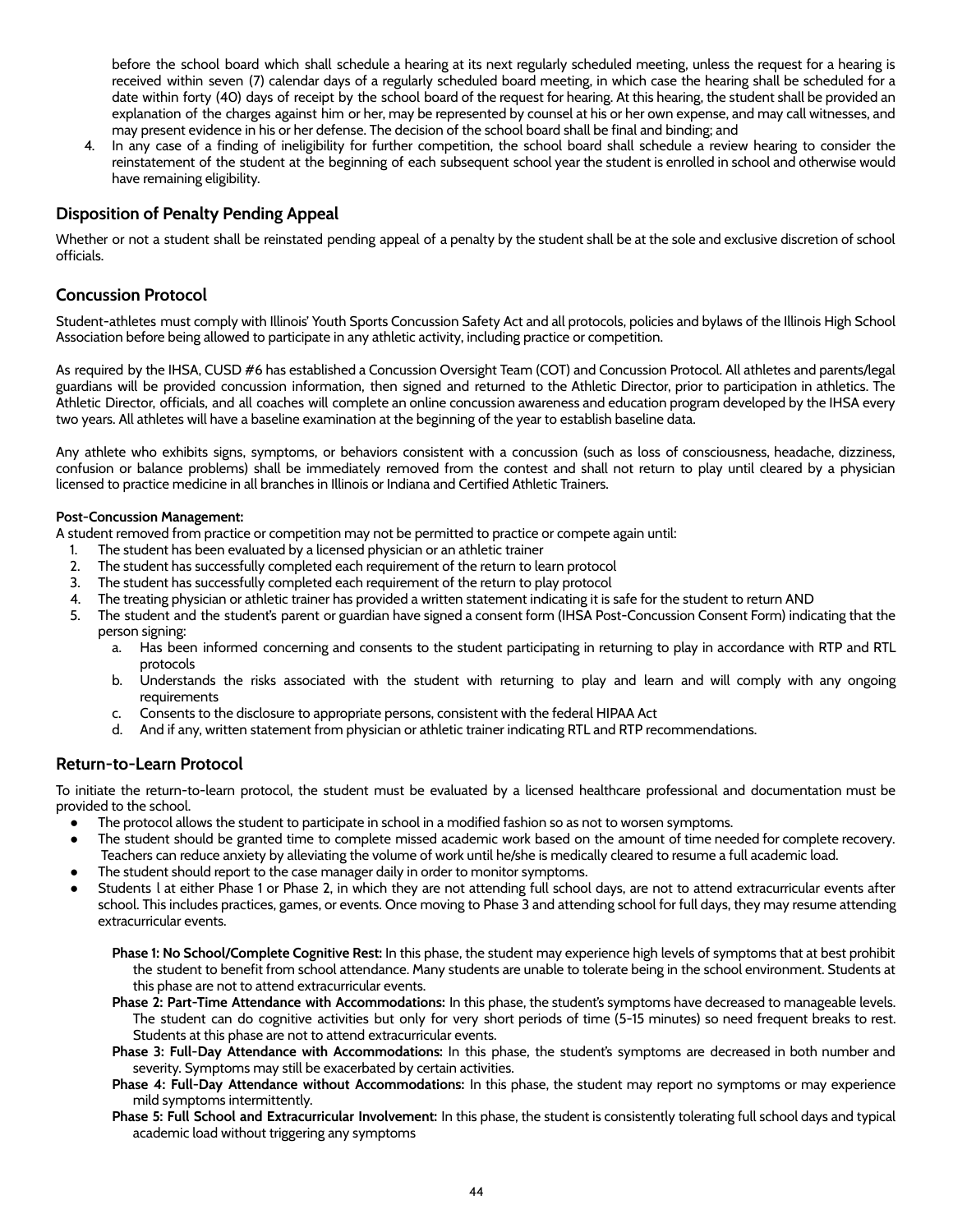#### <span id="page-45-0"></span>**Return-To-Play Protocol**

#### **Baseline: Back to School First**

● The athlete is back to their regular school activities: is no longer experiencing symptoms from the injury when doing normal activities.

#### **Step 1: Light Aerobic Activity**

- Begin with light aerobic activity, about 5-15 minutes on an exercise bike, walking, or light jogging. No weight lifting.
- If symptom-free for the next 24 hours, then move to the next step. If symptoms return, then continue to rest.

#### **Step 2: Moderate Activity/Sports Specific Exercise**

- Continue with activities to increase an athlete's heart rate. This includes moderate jogging, brief running, stationary biking, and weightlifting.
- If symptom-free for the next 24 hours, then move to the next step. If symptoms return, then return to the previous step.

**Step 3: Heavy, Non-Contact Training Drills**

- Add heavy non-contact physical activity, such as sprinting, high-intensity stationary biking, & weight lifting routine, non-contact sport-specific drill.
- If symptom-free for the next 24 hours, then move to the next step. If symptoms return, then return to the previous step.

#### **Step 4: Practice and Full contact**

- May return to practice and full contact in controlled practice.
- If symptom-free for the next 24 hours, then return to play. If symptoms return, then return to previous step.

The full Concussion Protocol is available in the unit office. For any questions regarding concussions, see Mr. Cole Huber, Principal.

#### <span id="page-45-1"></span>**Attendance at School-Sponsored Dances**

**High School -** Attendance at school-sponsored dances is a privilege. These dances are for CHS students and their guests. Students who wish to bring a guest must obtain and turn in a request form located in the office. Guests must be at least in 9th grade and under 21 years old. Only 1 date per CHS student will be allowed. All school rules, including the school's discipline code, are in effect during school-sponsored dances. Students who violate the school's discipline code will be required to leave the dance immediately. The school may also impose other discipline as outlined in the handbook. Students who leave the site of the dance will not be allowed to return.

Attendance at school-sponsored dances is conditional upon achievement in the classroom. If a student is failing classes, they may have their rights to attend the dance withheld.

#### <span id="page-45-2"></span>**Extracurricular Activities Scheduling**

Except when Illinois High School Association (IHSA) and Illinois Elementary School Association (IESA) directives dictate otherwise, all home or away extracurricular activities scheduled on a day when school is not in session because of adverse weather conditions or on a day school has been dismissed because of adverse weather conditions will be postponed; When games, activities or practices are postponed because of adverse weather conditions, they will be rescheduled at a later date, if possible.

#### **Practices and Contests**

Games or activities may be scheduled on Saturdays or holidays with the exception of Thanksgiving, Christmas, and New Year's Day.

When there are conflicts regarding a student's practicing or participating in a program or contest, the priorities shall be as follows: 1<sup>st</sup> - Contest, 2<sup>nd</sup> – Program, 3<sup>rd</sup> - Practice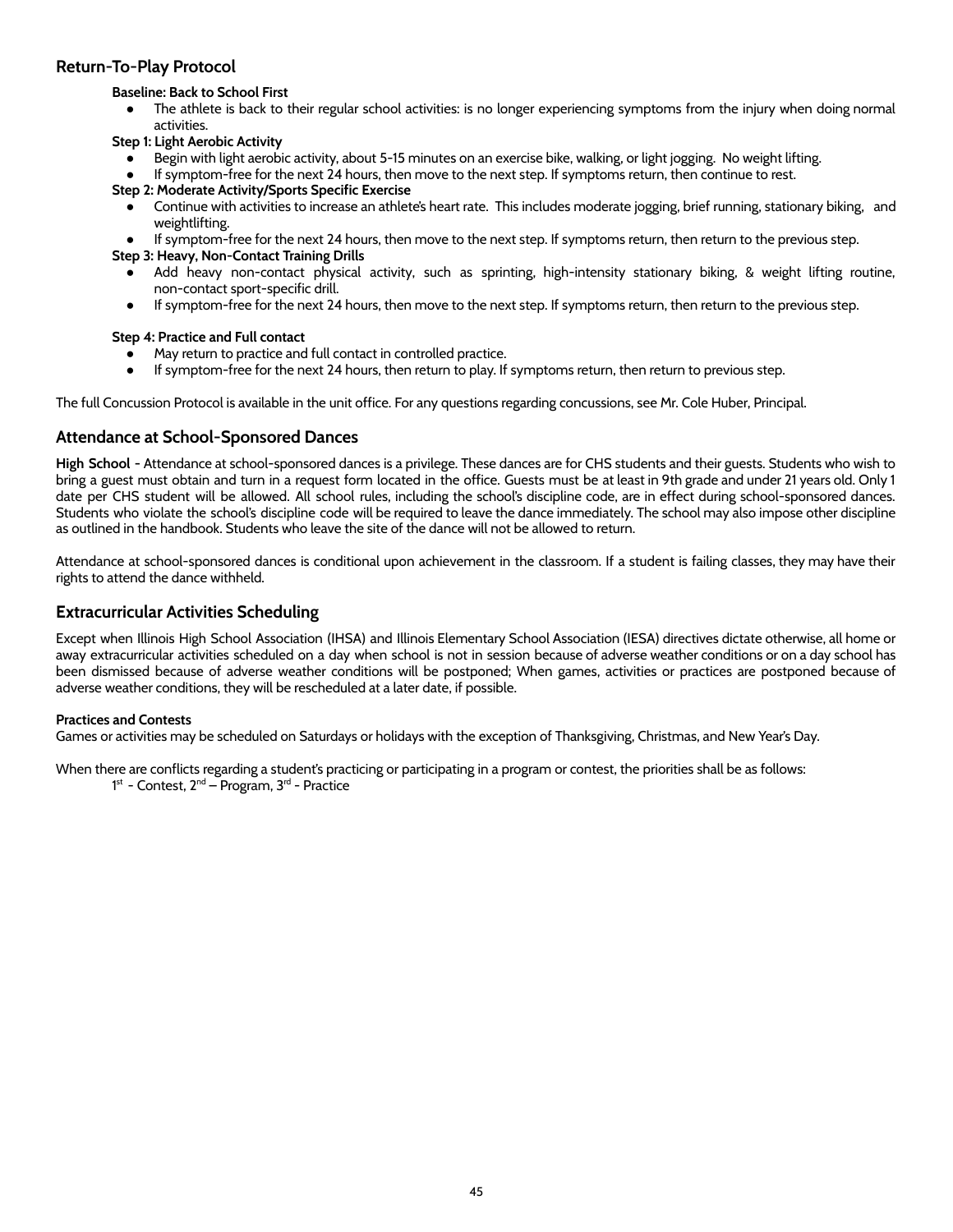## <span id="page-46-0"></span>**CHAPTER 11 – SPECIAL EDUCATION**

## <span id="page-46-1"></span>**Education of Children with Disabilities**

It is the intent of the district to ensure that students who are disabled within the definition of Section 504 of the Rehabilitation Act of 1973 or the Individuals with Disabilities Education Act are identified, evaluated and provided with appropriate educational services.

The School provides a free appropriate public education in the least restrictive environment and necessary related services to all children with disabilities enrolled in the school. The term "children with disabilities" means children between ages 3 and the day before their 22nd birthday for whom it is determined that special education services are needed. It is the intent of the school to ensure that students with disabilities are identified, evaluated, and provided with appropriate educational services.

A copy of the publication "Explanation of Procedural Safeguards Available to Parents of Students with Disabilities" may be obtained from the school district office.

## <span id="page-46-2"></span>**Discipline of Students with Disabilities**

#### **Behavioral Interventions**

Behavioral interventions shall be used with students with disabilities to promote and strengthen desirable behaviors and reduce identified inappropriate behaviors. The School Board will establish and maintain a committee to develop, implement, and monitor procedures on the use of behavioral interventions for children with disabilities.

#### **Discipline of Special Education Students**

The District shall comply with the Individuals With Disabilities Education Improvement Act of 2004 and the Illinois State Board of Education's Special Education rules when disciplining special education students. No special education student shall be expelled if the student's particular act of gross disobedience or misconduct is a manifestation of his or her disability.

## <span id="page-46-3"></span>**Exemption From PE Requirement (3-HS)**

A student who is eligible for special education may be excused from physical education courses in either of the following situations:

- 1. He or she (a) is in grades 3-12, (b) his or her IEP requires that special education support and services be provided during physical education time, and (c) the parent/guardian agrees or the IEP team makes the determination; or
- 2. He or she (a) has an IEP, (b) is participating in an adaptive athletic program outside of the school setting, and (c) the parent/guardian documents the student's participation as required by the Superintendent or designee.

A student requiring adapted physical education will receive that service in accordance with the student's Individualized Education Program.

## <span id="page-46-4"></span>**Certificate of High School Completion (HS)**

A student with a disability who has an Individualized Education Program prescribing special education, transition planning, transition services, or related services beyond the student's 4 years of high school, qualifies for a certificate of completion after the student has completed 4 years of high school. The student is encouraged to participate in the graduation ceremony of his or her high school graduation class.

## <span id="page-46-5"></span>**Request to Access to Classroom for Special Education Observation or Evaluation**

The parent/guardian of a student receiving special education services, or being evaluated for eligibility, is afforded reasonable access to educational facilities, personnel, classrooms, and buildings. This same right of access is afforded to an independent educational evaluator or a qualified professional retained by or on behalf of a parent or child. For further information, please contact the school principal.

## <span id="page-46-6"></span>**Related Service Logs**

For a child with an individualized education program (IEP), the school district must create related service logs that record the type of related services administered under the child's IEP and the minutes of each type of related service that has been administered. The school will provide a child's parent/guardian a copy of the related service log at the annual review of the child's IEP and at any other time upon request.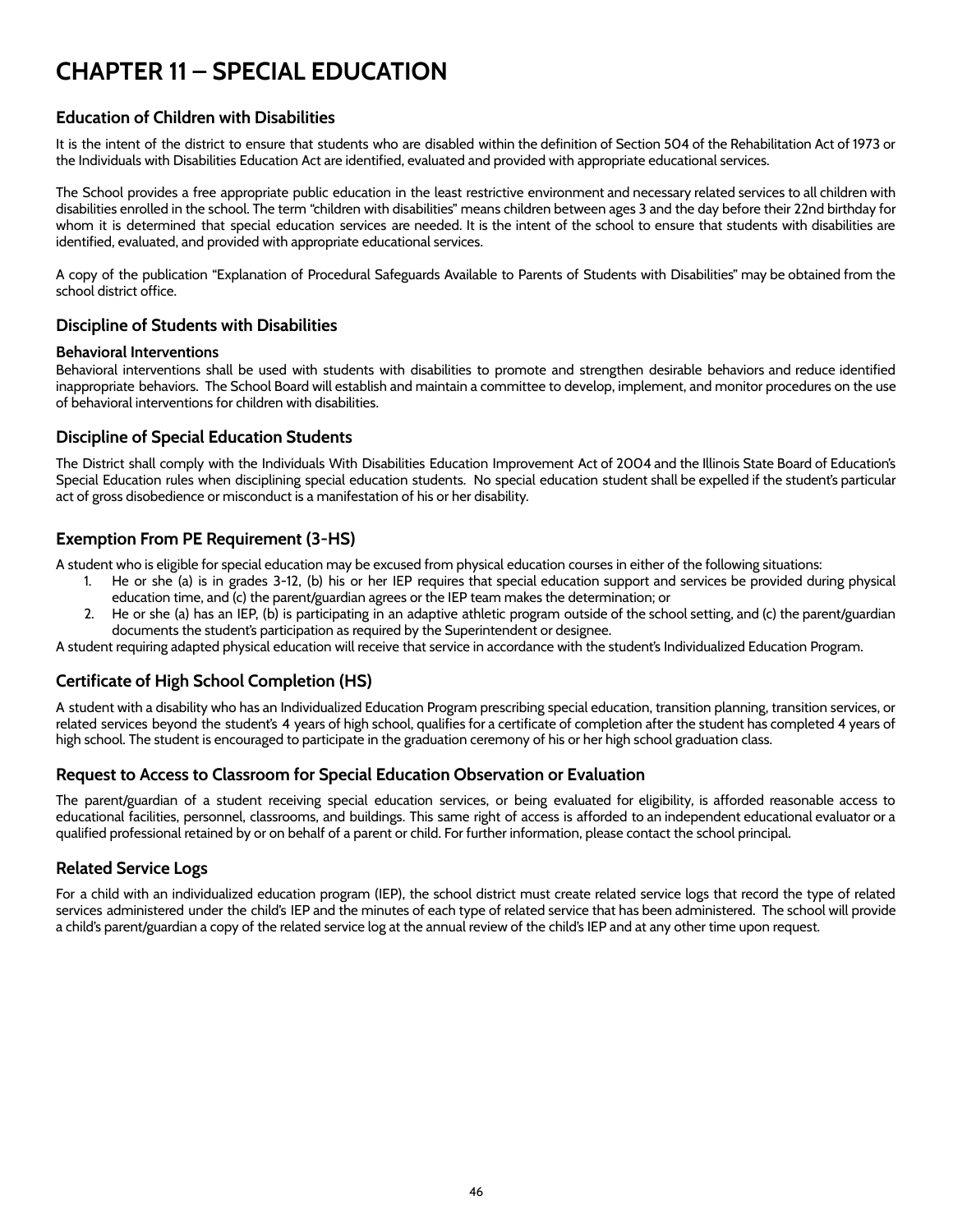## <span id="page-47-0"></span>**CHAPTER 12 – STUDENT RECORDS AND PRIVILEGES**

#### <span id="page-47-1"></span>**Student Privacy Protections**

Annual Notice to Parents about Educational Technology Vendors Under the Student Online Personal Protection Act

School districts throughout the State of Illinois contract with different educational technology vendors for beneficial K-12 purposes such as providing personalized learning and innovative educational technologies, and increasing efficiency in school operations.

Under Illinois' Student Online Personal Protection Act, or SOPPA (105 ILCS 85/), educational technology vendors and other entities that operate Internet websites, online services, online applications, or mobile applications that are designed, marketed, and primarily used for K-12 school purposes are referred to in SOPPA as operators. SOPPA is intended to ensure that student data collected by operators is protected, and it requires those vendors, as well as school districts and the Ill. State Board of Education, to take a number of actions to protect online student data.

Depending upon the particular educational technology being used, our District may need to collect different types of student data, which is then shared with educational technology vendors through their online sites, services, and/or applications. Under SOPPA, educational technology vendors are prohibited from selling or renting a student's information or from engaging in targeted advertising using a student's information. Such vendors may only disclose student data for K-12 school purposes and other limited purposes permitted under the law. In general terms, the types of student data that may be collected and shared include personally identifiable information (PII) about students or

information that can be linked to PII about students, such as:

- Basic identifying information, including student or parent/guardian name and student or parent/guardian contact information, username/password, student ID number
- **Demographic information**
- **Enrollment information**
- Assessment data, grades, and transcripts
- **Attendance and class schedule**
- **Academic/extracurricular activities**
- Special indicators (e.g., disability information, English language learner, free/reduced meals or homeless/foster care status)
- Conduct/behavioral data
- **Health information**
- **Food purchases**
- **Transportation information**
- In-application performance data
- **Student-generated work**
- Online communications
- Application metadata and application use statistics
- Permanent and temporary school student record information

Operators may collect and use student data only for K-12 purposes, which are purposes that aid in the administration of school activities, such as:

- Instruction in the classroom or at home (including remote learning)
- **Administrative activities**
- Collaboration between students, school personnel, and/or parents/guardians
- Other activities that are for the use and benefit of the school district

## <span id="page-47-2"></span>**Surveys by Third Parties**

Before a school official or staff member administers or distributes a survey or evaluation created by a third party to a student, the student's parent/guardian may inspect the survey or evaluation, upon their request and within a reasonable time of their request. This applies to every survey: (1) that is created by a person or entity other than a district official, staff member, or student, (2) regardless of whether the student answering the questions can be identified, and (3) regardless of the subject matter of the questions.

Parents who object to the disclosure of information concerning their child to a third party may do so in writing to the building principal.

#### <span id="page-47-3"></span>**Surveys Requesting Personal Information**

School officials and staff members will not request, nor disclose, the identity of any student who completes any survey or evaluation (created by any person or entity, including the school or district) containing one or more of the following items:

- 1. Political affiliations or beliefs of the student or the student's parent/guardian.
- 2. Mental or psychological problems of the student or the student's family.
- 3. Sexual behaviors or attitudes.
- 4. Illegal, anti-social, self-incriminating, or demeaning behavior.
- 5. Critical appraisals of other individuals with whom students have close family relationships.
- 6. Legally recognized privileged or analogous relationships, such as those with lawyers, physicians, and ministers.
- 7. Religious practices, affiliations, or beliefs of the student or the student's parent/guardian.
- 8. Income other than that required by law to determine program eligibility.

The student's parent/guardian may inspect the survey or evaluation upon, and refuse to allow their child to participate in the survey. The school will not penalize any student whose parent/guardian exercised this option.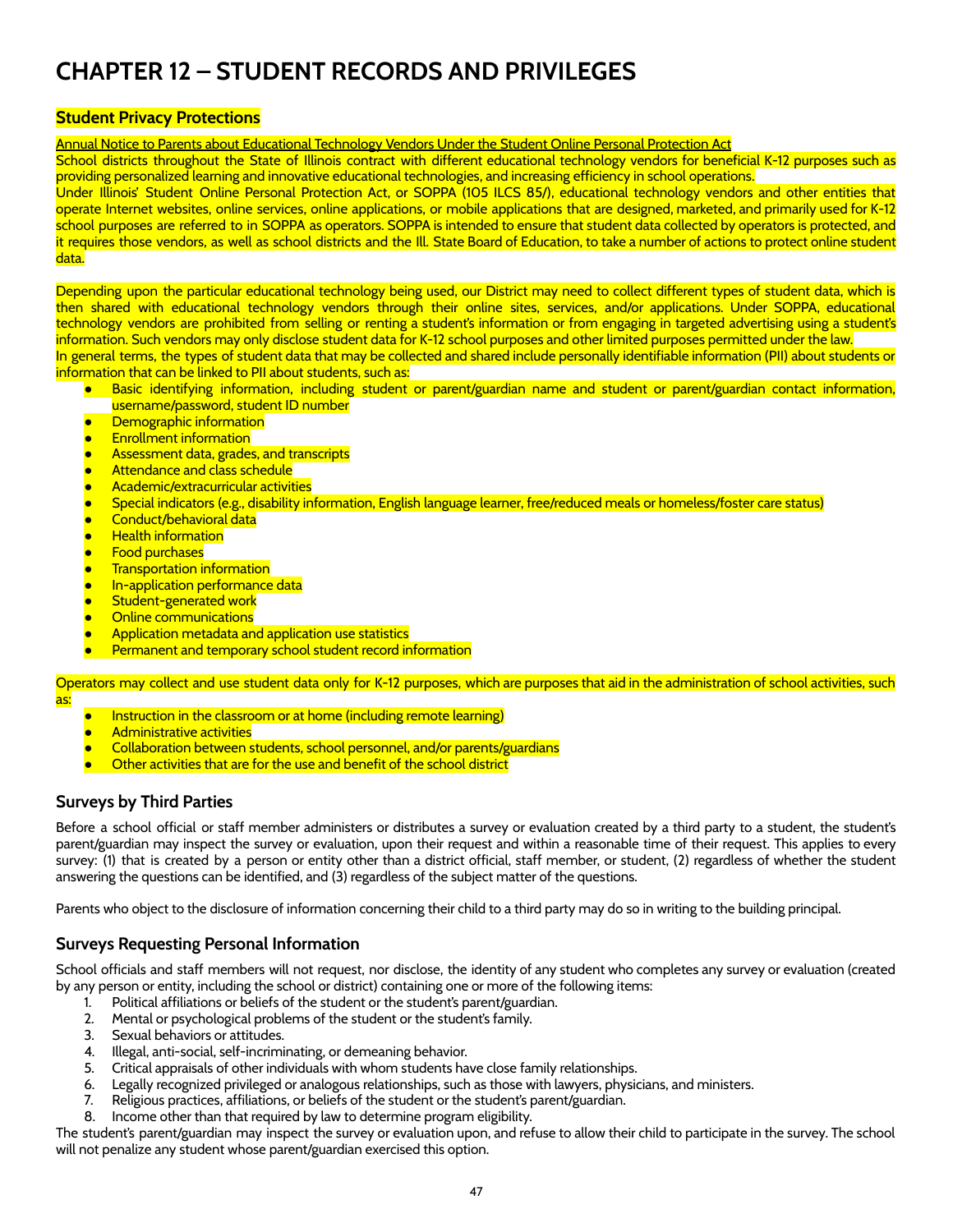## <span id="page-48-0"></span>**Instructional Material**

A student's parent/guardian may inspect, upon their request, any instructional material used as part of their child's educational curriculum within a reasonable time of their request.

#### **Selling or Marketing Students' Personal Information Is Prohibited**

No school official or staff member may market or sell personal information concerning students (or otherwise provide that information to others for that purpose). The term personal information means individually identifiable information including (1) a student or parent's first and last name, (2) a home or other physical address (including street name and the name of the city or town), (3) a telephone number, (4) a Social Security identification number or (5) driver's license number or State identification card.

The above paragraph does not apply: (1) if the student's parent/guardian has consented; or (2) to the collection, disclosure or, use of personal information collected from students for the exclusive purpose of developing, evaluating or providing educational products or services for, or to, students or educational institutions.

#### <span id="page-48-1"></span>**Student Records**

A school student record is any writing or other recorded information concerning a student and by which a student may be identified individually that is maintained by a school or at its direction or by a school employee, regardless of how or where the information is stored, except for certain records kept in a staff member's sole possession; records maintained by law enforcement officers working in the school; video and other electronic recordings (including electronic recordings made on school busses) that are created in part for law enforcement, security, or safety reasons or purposes; though such electronic recordings may become a student record if the content is used for disciplinary or special education purposes regarding a particular student.

The Family Educational Rights and Privacy Act (FERPA) and the Illinois Student Records Act afford parents/guardians and students over 18 years of age ("eligible students") certain rights with respect to the student's school records. They are:

1. The right to inspect and copy the student's education records within 10 school days of the day the District receives a request for **access.**

The degree of access a student has to his or her records depends on the student's age. Students less than 18 years of age have the right to inspect and copy only their permanent records. Students 18 years of age or older have access and copyrights to both permanent and temporary records. A parent/guardian or student should submit to the building principal a written request that identifies the record(s) he or she wishes to inspect. The principal will make arrangements for access and notify the parent/guardian or student of the time and place where the records may be inspected. The District charges \$.35 per page for copying but no one will be denied their right to copies of their records for inability to pay this cost. These rights are denied to any person against whom an order of protection has been entered concerning the student**.**

- 2. The right to have one or more scores received on college entrance examinations included on the student's academic transcript. Parents/guardians or eligible students may have one or more scores on college entrance examinations included on the student's academic transcript. The District will include scores on college entrance examinations upon the written request of the parent/guardian or eligible student stating the name of each college entrance examination that is the subject of the request and the dates of the scores that are to be included.
- 3. The right to request the amendment of the student's education records that the parent/ guardian or eligible student believes are **inaccurate, irrelevant, or improper.**

A parent/guardian or eligible student may ask the District to amend a record that is believed to be inaccurate, irrelevant, or improper. Requests should be sent to the building principal and should clearly identify the record the parent/guardian or eligible student wants changed and the specific reason a change is being sought.If the District decides not to amend the record, the District will notify the parent/guardian or eligible student of the decision and advise him or her of their right to a hearing regarding the request for amendment. Additional information regarding the hearing procedures will be provided to the parent/guardian or eligible student when notified of the right to a hearing.

The right to permit disclosure of personally identifiable information contained in the student's education records, except to the **extent that the FERPA or Illinois School Student Records Act authorizes disclosure without consent.**

Disclosure without consent is permitted to school officials with legitimate educational or administrative interests. A school official is a person employed by the District as an administrator, supervisor, instructor, or support staff member (including health or medical staff and law enforcement unit personnel); a person serving on the School Board; a person or company with whom the District has contracted to perform a special task (such as an attorney, auditor, medical consultant, or therapist); or any parent/guardian or student serving on an official committee, such as a disciplinary or grievance committee, or assisting another school official in performing his or her tasks. A school official has a legitimate educational interest if the official needs to review an education record in order to fulfill his or her professional responsibility. Upon request, the District discloses education records without consent to officials of another school district in which a student has enrolled or intends to enroll, as well as to any person as specifically required by State or federal law. Before information is released to these individuals, the parents/guardians or eligible students will receive prior written notice of the nature and substance of the information, and an opportunity to inspect, copy, and challenge such records.

Academic grades and references to expulsions or out-of-school suspensions cannot be challenged at the time a student's records are being forwarded to another school to which the student is transferring.

Disclosure is also permitted without consent to: any person for research, statistical reporting or planning, provided that no student or parent/guardian can be identified; any person named in a court order; appropriate persons if the knowledge of such information is necessary to protect the health or safety of the student or other persons; and juvenile authorities when necessary for the discharge of their official duties who request information before adjudication of the student.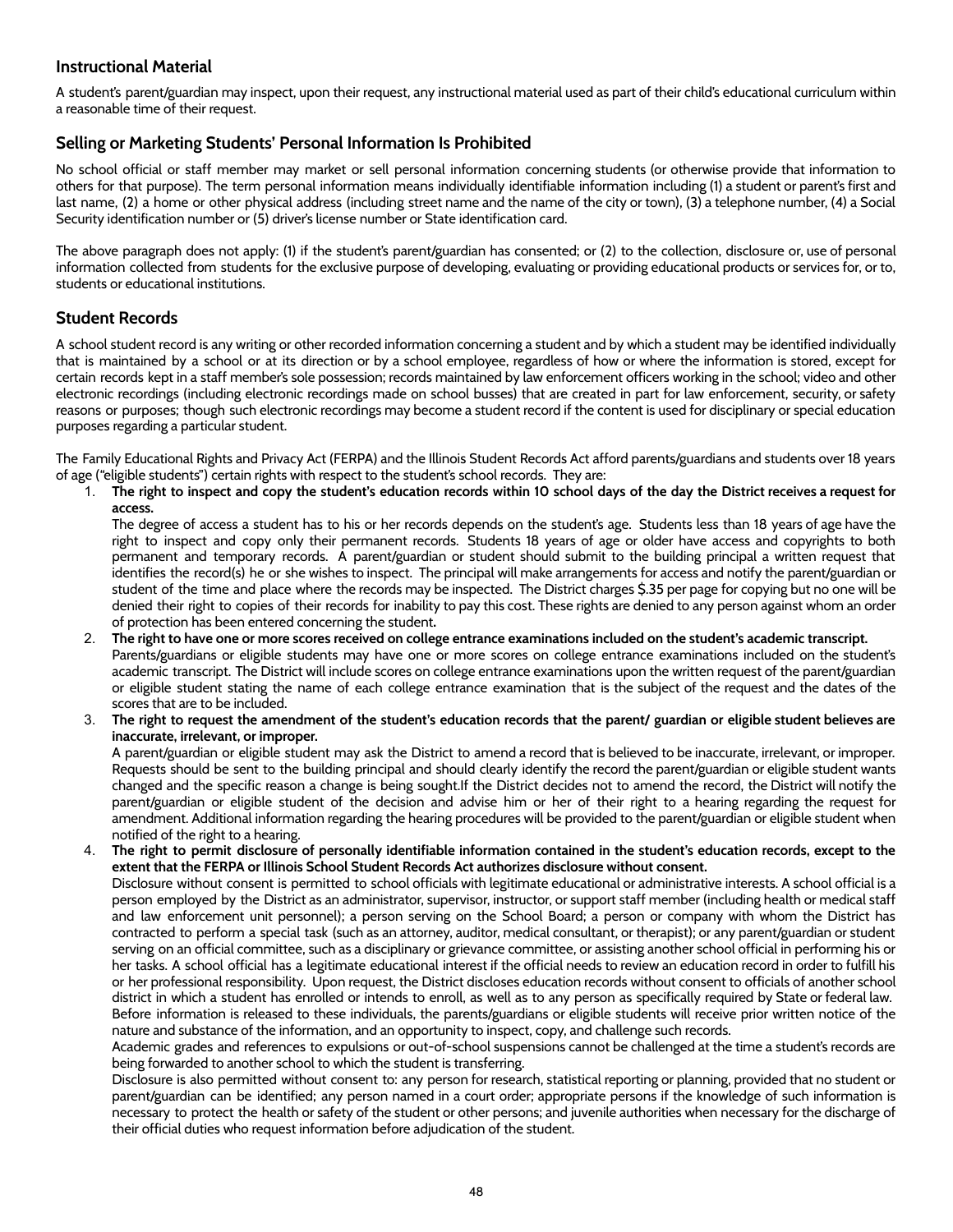#### 5. **The right to a copy of any school student record proposed to be destroyed or deleted.**

The permanent record is maintained for at least 60 years after the student transfers, graduates, or permanently withdraws. The temporary record is maintained for at least 5 years after the student transfers, graduates, or permanently withdraws. Temporary records that may be of assistance to a student with a disability who graduates or permanently withdraws, may, after 5 years, be transferred to the parent/guardian or to the student, if the student has succeeded to the rights of the parent/guardian. Student temporary records are reviewed every 4 years or upon a student's change in attendance centers, whichever occurs first

#### 6. **The right to prohibit the release of directory information.**

Throughout the school year, the District may release directory information regarding students, limited to:

Name

Address

Gender

Grade level

Birthdate and place

Parent/guardian names, addresses, electronic mail addresses, and telephone numbers

Photographs, videos, or digital images used for informational or news-related purposes (whether by a media outlet or by the school) of a student participating in school or school-sponsored activities, organizations, and athletics that have appeared in school publications, such as yearbooks, newspapers, or sporting or fine arts programs Academic awards, degrees, and honors

Information in relation to school-sponsored activities, organizations, and athletics

Major field of study

Period of Attendance in school

Any parent/guardian or eligible student may prohibit the release of any or all of the above information by delivering a written *objection to the building principal within 30 days of the date of this notice.*

7. The right to request that military recruiters or institutions of higher learning not be granted access to your student's information **without your prior written consent.**

Federal law requires a secondary school to grant military recruiters and institutions of higher learning, upon their request, access to secondary school students' names, addresses, and telephone numbers, unless the parent/guardian, or student who is 18 years of age or older, request that the information not be disclosed without prior written consent. If you wish to exercise this option, notify the building principal.

- 8. The right contained in this statement: No person may condition the granting or withholding of any right, privilege or benefits or make as a condition of employment, credit, or insurance the securing by any individual of any information from a student's temporary record which such individual may obtain through the exercise of any right secured under State law.
- 9. The right to file a complaint with the U.S. Department of Education concerning alleged failures by the District to comply with the **requirements of FERPA.** The name and address of the Office that administers FERPA is:

Family Policy Compliance Office U.S. Department of Education 400 Maryland Avenue, SW Washington DC 20202-8520 This section is only applicable to high schools.

## <span id="page-49-0"></span>**Student Biometric Information**

Before collecting biometric information from students, the school must seek the permission of the student's parent/guardian or the student, if over the age of 18. Biometric information means information that is collected from students based on their unique characters, such as a fingerprint, voice recognition, or retinal scan.

## <span id="page-49-1"></span>**Military Recruiters & Institutions of Higher Learning (HS)**

Upon their request, military recruiters and institutions of higher learning will be given access to students' names, addresses, and telephone numbers. Parents who do not want their child's name to be released (or students over the age of 18 who do not want their name released) should contact the building principal.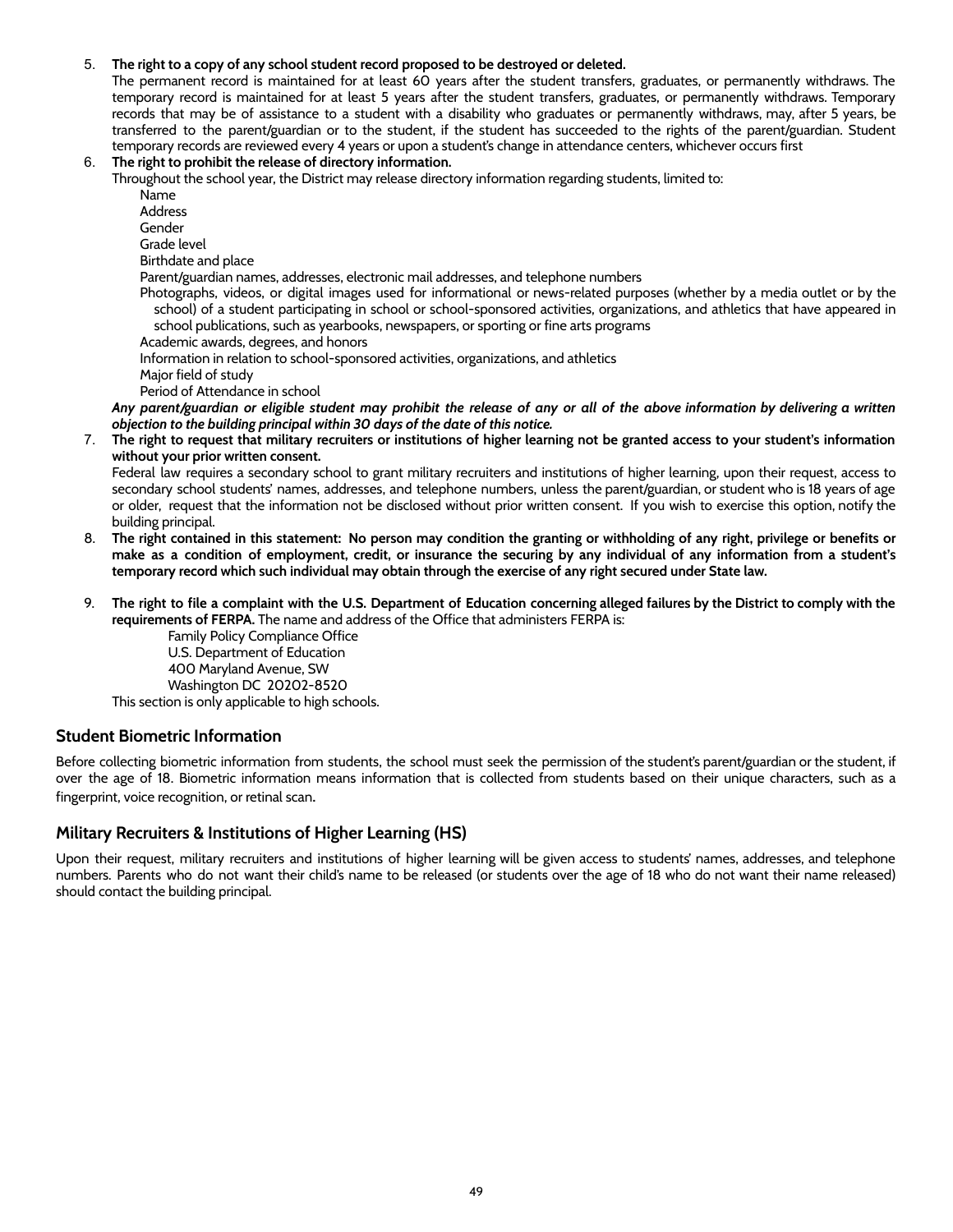## <span id="page-50-0"></span>**CHAPTER 13 – PARENTAL RIGHTS AND NOTIFICATIONS**

## <span id="page-50-1"></span>**Teacher Qualifications**

Parents/guardians may request information about the qualifications of their child's teachers and paraprofessionals, including:

- Whether the teacher has met State certification requirements;
- Whether the teacher is teaching under an emergency permit or other provisional status by which State licensing criteria have been waived;
- The teacher's college major;
- Whether the teacher has any advanced degrees and, if so, the subject of the degrees; and
- Whether any instructional aides or paraprofessionals provide services to your child and, if so, their qualifications.

If you would like to receive any of this information, please contact the school office.

## <span id="page-50-2"></span>**Standardized Testing**

Students and parents/guardians should be aware that the State and District require students to take certain standardized tests, including the following:

- Illinois Assessment of Readiness (Junior High) English Language Arts and Math
- Illinois Science Assessment (8th & 11th Grade) Science
- PSAT 8/9 (Freshmen) Reading, Writing & Language, Math
- PSAT 10 (Sophomores) Reading, Writing & Language, Math
- SAT (Juniors) Reading, Writing & Language, Math
- NWEA MAP (Grades 6-11) Math, Reading Literacy, Reading Comprehension

Parents are encouraged to cooperate in preparing students for standardized testing because the quality of the education the school can provide is partially dependent upon the school's ability to continue to prove its success in the state's standardized tests. Parents can assist their students to achieve their best performance by doing the following:

- 1. Encourage students to work hard and study throughout the year;
- 2. Ensure students get a good night's sleep the night before exams;
- 3. Ensure students eat well the morning of the exam, particularly ensuring they eat sufficient protein;
- 4. Remind and emphasize for students the importance of good performance on standardized testing;
- 5. Ensure students are on time and prepared for tests, with appropriate materials;
- 6. Teach students the importance of honesty and ethics during the performance of these and other tests;
- 7. Encourage students to relax on testing day.

A parent/guardian may request, and the District will provide in a timely manner, information regarding student participation in any assessments mandated by law or District policy, which shall include information on any applicable right you may have to opt your student out of such assessment.

## <span id="page-50-3"></span>**Annual Report Card**

Each year, the District is required to disseminate an annual report card that includes information on the District as a whole and each school served by the District, with aggregate and disaggregated information for each required subgroup of students including student achievement on academic assessments (designated by category), graduation rates, district performance, teacher qualifications, and certain other information required by federal law. When available, this information will be placed on the District's website at www.chrisman.k12.il.us.

## <span id="page-50-4"></span>**Homeless Child's Right to Education**

When a child loses permanent housing and becomes a homeless person as defined at law, or when a homeless child changes his or her temporary living arrangements, the parent or guardian of the homeless child has the option of either:

- 1. continuing the child's education in the school of origin for as long as the child remains homeless or, if the child becomes permanently housed, until the end of the academic year during which the housing is acquired; or
- 2. enrolling the child in any school that non-homeless students who live in the attendance area in which the child or youth is actually living are eligible to attend.

Assistance and support for homeless families include:

- Educational organizations and schools
- Foodbank and meal programs
- Local service organizations (Goodwill, Salvation Army, etc.)
- Family shelters
- Medical services

Contact Person: Mr. James Acklin, Superintendent, Ms. Kate Pillen, School Counselor & Homeless Liaison Mr. Tony McGuire, School Psychologist, 217-269-2823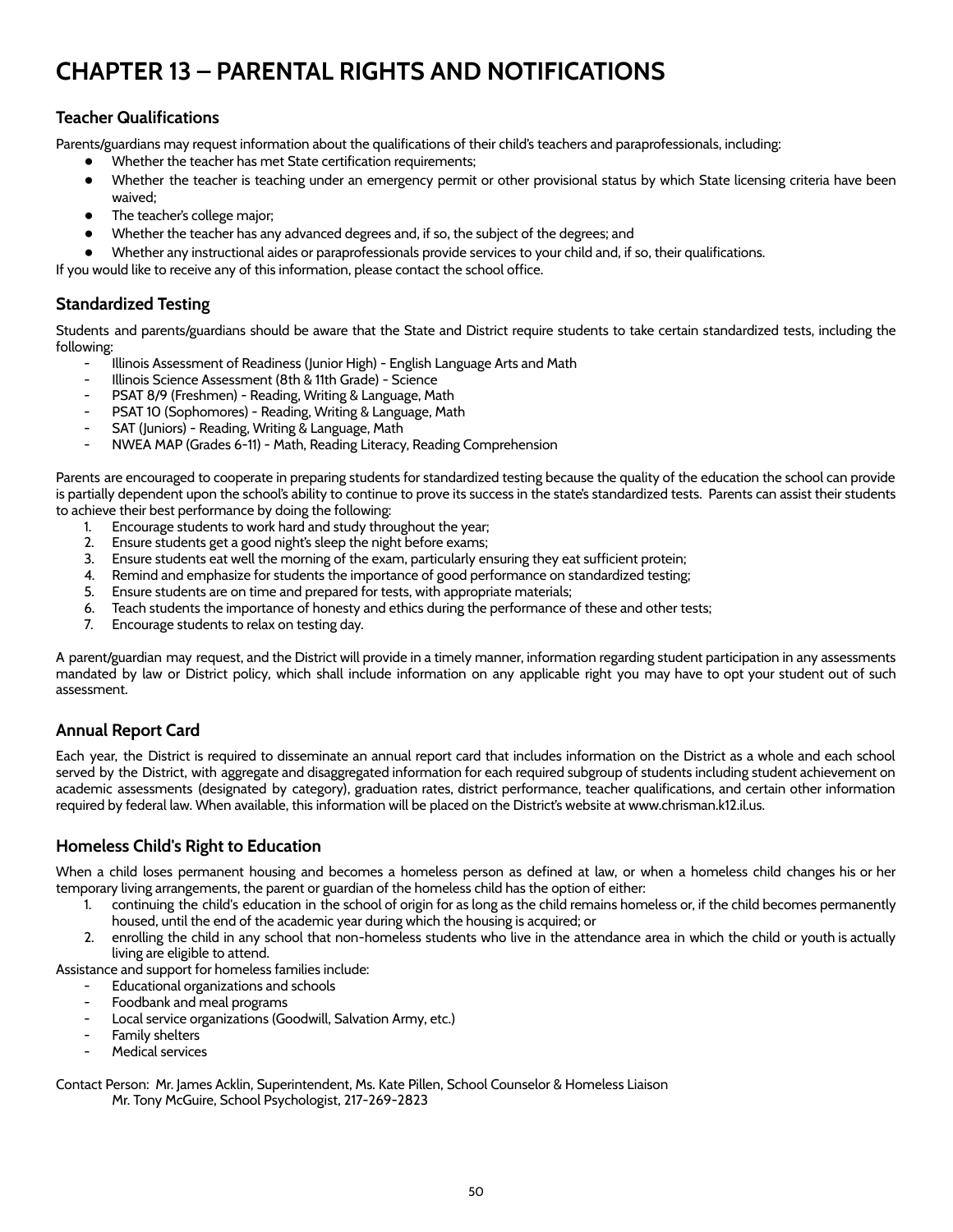## <span id="page-51-0"></span>**Sex Education Instruction (HS)**

Public Act 98-0441 mandates the instruction of comprehensive sexual education taught in health classes. HS Health, which is required to graduate from CHS, uses a curriculum that covers the following:

Sexuality Unit: Understanding reproductive anatomy and related issues; preventing sexually transmitted infections (diseases) and pregnancy; the benefits of abstinence; recognizing healthy and unhealthy relationships; birth control, handling sexual abuse and assault, being safe, including internet safety.

When a student will be exposed to sex education, a letter informing parents and guardians will be sent home prior to the presentation. Parents or guardians may examine the instructional materials to be used during the sexuality unit of the course. A parent/guardian may choose to exclude their child from parts or all of the unit. If so, they will be given alternative instructional materials to be completed on their own.

#### <span id="page-51-1"></span>**Parent Involvement**

The school and its teachers provide meetings, including parent/teacher conferences, at flexible times to accommodate a variety of parent schedules. Parents/Guardians will be given notice of meeting availability at least two weeks before conferences or other regularly scheduled meetings, to provide sufficient opportunity to schedule and attend meetings with teachers. Additionally, teachers are available regularly to meet with parents/guardians to discuss the success of their child. Parents/Guardians are encouraged to inquire about available meeting times, and to work with teachers. Parents/Guardians will be involved in an organized and timely way when any programs are created, considered, or altered, and will be continually involved in the ongoing development of programming, curriculum, and policy.

School programs, in addition to the standard educational curriculum, in which Parents/Guardians may wish to become involved include:

Athletic Boosters Club Academic Boosters Club Band Boosters Club

Please contact the school for contact information

The school provides Parents/Guardians with access to:

- 1. school performance profiles required by Federal law and their child's individual student assessment results, including an interpretation of such results;
- 2. description and explanation of the curriculum in use at the school, the forms of assessment used to measure student progress, and the proficiency levels students are expected to meet;
- 3. opportunities for regular meetings to formulate suggestions, share experiences with other Parents/Guardians, and participate as appropriate in decisions relating to the education of their children if such Parents/Guardians so desire; and
- 4. timely responses to suggestions.

Everyone is responsible for the success of the students of the school. While the school provides the best education we can, it is critical to the success of students that parents assist us in meeting the goals of education set forth by the state, the federal government, and ourselves.

In order to better assist in educating the students, we need the help of all parents and guardians. We ask that you help us educate children by monitoring attendance, homework completion, and television watching; by volunteering in your child's classroom; and participating, as appropriate, in decisions relating to the education of children and positive use of extracurricular time.

The school endeavors to do its best to provide all information in the language best understood by parents and guardians. Questions about language alternatives should be directed to Cole Huber, Principal at 217-269-2823. Parents/Guardians of participating children have a right to appeal the contents of this policy. The district will submit any parent comments when this plan is submitted to the State. Any questions or concerns should be directed to Mr. James Acklin, Interim Superintendent at 217-269-2513.

The state's resources on parental involvement can be located at http://illinoisparents.org/. The state's website on parental involvement provides information, training, and support for parents and schools on various websites which may be useful or interesting to parents and students, and provides advice and information about how to get involved and participate in the educational process. Resources are provided by search, by county, and by a categorical query.

#### <span id="page-51-2"></span>**English Learners**

The school offers opportunities for resident English Learners to achieve at high levels in academic subjects and to meet the same challenging State standards that all children are expected to meet.

Parents/guardians of English Learners will be informed how they can: (1) be involved in the education of their children;, and (2) be active participants in assisting their children to attain English proficiency, achieve at high levels within a well-rounded education, and meet the challenging State academic standards expected of all students; and (3) participate and serve on the District's Transitional Bilingual Education Programs Parent Advisory Committee.

For questions related to this program or to express input in the school's English Learners program, contact Cole Huber at 217-269-2823 or hubercm@chrisman.k12.il.us.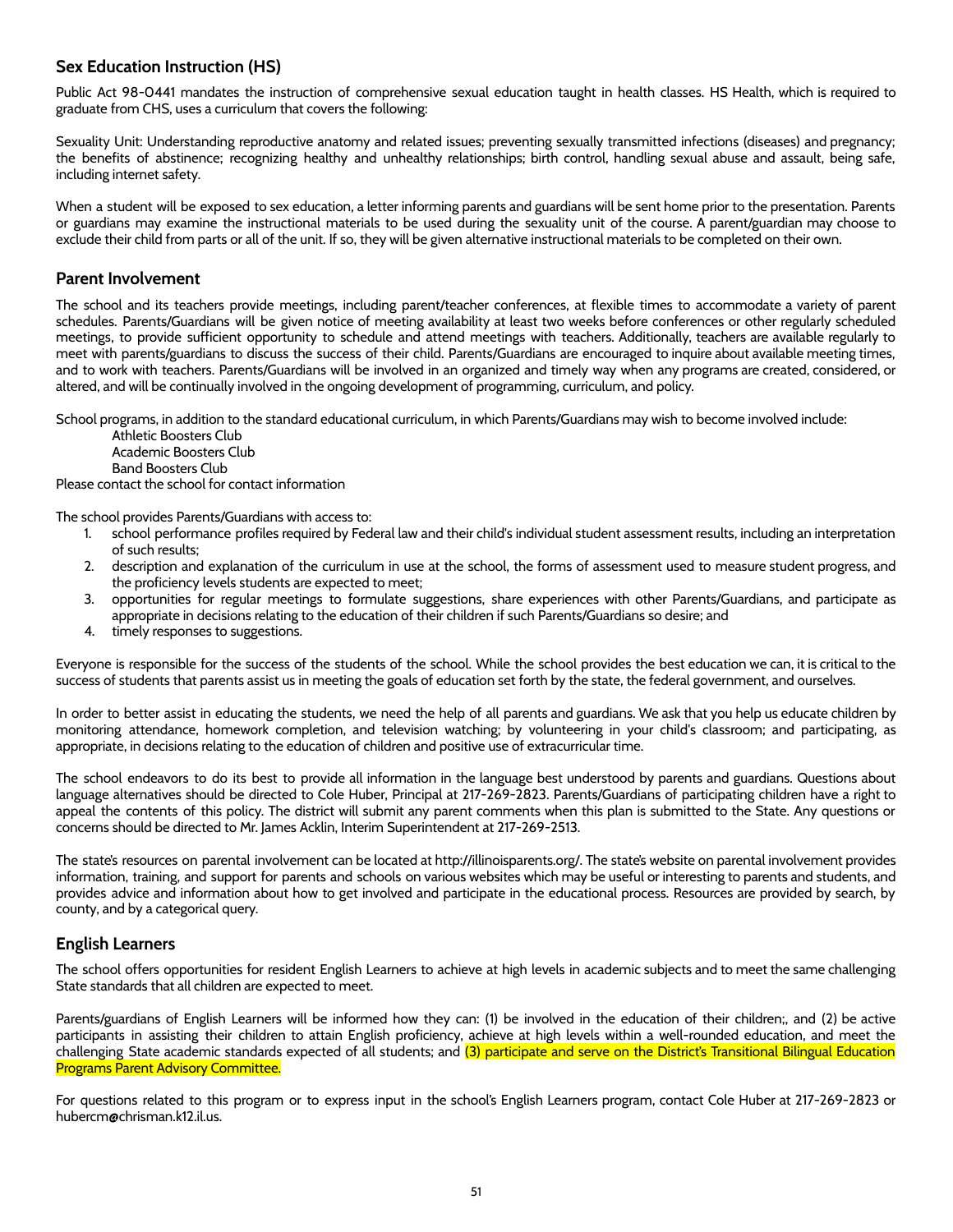## <span id="page-52-0"></span>**School Visitation Rights**

The School Visitation Rights Act permits employed parents/guardians, who are unable to meet with educators because of a work conflict, the right to time off from work under certain conditions to attend necessary school functions such as parent-teacher conferences, academic meetings, and behavioral meetings. Letters verifying participation in this program are available from the school office upon request.

## <span id="page-52-1"></span>**Pesticide Application Notice**

The district maintains a registry of parents/guardians of students who have registered to receive written or telephone notification prior to the application of pesticides to school grounds. To be added to the list, please contact:

Julie Eddy, District Secretary 23231 IL Hwy 1 Chrisman, IL 61924

Notification will be given before the application of the pesticide. Prior notice is not required if there is an imminent threat to health or property.

## <span id="page-52-2"></span>**Mandated Reporter**

All school personnel, including teachers and administrators, are required by law to immediately report any and all suspected cases of child abuse or neglect to the Illinois Department of Children and Family Services.

## <span id="page-52-3"></span>**Unsafe School Choice Option**

The unsafe school choice option provided in State law permits students to transfer to another school within the District in certain situations. This transfer option is unavailable in this District because the District has only one school or attendance center. A student, who would otherwise have qualified for the chosen option, or the student's parent/guardian, may request special accommodations from the building principal.

## <span id="page-52-4"></span>**Sex Offender Notification Law**

State law prohibits a convicted child sex offender from being present on school property when children under the age of 18 are present, except for in the following circumstances as they relate to the individual's child(ren):

- 1. To attend a conference at the school with school personnel to discuss the progress of their child.
- 2. To participate in a conference in which evaluation and placement decisions may be made with respect to their child's special education services.
- 3. To attend conferences to discuss issues concerning their child, such as retention or promotion.

In all other cases, convicted child sex offenders are prohibited from being present on school property unless they obtain written permission from the superintendent or school board.

Anytime that a convicted child sex offender is present on school property for any reason – including the three reasons above – he/she is responsible for notifying the principal's office upon arrival on school property and upon departure from school property. It is the responsibility of the convicted child sex offender to remain under the direct supervision of a school official at all times he/she is in the presence or vicinity of children. A violation of this law is a Class 4 felony.

## <span id="page-52-5"></span>**Violent Offender Community Notification**

State law requires that all school districts provide parents/guardians with information about sex offenders and violent offenders against youth. You may find the Illinois Sex Offender Registry on the Illinois State Police's website at: http://www.isp.state.il.us/sor/. You may find the Illinois Statewide Child Murderer and Violent Offender Against Youth Registry on the Illinois State Police's website at: http://www.isp.state.il.us/cmvo/.

## <span id="page-52-6"></span>**Environmental Protection Agency (EPA) Notice**

The school buildings have been inspected for friable (easily crumbled) materials that contain asbestos. Friable asbestos-containing materials are present in the Chrisman High School building. A record of the inspection, a diagram of the location of friable asbestos-containing materials, and a copy of relevant EPA regulations are available in the unit office. This notice is a requirement of the Environmental Protection Agency and Illinois Department of Public Health.